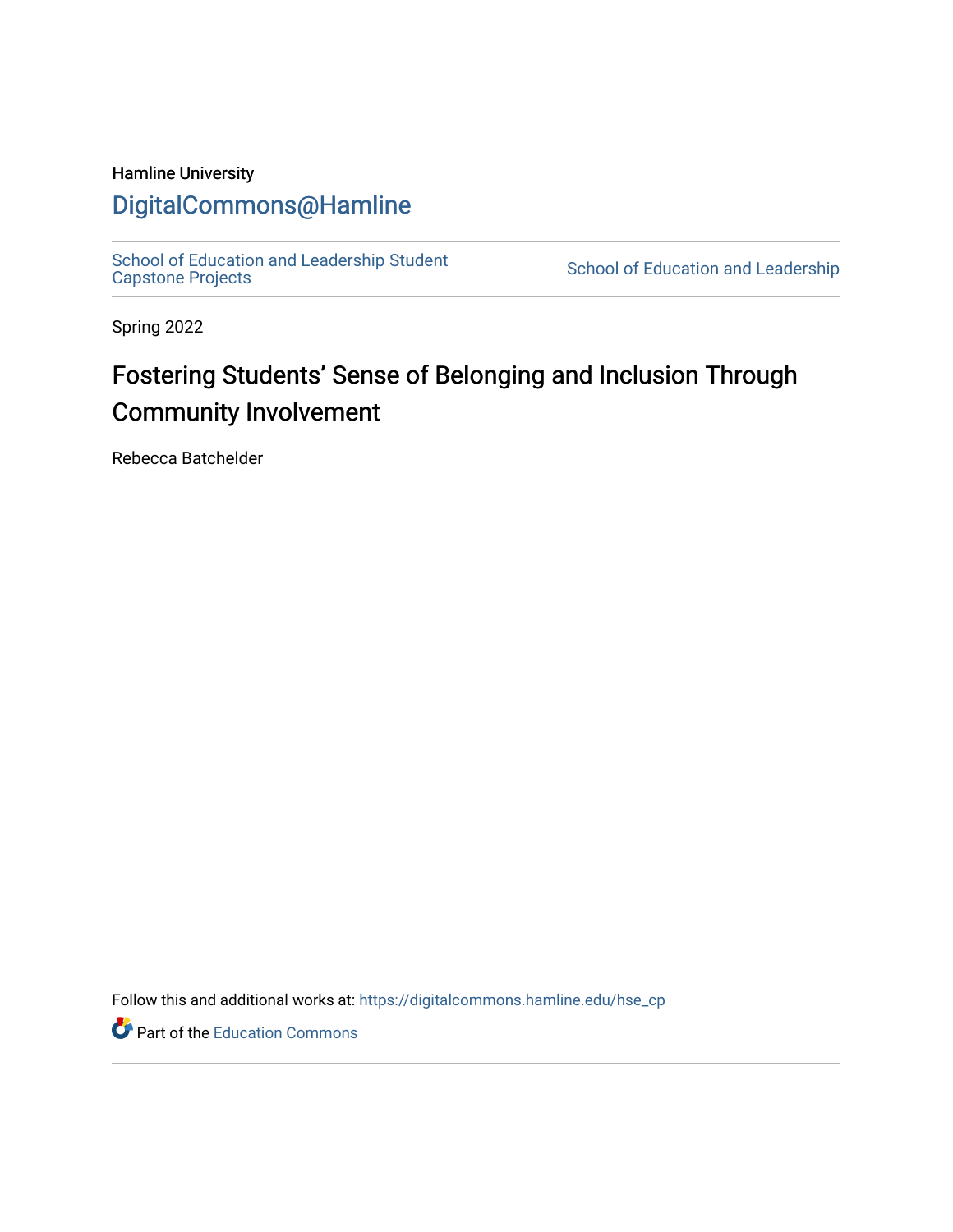Fostering Students' Sense of Belonging and Inclusion Through Community Involvement

by

Rebecca Batchelder

A capstone submitted in partial fulfillment of the requirements for the degree of Master of Arts in Education: Natural Science and Environmental Education.

Hamline University

Saint Paul, Minnesota

May 2022

Primary Advisor: Julia Reimer Content Reviewer: Kristin Guin-Grosse Peer Reviewer: Delaney Babich Peer Reviewer: Danielle Simmons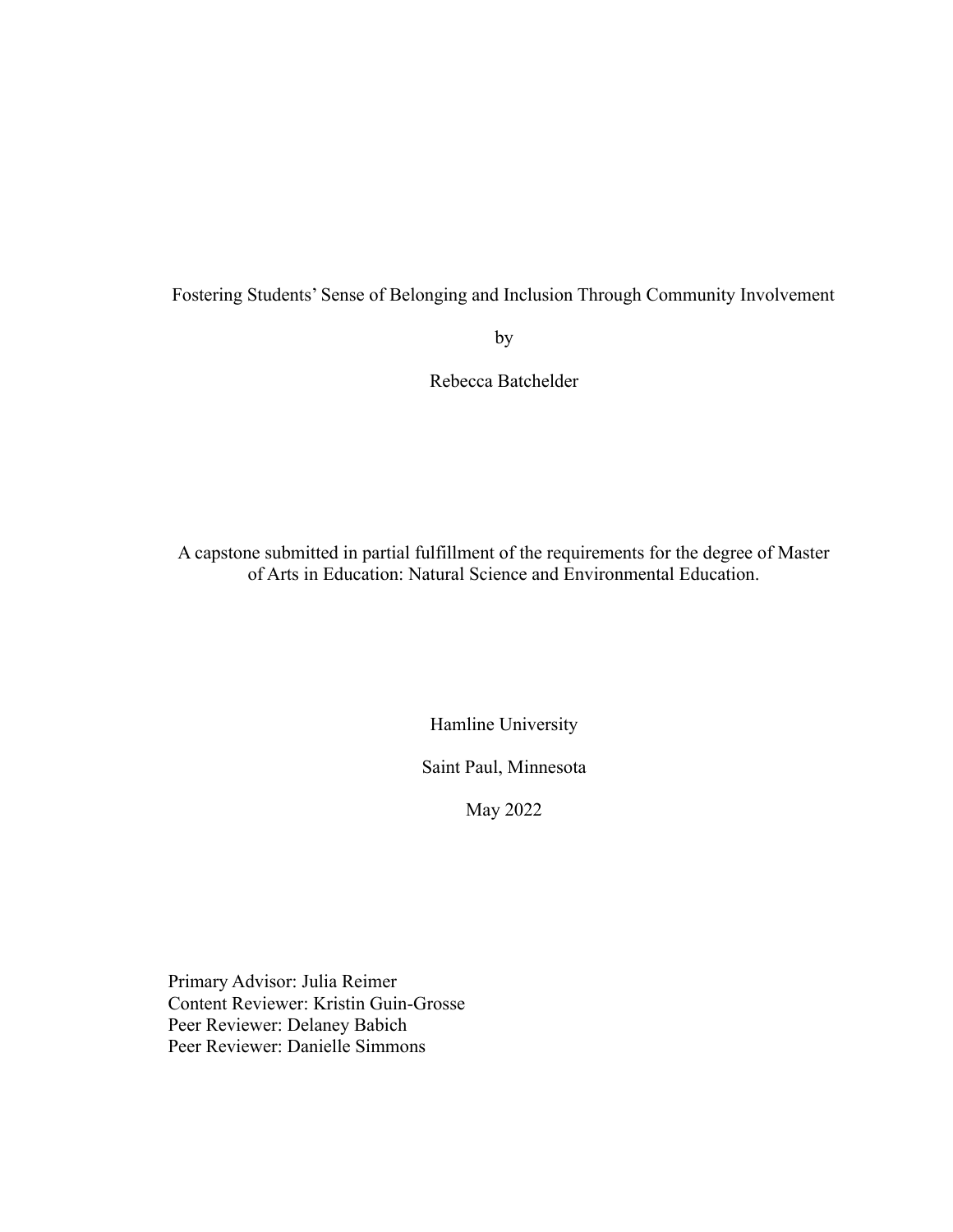"For a community to be whole and healthy, it must be based on people's love and concern for each other."

- Millard Fuller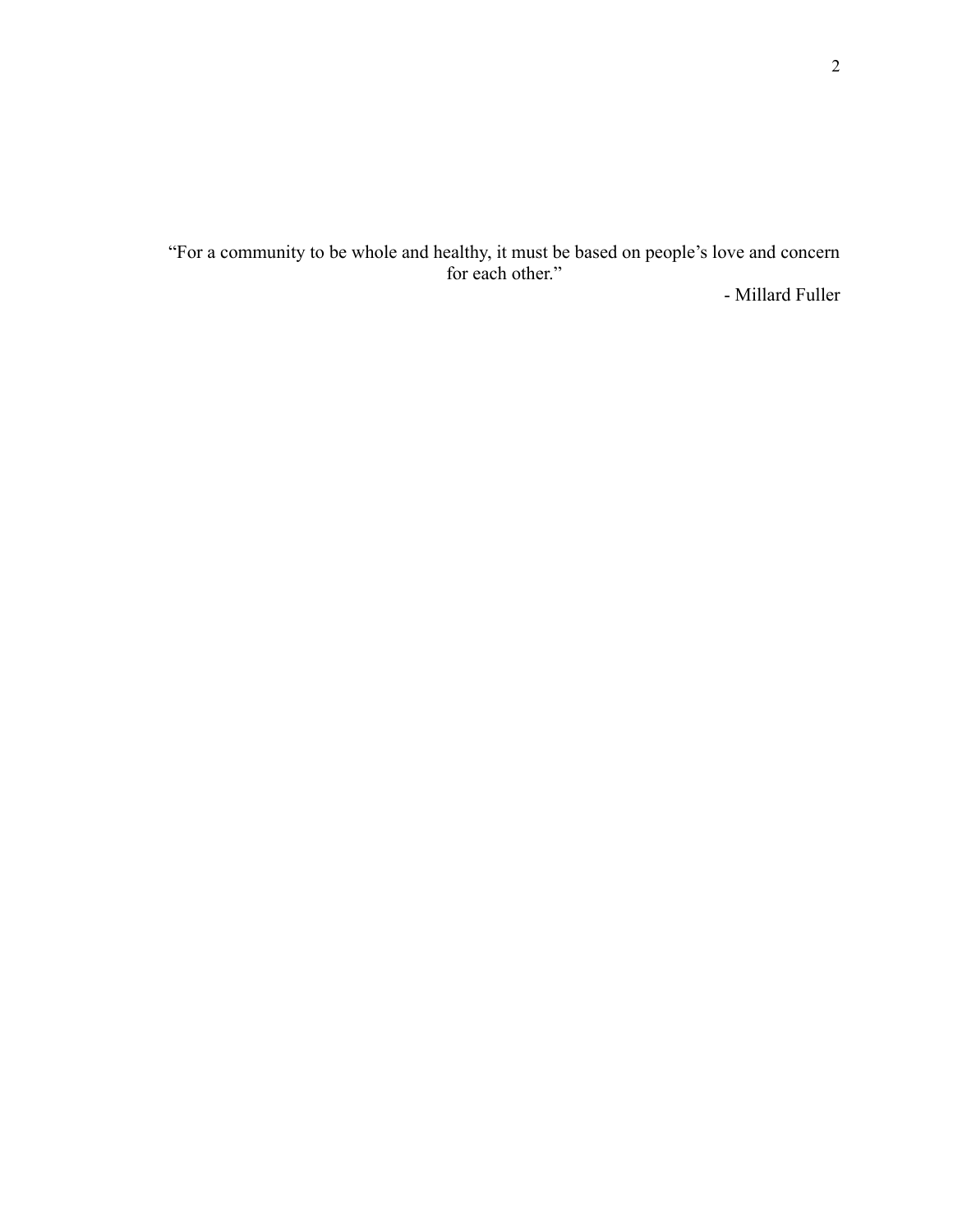## TABLE OF CONTENTS

| .43 |
|-----|
|     |
|     |
|     |
|     |
|     |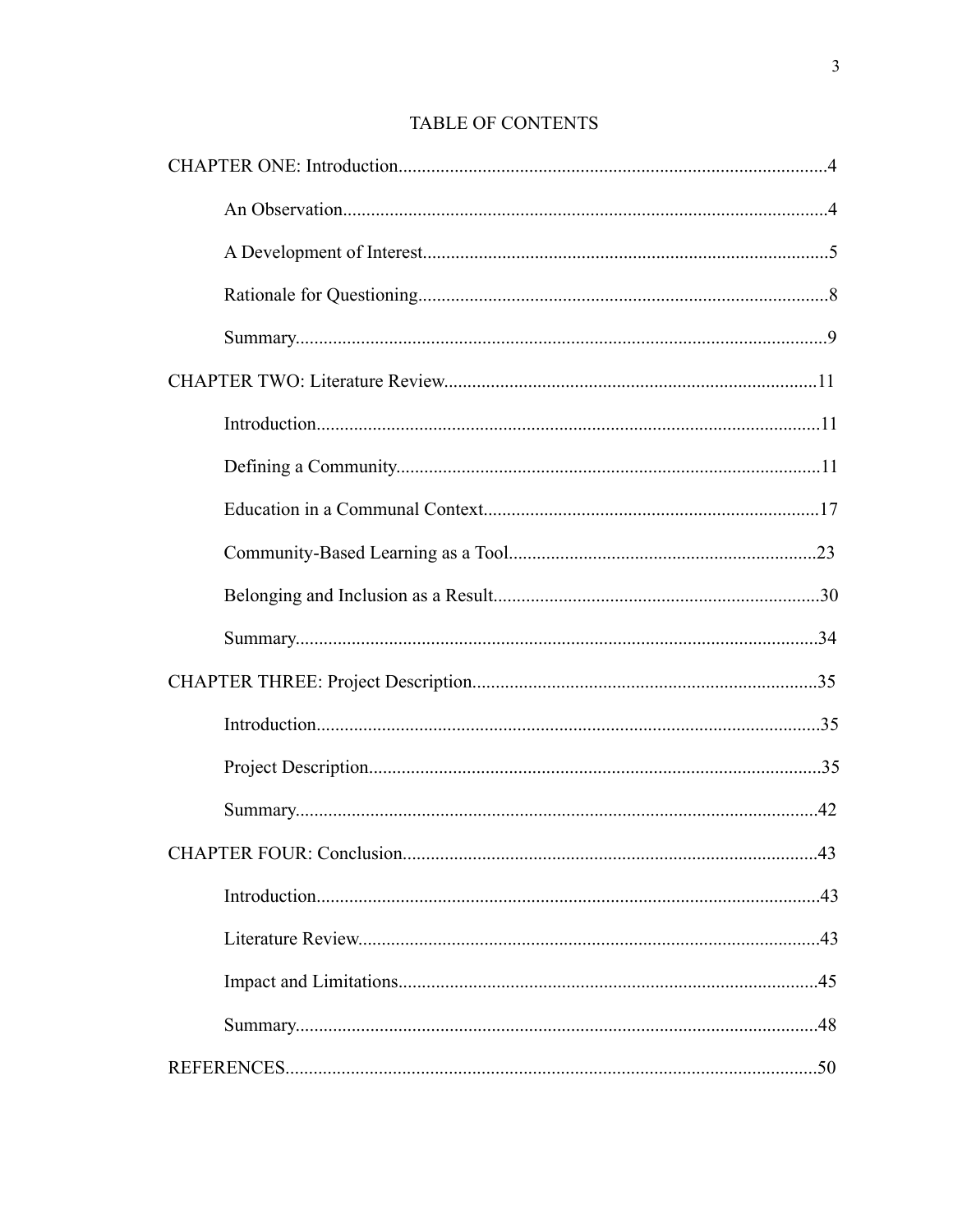#### **CHAPTER ONE**

#### **Introduction**

#### **An Observation**

Through my work in education, I've heard the phrase "it takes a village to raise a child" toted as a rallying cry for communities of educators. As this most often occurs within the context of school staff meetings or professional development opportunities, I gather that the 'village' is meant to include everyone from classroom teachers and reading specialists to cafeteria staff and secretaries - all of the resources contained in a school unit. This phrase is used to make sure that the entirety of our internal staff are considered when developing support systems that will encourage the well-being of students. However, I often feel as though efforts are focused on too narrow of a 'village' when using this phrase. I would like to consider the impact of expanding our understanding of the 'village' and mobilizing the wealth of resources that exist just outside of our schoolhouse gate. To be more definite, I am asking, *how does community involvement in the classroom, specifically through the use of community-based learning practices, impact a student's sense of belonging and inclusion?*

The purpose of this question is to justify and develop a more comprehensive repertoire of resources available to the education community. The justification of this project is built on research-based evidence of the benefits that students, educators, and community members receive when the community is more involved in classroom learning. This collaboration benefits educators, many of whom are overwhelmed by their overall workload and face burnout. Community inclusion can provide a layer of work distribution and resource sharing that alleviates a part of this pressure (Shelton, 2016;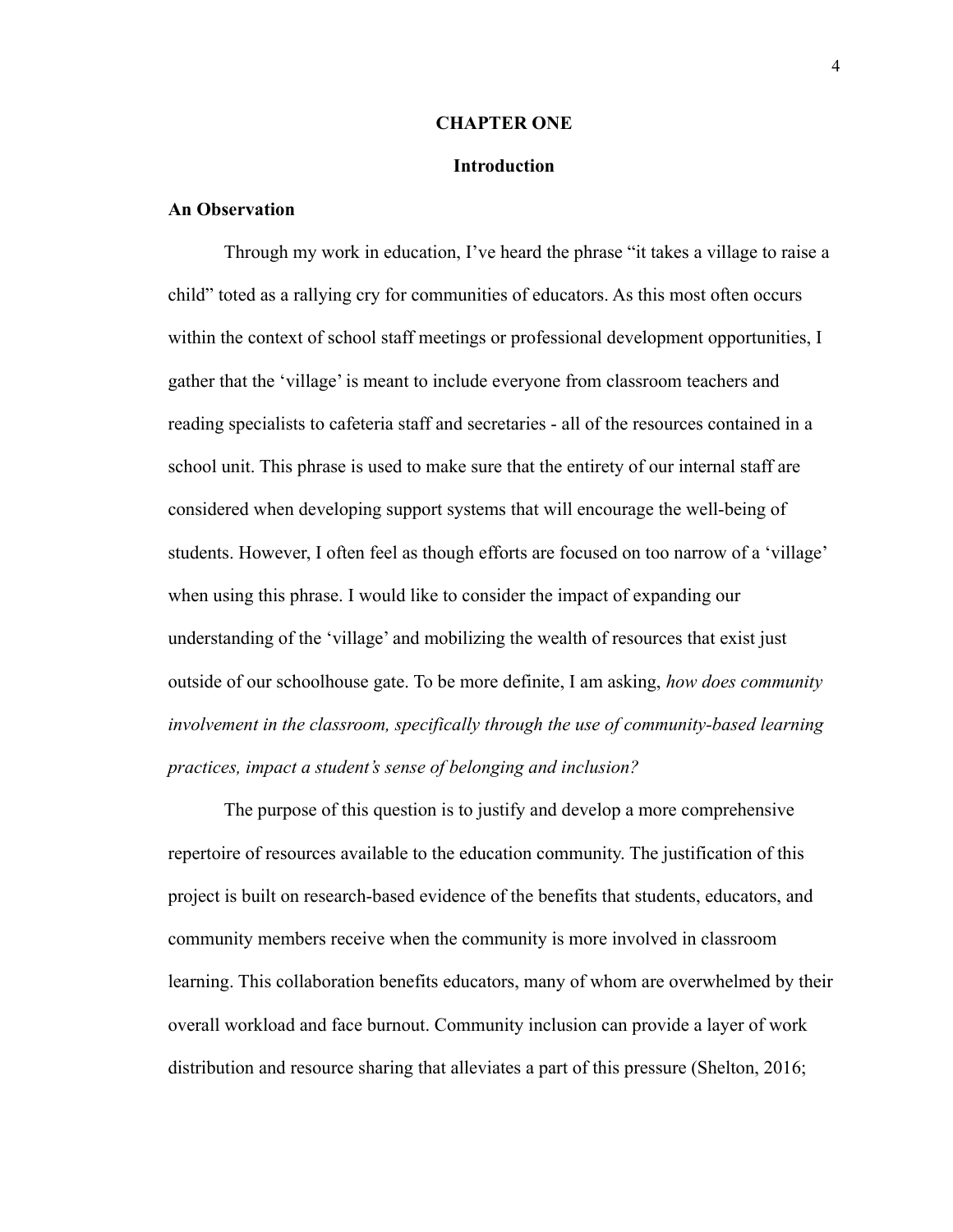Wang et al., 2016). By comparing the historic and modern objectives of schooling, a similar purpose develops - preparing students for engagement in society. Schools stand to benefit from this work as collaboration between educators, students, and community members contributes to organizational growth and movement toward these objectives. Through this network, individual community members stand to gain a sense of positive impact and pride, as well as an increased opportunity for community involvement (Wang, et al., 2016). For students, they must feel a certain sense of belonging and inclusion within that community in order to effectively engage in the community as adults (Flores & Benmayor, 1997, as cited in Mangual Figueroa et al., 2014). If students are provided with the opportunity to have repeated exposure to and interaction with community members, they can begin to examine their role within the community and begin to build a network of support. By forming relationships among educators, community members, and students, there is the potential to enhance the well-being of all involved.

In the following chapter, I will explore the personal and professional experiences I have had and how they contribute to my research question. I will begin by examining the interactions I have had with members of my community as an educator. Next, I will detail stories and experiences from my time as a student, as well as personal observations I've made regarding community involvement as a result of those experiences. After comparing my personal and professional experiences, I will tie the two together and form a plan for moving forward and addressing my findings.

### **A Development of Interest**

The professional experiences I have had after earning my initial teaching degree and licenses have slowly guided me toward a fascination with the school-community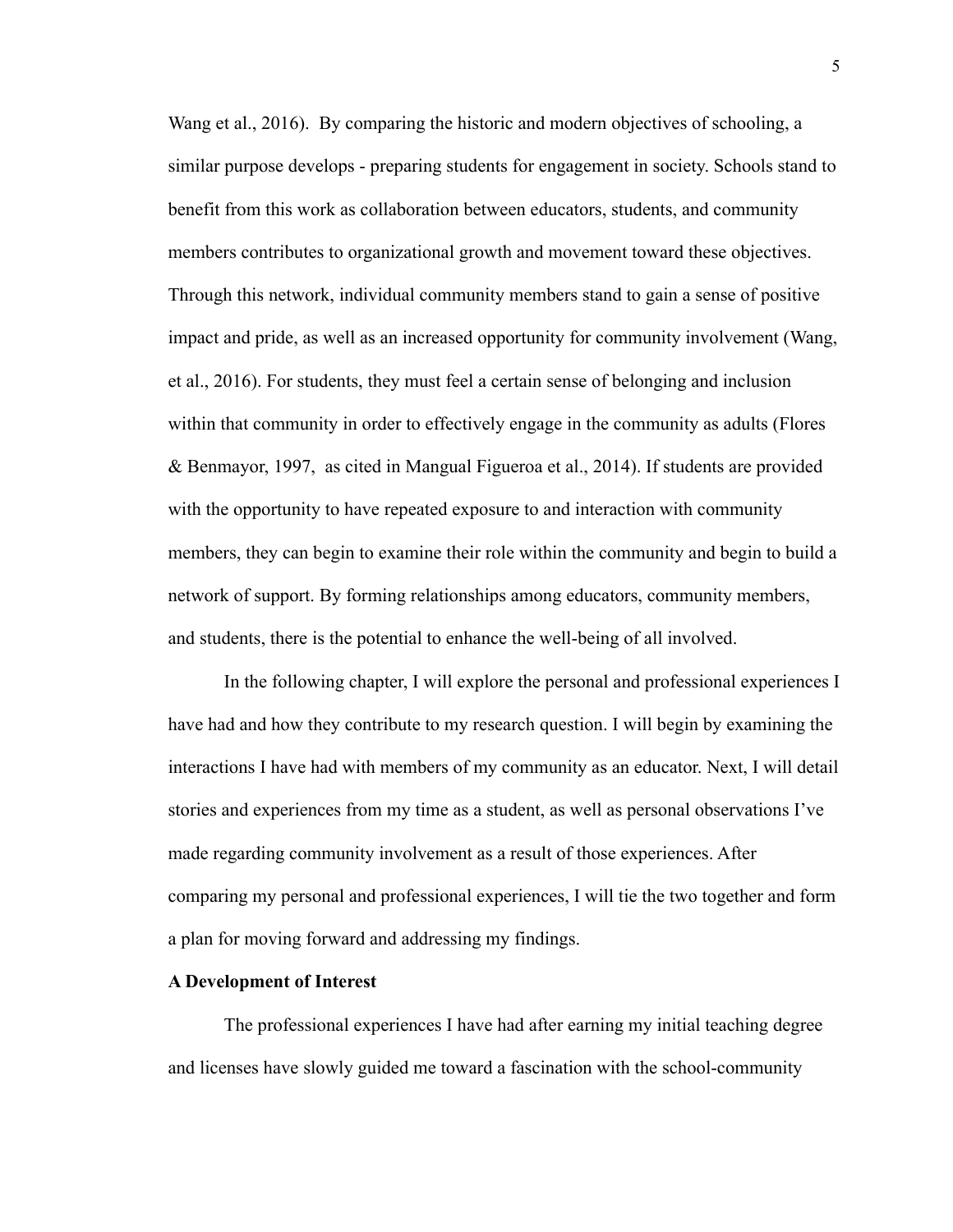relationship. At the beginning of my career, I observed this relationship while teaching seventh-grade science, technology, engineering, and mathematics (STEM) at a public K-8 charter school. My curiosity was ignited and I sought deeper and more meaningful participation in community collaboration. In following this curiosity, I was able to professionally contribute to this school-community relationship through my work at the Science Museum of Minnesota. This inspired me to pursue higher education at Hamline University in a program that I believed to provide the tools to strengthen the school-community relationship: Natural Sciences and Environmental Education. This coalescence of inspiration, investigation, and guidance has refined my questioning to where I can specifically focus on the importance of community interaction within the classroom experience.

While working as a seventh-grade STEM teacher, I had my first opportunities to collaborate with community members as resources for students' learning. I began by using the common channels that were already established within our school repertoire. The best example of this was collaborating with the staff from our local nature center to plan excursions for our students. The staff was extremely knowledgeable both in their content and in their ability to work with students. As I started to prioritize getting my students out into the community, this was a resource that I frequently utilized in my first year of teaching.

During my second year in the classroom, I found a curriculum that would engage my students in the complexities of sustainable farming practices. While I was doing my own research into the concepts of this curriculum, I found that our town was home to a leading manufacturer of conservation tillage and nutrient management equipment. We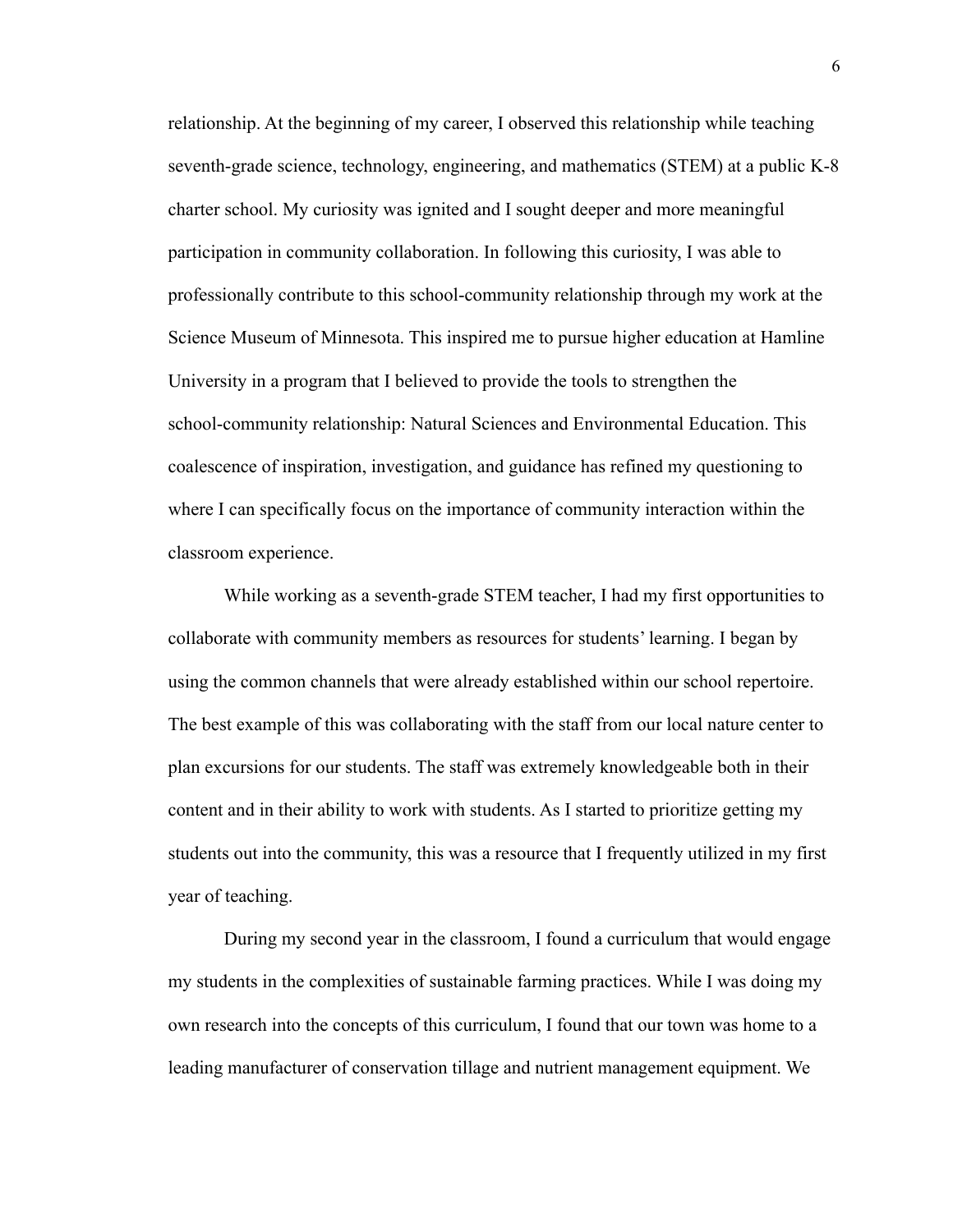decided to implement this curriculum in May and, as an incentive for our students to finish the year on a strong note, invited staff from this local company to join our students and speak with them about what they had learned. As part of their learning, students prepared a demonstration of their findings, as well as questions for our guests. On the day of our visit, our guests joined us for a whole day of collaborative learning. I watched as our students were able to make tangible connections between their studies and the firsthand accounts of our visitors. This was the experience that solidified my need to bridge the gap between educators and their greater communities.

To continue my work toward strengthening the school-community relationship, I began working for the Science Museum of Minnesota. I was a curriculum writer and instructor for Design Team, the first installment of a three-level program developed to bring experiential STEM Justice content into local middle schools and spark curiosity among students. After engaging in Design Team learning experiences, students would graduate to the high school program, where they could apply for paid positions within the Science Museum of Minnesota Kadets. They would focus on one of four important STEM Justice fields: engineering and design; environmental science; biology and health; or media and technology. From there, 18- to 25-year-old graduates could apply for the Career & Community Connections program which provided career-focused internships. It focused on helping Saint Paul students learn about STEM topics and then provided a direct career path to begin working within these fields.

My experiences at the Science Museum of Minnesota modeled community-based learning practices before I was aware of the term. The directness of this program, which included real-world experiences and networking opportunities, did an exemplary job of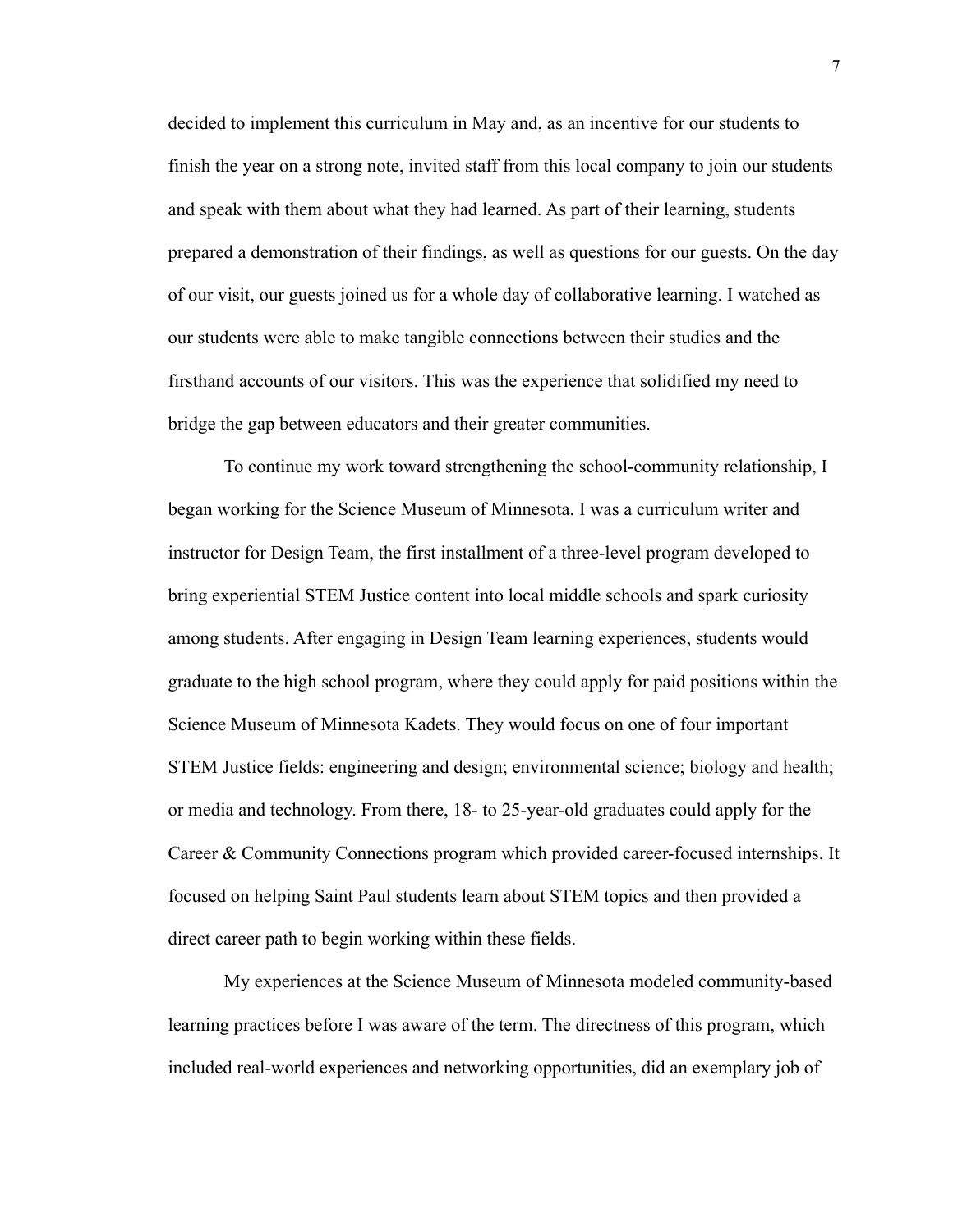preparing students for the community that they were going to enter as adults. At this point, I had a passion for connecting schools to their communities. However, I felt a need to continue learning and developing my professional skills to engage with this passion in a way that could carry it forward in my own community.

I applied to Hamline University in the spring of 2020, intent on joining their Master's program in natural sciences and environmental education. To gain admission, I wrote a letter about my professional philosophy and what I hoped to learn through my time in the program. In that letter, I defined my philosophy as a belief that a student's education should be relevant to the world we are preparing them to enter. I believe that for education to have relevance, we must encourage students to be lifelong learners, active citizens, and compassionate individuals. All of these practices prepare students to navigate and contribute to their communities.

#### **Rationale for Questioning**

Asking how to better acknowledge and then mobilize the greater community in classroom learning is an endeavor that stands to benefit students, educators, and members of the greater community alike. Students stand to gain the sense of making a difference in their community and accept greater responsibility for the well-being of their communities (Shelton, 2016). Educators who are given the tools and opportunities to collaborate with members of the community benefit from increased knowledge sharing and professional networking. At the same time, members of the community who work with classroom educators often feel the positive impact of working with students and will continue to seek out collaboration opportunities (Shelton, 2016; Wang et al., 2016). These results contribute to the justification of following research and development efforts.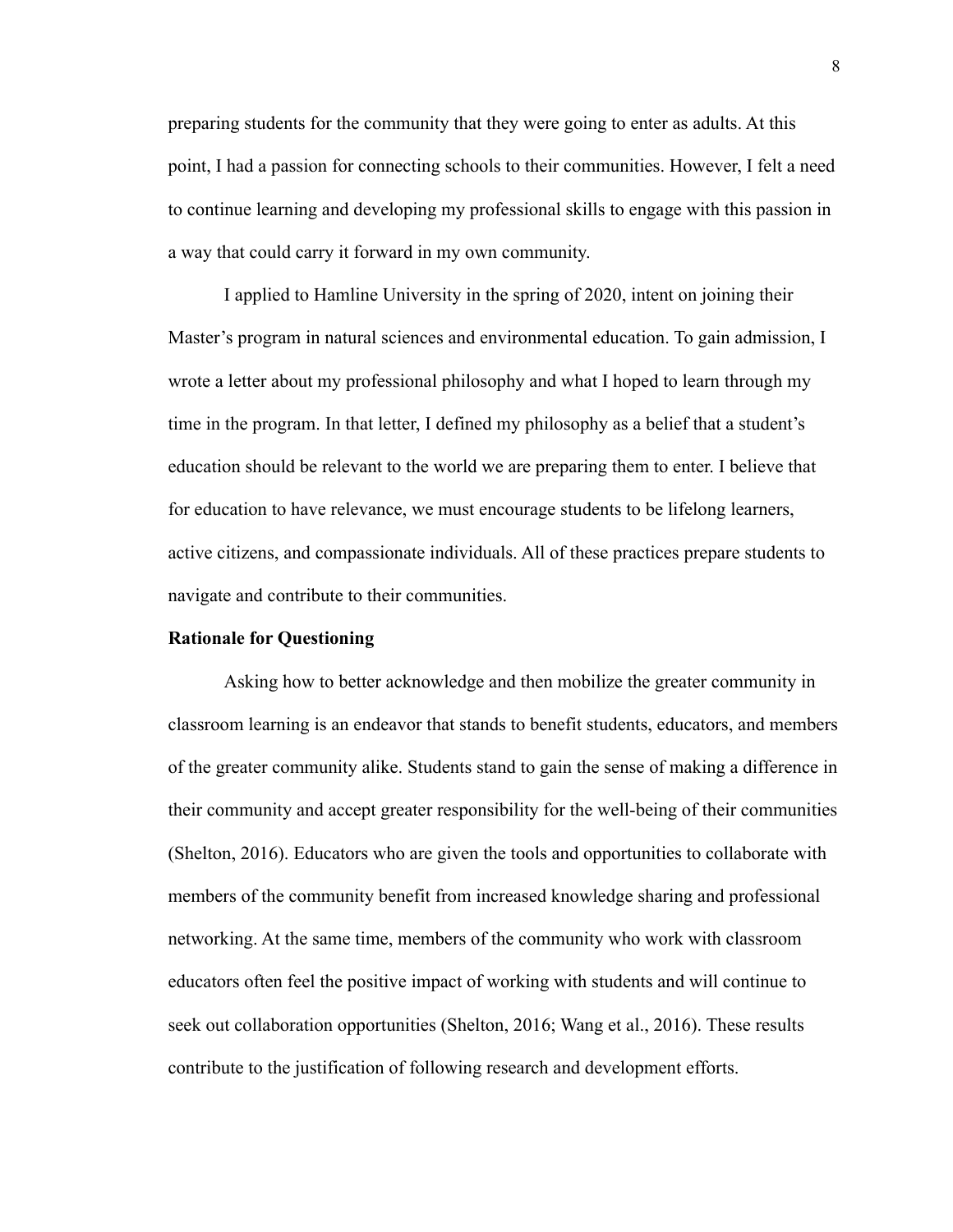This project attempts to broaden these implications from the individual level and identify the benefits of the work to the collective teaching community. To accomplish this, it is important to understand the foundational components of a community. At its most basic, a community is a network of interactions between people created to share resources and accomplish common goals. In the teaching profession, this network contributes to resource sharing and collaborative learning opportunities. By using the information and resources included within this project, educators stand to strengthen the use of resources within the community, as well as contribute to public scholarship. **Summary**

It is a worthy endeavor to question and redefine the boundaries of our educational 'village.' To address this broad wondering, I am intent on answering the more pointed question, *how does community involvement in the classroom, specifically through the use of community-based learning practices, impact a student's sense of belonging and inclusion?* By testing these limitations and expanding them, it is possible to provide useful resources to educators, students, and community members.

In the following chapters, I will build on these personal and professional experiences by providing a comprehensive review of the academic literature regarding the foundation of communities, the role of education within those communities, community-based learning practices, and their contribution to students' sense of belonging and inclusion. After reviewing the literature and developing informed observations, I will outline the project created to address the understanding and mobilization of an expanded 'village' for our classrooms. This includes a professional development workshop designed to help educators better recognize and utilize the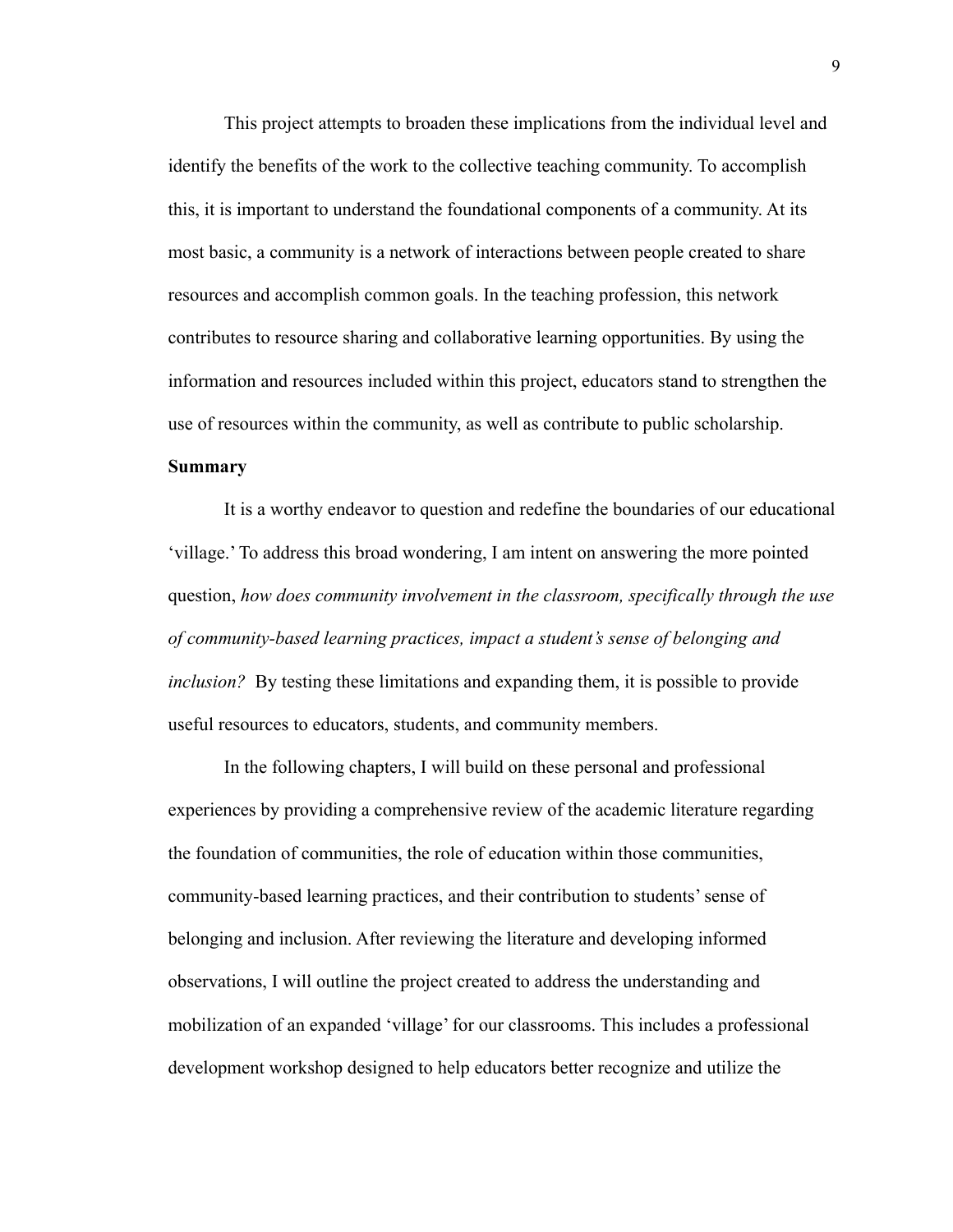resources within their greater community. Lastly, I will summarize the benefits and potential implications of this work. These measures will contribute to the overall justification and development of community resources for classroom use.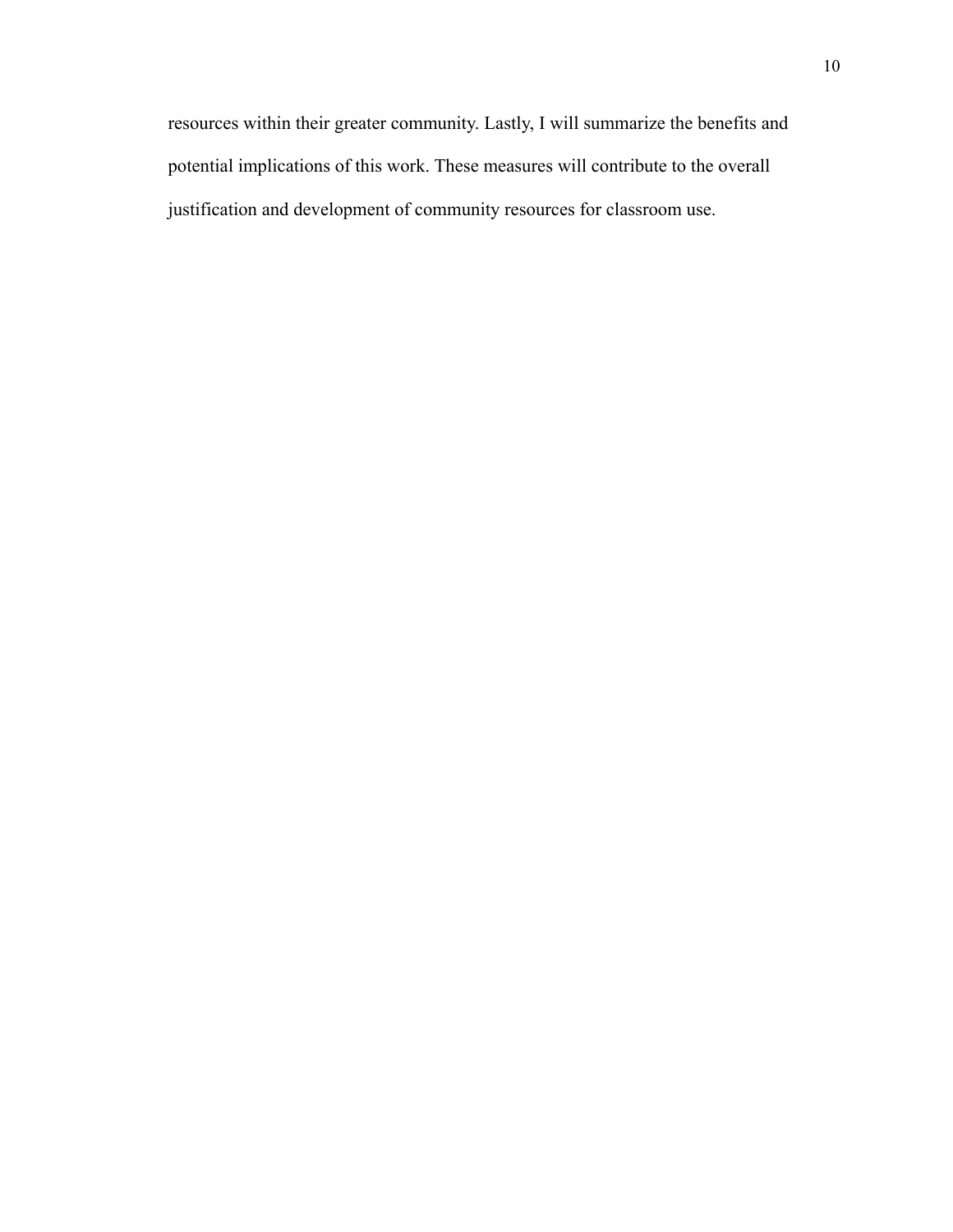#### **CHAPTER TWO**

#### **Literature Review**

#### **Introduction**

In order to examine the modern relationship between schools and their greater communities, it is important to first develop an understanding of these two factors individually. This is necessary to address the question, *how does community involvement in the classroom, specifically through the use of community-based learning practices, impact a student's sense of belonging and inclusion?* This chapter will start by defining the modern community, including its roles, functions, and benefits. Then, it will look at education, specifically as a branch within a community, and learn how its purpose serves as both a cause and effect of this unique, symbiotic relationship. Next, it will introduce community-based learning practices and examine the merits and limitations of the practice. Lastly, this chapter will examine the impact that an authentic and intentional relationship between school and community has on the experience of students.

#### **Defining a Community**

Participation in community structures will provide a distinctly personal experience to each person who engages as a member of that community. However, there are similar frameworks that contribute to the foundation of these unique communal structures. A community can be compared to a living organism in that it is made up of separate, yet interdependent, parts that operate and perform functions in relation to their larger system (McCloskey et al., 2011). These parts are formed by groups of people who live in proximity to one another and collaborate on the issues and ideas that affect their livelihood (McCloskey et al., 2011). The variation of means and methods by which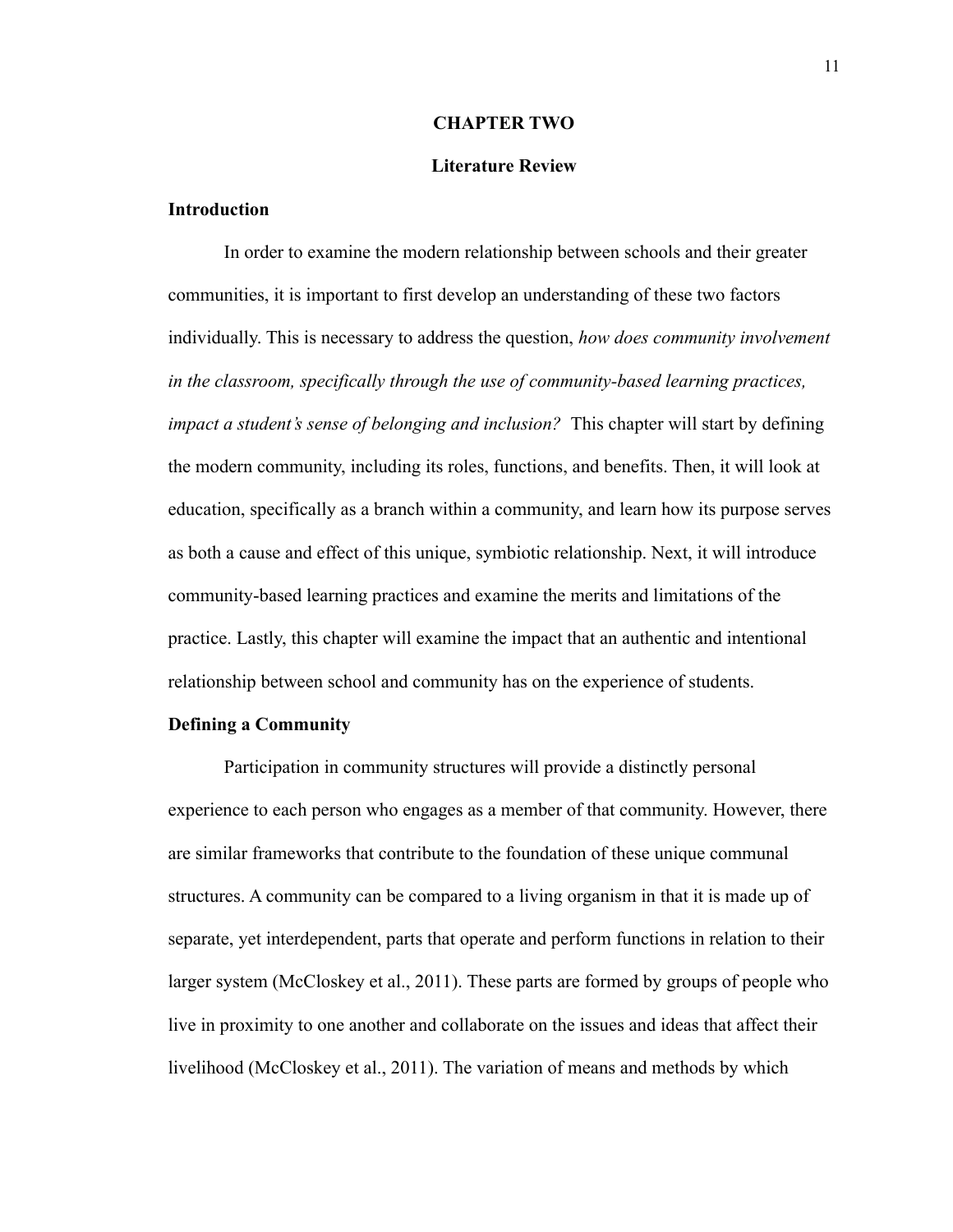communities collaborate on their issues will define the overall health and longevity of the community.

#### *What is Community*

A community is a group of people that is formed by their geographic location or common interest ("What is Community Engagement?," n.d.). While this definition is broad, it provides the first boundary necessary to begin understanding the communities that people participate in and how they interact with one another. Through a complex web of relationships, members of a community develop shared histories, norms, and cultures that can be used to better define the group identity (Etzioni, 1996). Communities, to varying degrees, are conducive to the survival and expansion of groups of living organisms. Humans form communities to meet group needs through finding and utilizing resources, sharing knowledge, and interpreting threats and opportunities (McNamara et al., 2021). The groups that people form also provide us with psychological resources such as social support, which allow us to better cope with shared challenges (McNamara et al., 2021).

Communities are often defined by their geographic location. Based on the spaces they inhabit, a community can be characterized as a rural, urban, or suburban community. This classification is primarily determined by the density of a population and the development of commercial and residential infrastructures (Isserman, 2005). Once a community has been established as more rural or urban, it will be associated with a distinct combination of characteristics. Members of a rural community, with its undeveloped land and low population density, are more likely to know their neighbors and live in their community for over a decade (Parker et al., 2018). In contrast, members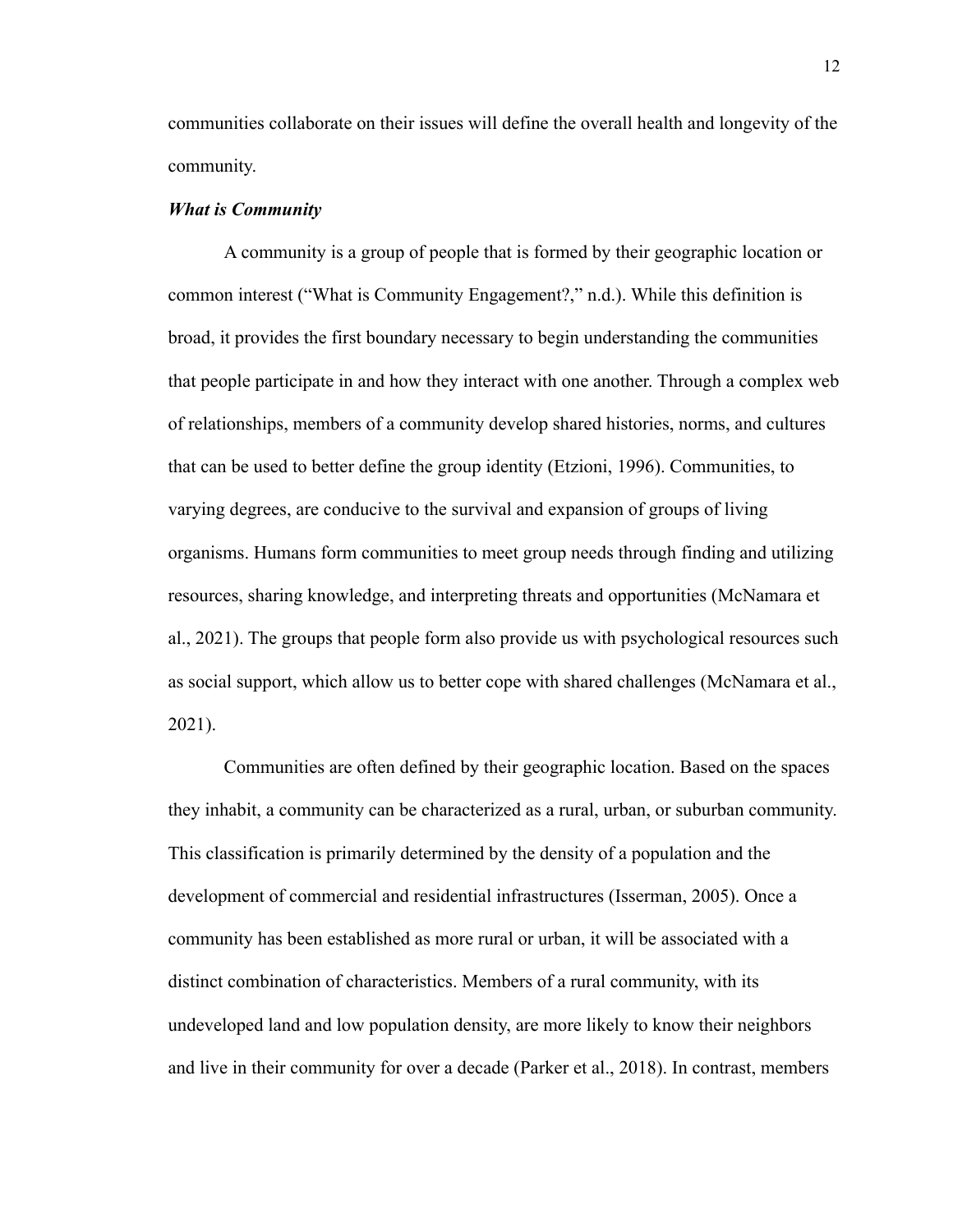of an urbanized community, which has more developed land and greater population density, are more likely to value diversity and pursue higher education (Parker et al., 2018). The demographics of a rural or urban community will contribute to the overall capacity of that community to address its needs.

Communities can also be formed formally or informally, based on the need they are addressing. Examples of formal communities include schools and universities, the military, churches, social action groups, and businesses. These communities are created deliberately and function through defined structures that include authority and objectives. In contrast, informal communities emerge naturally and mainly function as a space for connections and personal interactions. Informal communities can form among neighbors, coworkers who eat lunch together, workout groups, or fans of the same franchise. These communities can be formed to address needs including resource sharing and social support. The same community can also serve different purposes to the individuals that participate in them.

As communities develop over time, so will the language and conditions that are used to define them. One such development is the establishment of the virtual community. Virtual communities are not marked by a geographic location. Instead, they are formed through a digital network due to a common interest or social group (McCloskey et al., 2011). As the development and accessibility of computer-mediated communication strengthen, the virtual community becomes more important to the identity of an individual (McCloskey et al., 2011). The virtual community, while geographically scattered, is still characterized by connectivity and the potential for meaningful interaction (Burns et al., 2016).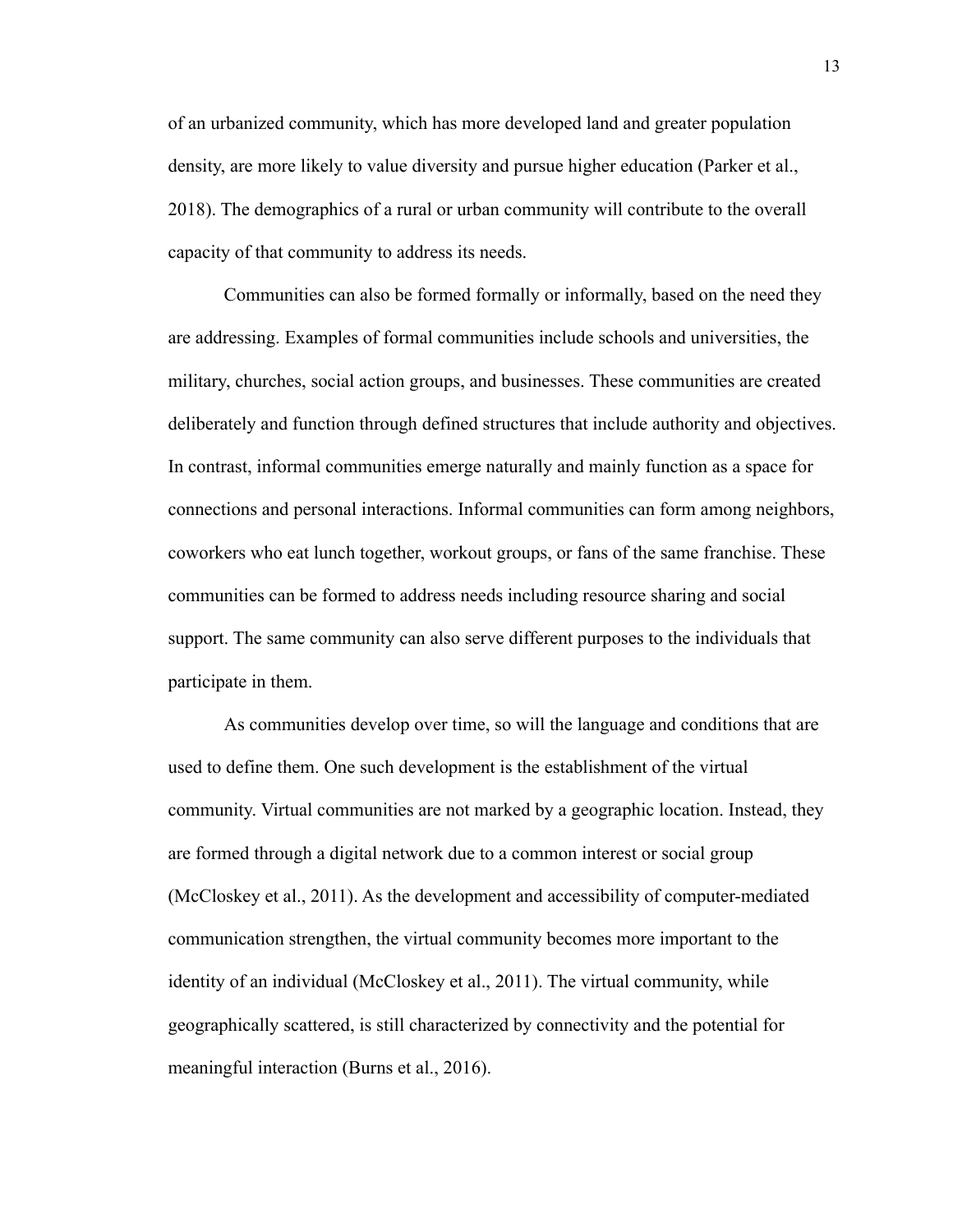#### *The Individual in a Community*

As communities are formed to address a spectrum of organizational and social needs, individuals will find themselves participating in multiple communities to meet multiple needs. Participation in multiple communities will oftentimes occur simultaneously. These webs of interaction are formed around a variety of interests, abilities, histories, events, and locations. Individuals may have different factors that lead them to participate in the same community, but as a part of the community, they will begin to develop a shared sense of experience and a shared history.

Individuals often participate in and identify as members of multiple communities at the same time. A person's interpretation of community membership will be uniquely formed based on the complex web of interactions that they have. This perspective is independent of the definitions of community that have been established by engagement leaders (McCloskey et al., 2011). Individual perspective is also formed, in part, as a result of personal values, histories, and cultural understandings that are acquired before entering a certain community (McCloskey et al., 2011). In this way, both the individual and group experiences within a community are diverse (McCloskey et al., 2011).

How an individual perceives their interaction with different communities will shape their vision of self. Philosopher and psychologist William James explains that there are two perspectives created through community interaction: the identity that a person forms for themself and the identity that forms based on how others see them (McCloskey et al., 2011). When these two identities agree, there is a shared understanding of individual identity (McCloskey et al., 2011). People define themselves within a complex combination of intersecting communities, such as familial, social,

14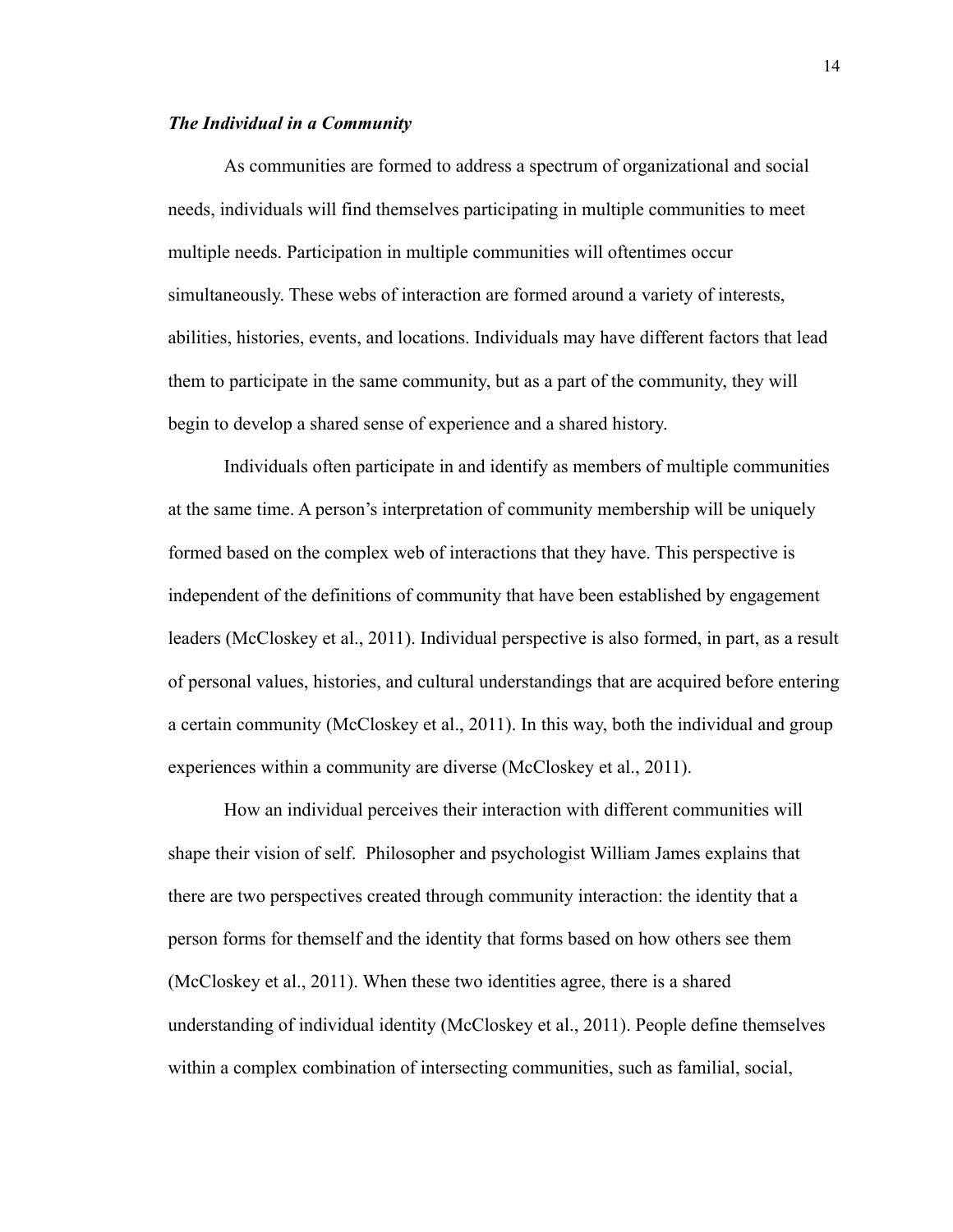religious, and professional groups (McCloskey et al., 2011). This combination can be heavily influenced by their sense of membership and engagement within each community.

#### *Community Engagement*

Community engagement is the structure through which individuals participate in their community. The needs of a community cannot be appropriately addressed without collaborative engagement opportunities. The means of collaboration will look different based on the location, formality, organization, and needs of the community. Successful engagement will focus on the rights of community members to be educated, consulted, and empowered as they work toward sustainable outcomes and relationships ("What is Community Engagement?," n.d.).

To build a community of effective engagement, there must be a commitment to fostering and maintaining mutual trust among individuals (Minoi et al., 2019; "What is Community Engagement?," n.d.). This means that the context of the community must be well understood in order for engagement strategies to be effective ("What is Community Engagement?," n.d.). The principles of collaborative community engagement are grounded in fairness, empowerment, and justice (McCloskey et al., 2011). Building upon these principles, a community can coordinate and focus efforts to effectively meet their complex needs (McCloskey et al., 2011). Tools used to accomplish these goals can include developing a shared vision, committing to openness and new learning, promoting transparency, and sustaining a culture of participation ("What is Community Engagement?," n.d.).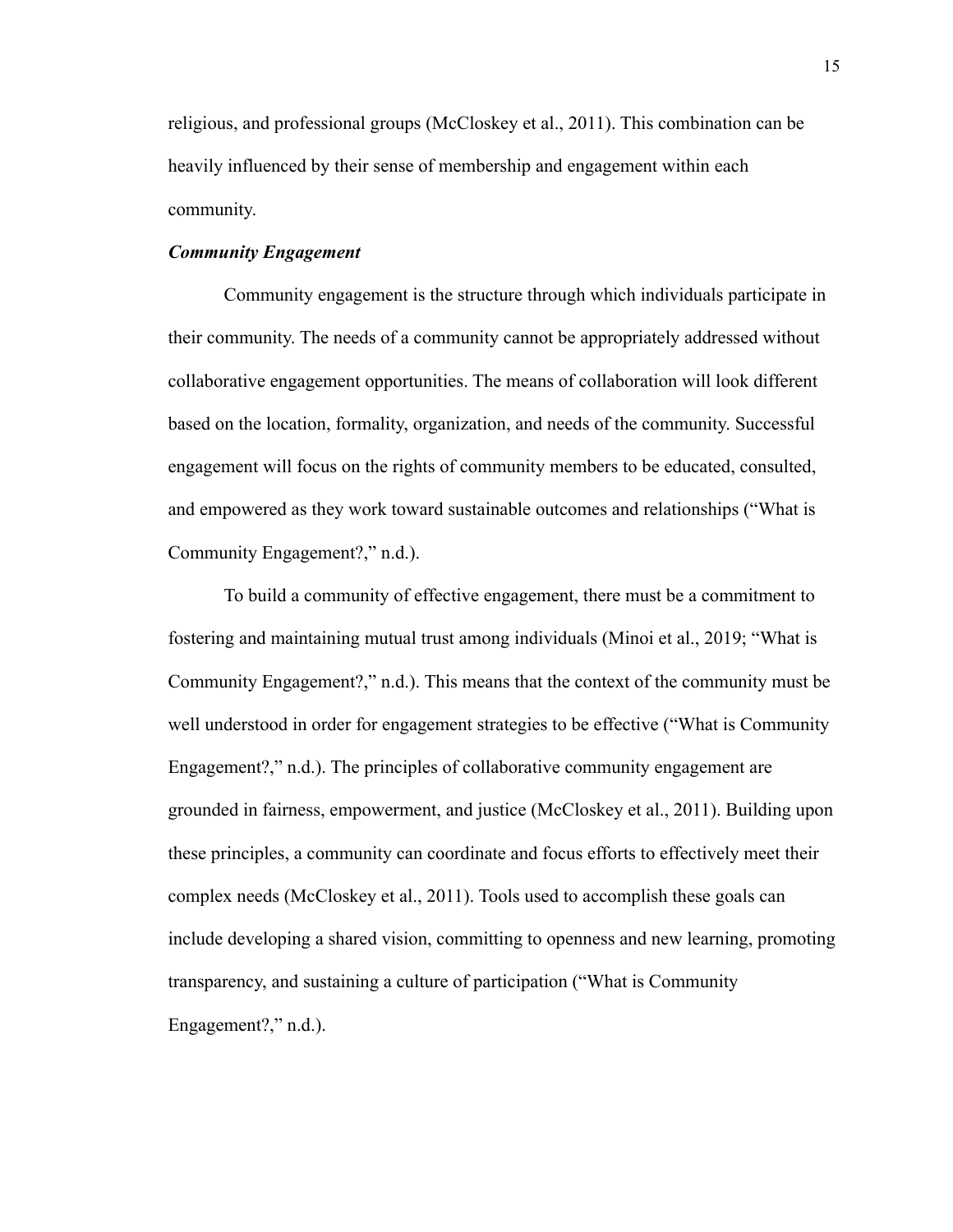#### *Community Balance*

To authentically meet the needs of community members, a balance is required between group order and individual autonomy (Etzioni, 1996). A group order is necessary for the forward movement of the organization, just as autonomy is a necessary right of the individual. The natural friction between these contradictory forces can lead to dissent between the group identity and the individual identity. To reduce friction, a community must develop clear responsiveness as a tool for communication and collaboration (Etzioni, 1996). Without this collaborative tool in place, a community risks the oppression of members or groups of members. Responsiveness is essential when navigating between order and autonomy to authentically address group needs (Etzioni, 1996).

Leadership and representation within a community must also be rooted in authenticity. Members of a community who are most empowered often develop into community leaders, regardless of whether or not they are most representative of their peers (Geiger, 1984, as cited in McCloskey et al., 2011). Community organization must be led and facilitated in a way that empowers the larger community (CARE: Community Alliance for Research and Engagement, 2009, as cited in McCloskey et al., 2011). Authentic leadership will lean into community engagement principles such as empowerment and active participation as it works to meet community needs (Minkler, 2005, as cited in McCloskey et al., 2011). Without the dedication to authenticity, leaders in a community risk generating irrelevancy, helplessness, and deviation within the community (McCloskey et al., 2011).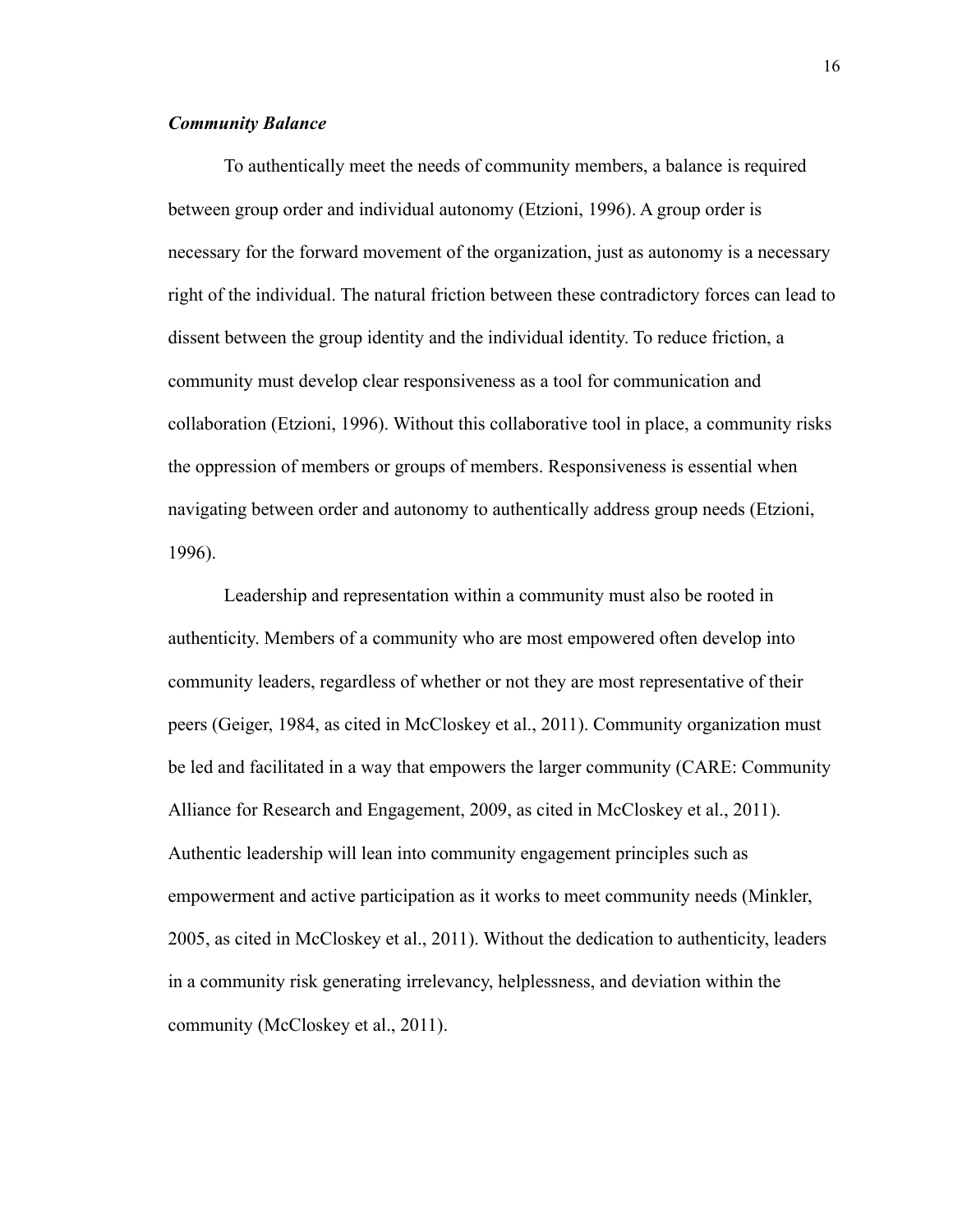There is also a balance required between the communities that overlap and interact with one another. As a community develops its group identity, the boundary between members and nonmembers will stiffen (Etzioni, 1996). To build a network that thrives on collaboration, layered loyalties must be a shared value of the overall culture (Etzioni, 1996). A "community of communities," akin to the interdependent systems within an organism, will encourage resource sharing and reduce conflict. This is necessary in order to meet the complex and varied needs of the individual.

#### *Conclusion*

In order to examine the impact of community involvement on students' sense of belonging and inclusion, it is necessary to define the functions and features of a community. A community is formed around a geographic location or common interest to meet the needs of individuals. The members of a community often participate in multiple communities and form a personal identity around a unique combination of the communities they participate in. Community engagement, the structure through which members participate, must be founded on the education and empowerment of the individual. Without proper engagement strategies, an imbalance can develop within a community or a system of communities. The next section will look at the role of the education system, one of many communities contributing to a greater society.

#### **Education in a Communal Context**

The health and livelihood of a community is, in part, determined by the health and livelihood of its interdependent parts. The education system is an important part of a community that must perform its duty in relation to the greater whole. As a result, the purpose of communal education serves as both a cause and an effect of the community.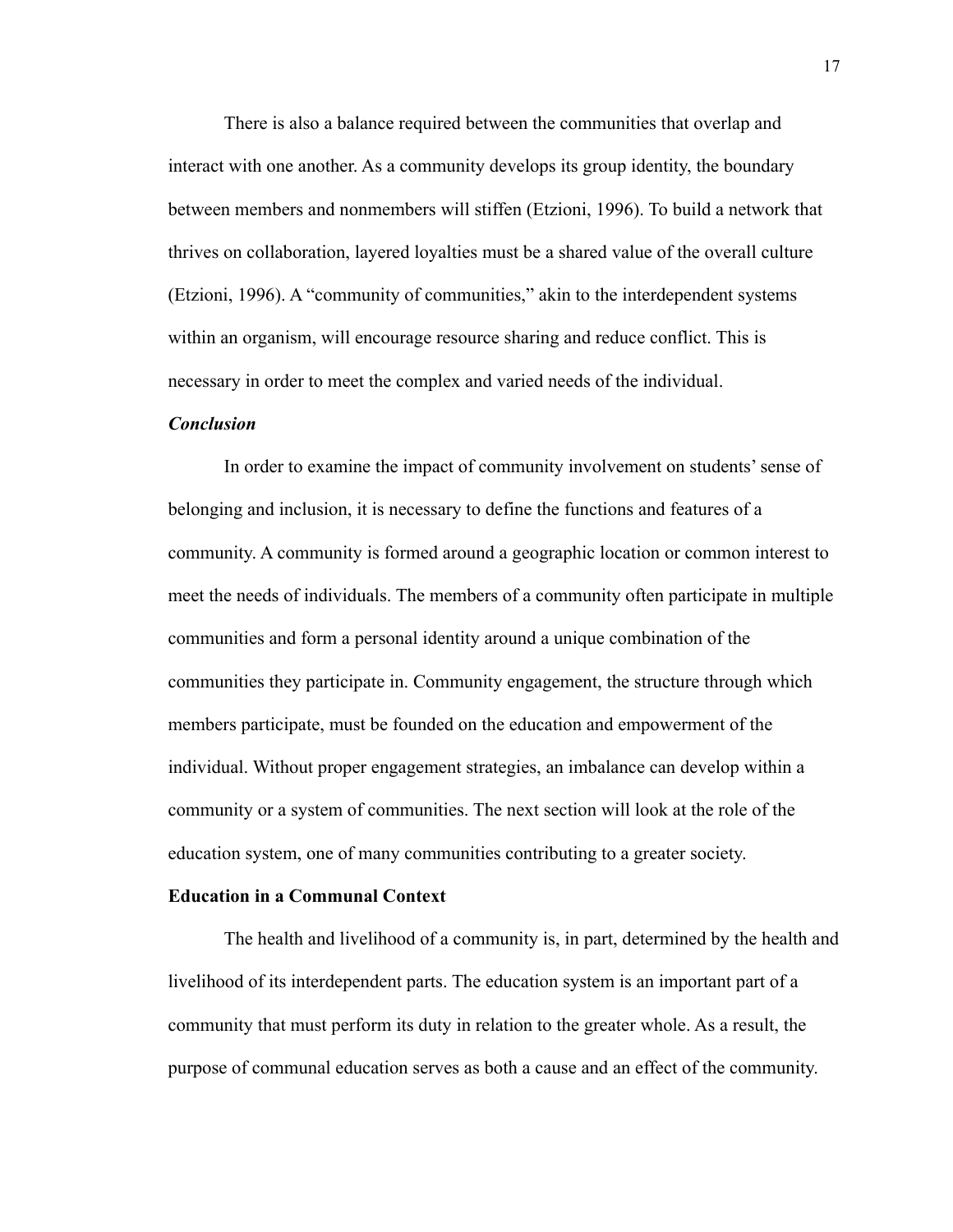Collaboration between the educational branch of a community and its interdependent cohorts will contribute to the overall health of the community (Shelton, 2016; Wang et al., 2016). This relationship will be examined by finding how education both contributes to and benefits from communal structures.

The development of human capital, a necessary skill for community engagement, begins within the classroom (Alexander & Khabanyane, 2013). To learn how to participate in a community, students must be allowed to practice as participants in their school community (Melaville et al., 2006). The education system must connect the content matter with the places and events that impact their students' lives to allow for this practice (Melaville et al., 2006). Schools must emulate the same principles of community that are utilized outside of the classroom walls: empowerment, responsiveness, and representation. These objectives, which serve communal purpose, are rooted in and supported by educational theory. Developing these skills within students will not only provide deeper learning to the student, but will also enrich the experiences of educators and community members who serve as guides.

The following section will begin by summarizing the objectives and functions of constructivism, an educational theory that supports and justifies communal interaction in schools. Following this summary will be an examination of the benefits offered to educators and community members as a result of this school-community interaction. This will serve as our foundation of understanding for the school-community relationship. Student benefits will be explored in greater detail in following sections wherein it is described how belonging and inclusion is developed from community practices.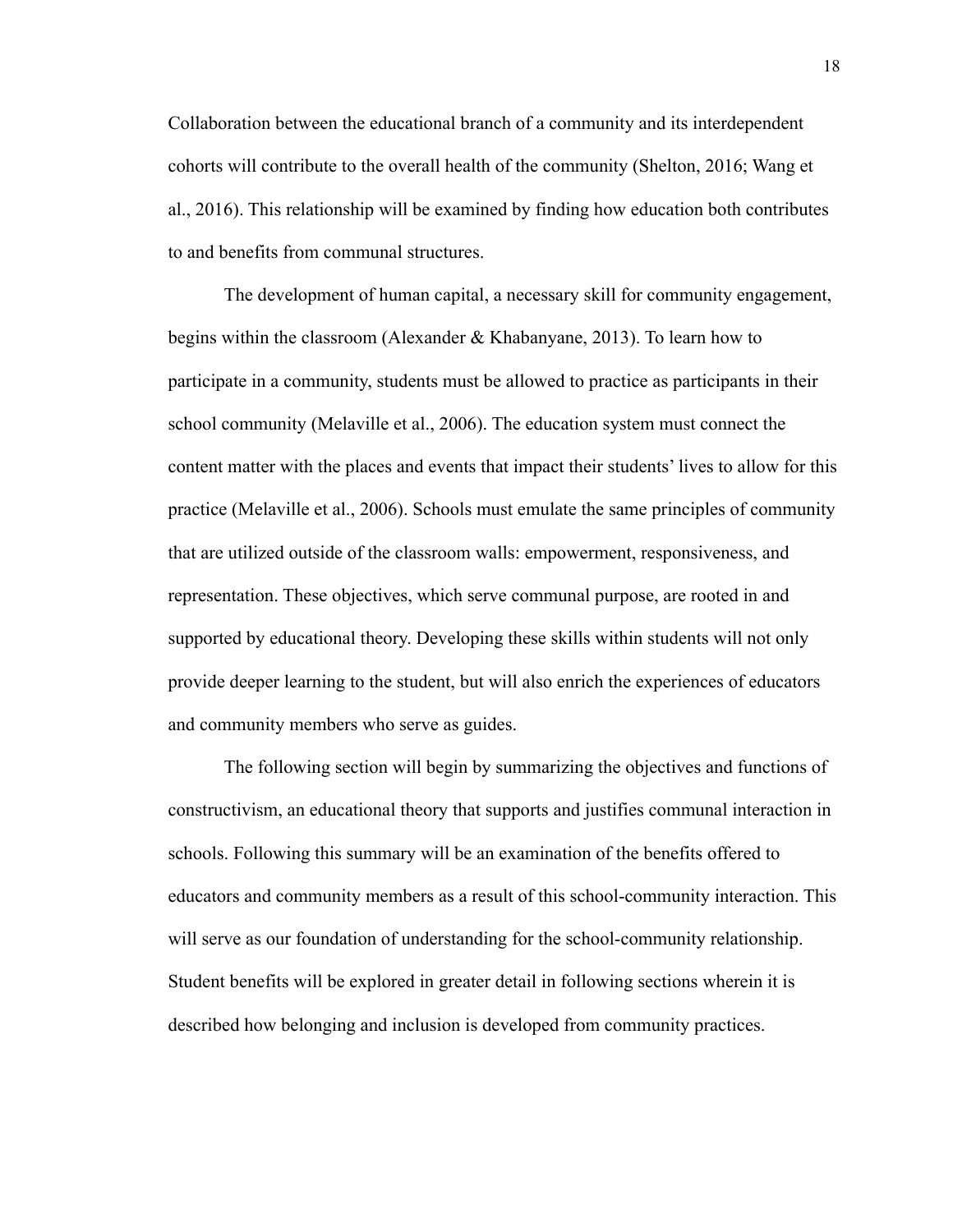#### *Constructivism*

Constructivism is the educational theory that an individual makes their own knowledge through personal experiences (Wang et al., 2016). In constructivism, the combination of a learner's readiness, prior knowledge, and firsthand experiences form new insights (Airasian & Walsh, 1997; D'Angelo et al., 2009, as cited in Wang et al., 2016). Empowering learners to engage in activities is necessary for the development and organization of new learning. Experiential learning, a foundational component of constructivism, has the learner participating directly with their material rather than simply thinking about a hypothetical interaction or analysis (Borzak, 1981, as cited in Shelton, 2016).

When providing experiential learning opportunities, a vital component of the methodology is social interaction for the learners (Wang et al., 2016). When learning takes place through a social process, which involves forming relationships and collaborating, it feels more authentic and natural (Burns et al., 2016). Through this method, there is an emphasis placed on the context and application of knowledge rather than the memorization of isolated facts (Burns et al., 2016). As learners are encouraged to engage with their peers and the greater community, they are able to continually test and organize their experiences to form new knowledge (Alexander & Khabanyane, 2013). Belonging to a community is not simply helpful, but integral, to the development and exchange of knowledge (Wenger, 2000, as cited in Burns et al., 2016).

Learners are given the opportunity to contextualize the world around them when the greater community is included in the experiential learning process (Ramsden, 2003, as cited in Wang et al., 2016). Collaboration between children, educators, and their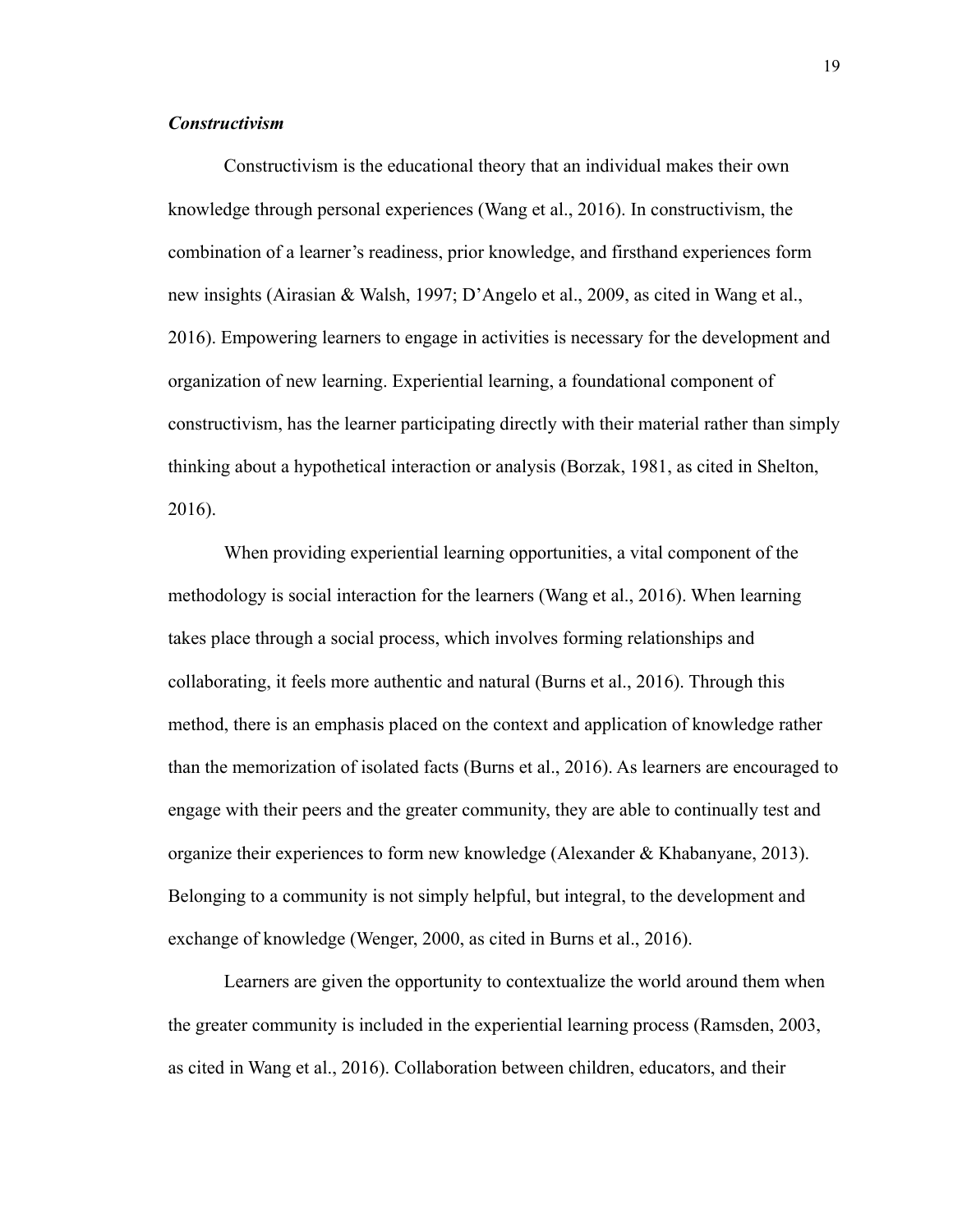greater community members can contribute to a deeper understanding of learning materials (Gestwicki, 2013, as cited in Wang et al., 2016). A deeper understanding that is supported by community interaction extends beyond writing and computation skills, placing these abilities within the context of modern life (Partnership for Twenty-First Century Skills, n.d., as cited in Melaville et al., 2006). An interactive model of learning supports students in their cognitive development. This model has additional benefits for the educators and great communities that support them in their learning.

#### *Benefits for Schools*

Schools are in a position to benefit from community interaction within their classrooms. To maintain relevance between the school community and its larger system of communities, it is important to bridge the gap between the lives of our students in and out of school ("Partnership for Twenty-First Century Skills," n.d., as cited in Melaville et al., 2006). Students' real-life experiences can be built upon with related content and resources entering the classroom (Wang et al., 2016). As a result of community involvement in the classroom, students are also provided the opportunity to refine their communal values and prepare to more deeply engage with their community after graduation (Shelton, 2016). These learning experiences might be difficult for educators to provide without external support.

Community engagement within schools invites a wealth of experience, labor, and resources to the classrooms for educator collaboration. When educators collaborate with members of the community, they receive necessary insight into the community (Shelton, 2016). This helps them to keep the curriculum relevant to the lives of their students by either reinforcing impactful material or shifting to a new focus as it becomes relevant to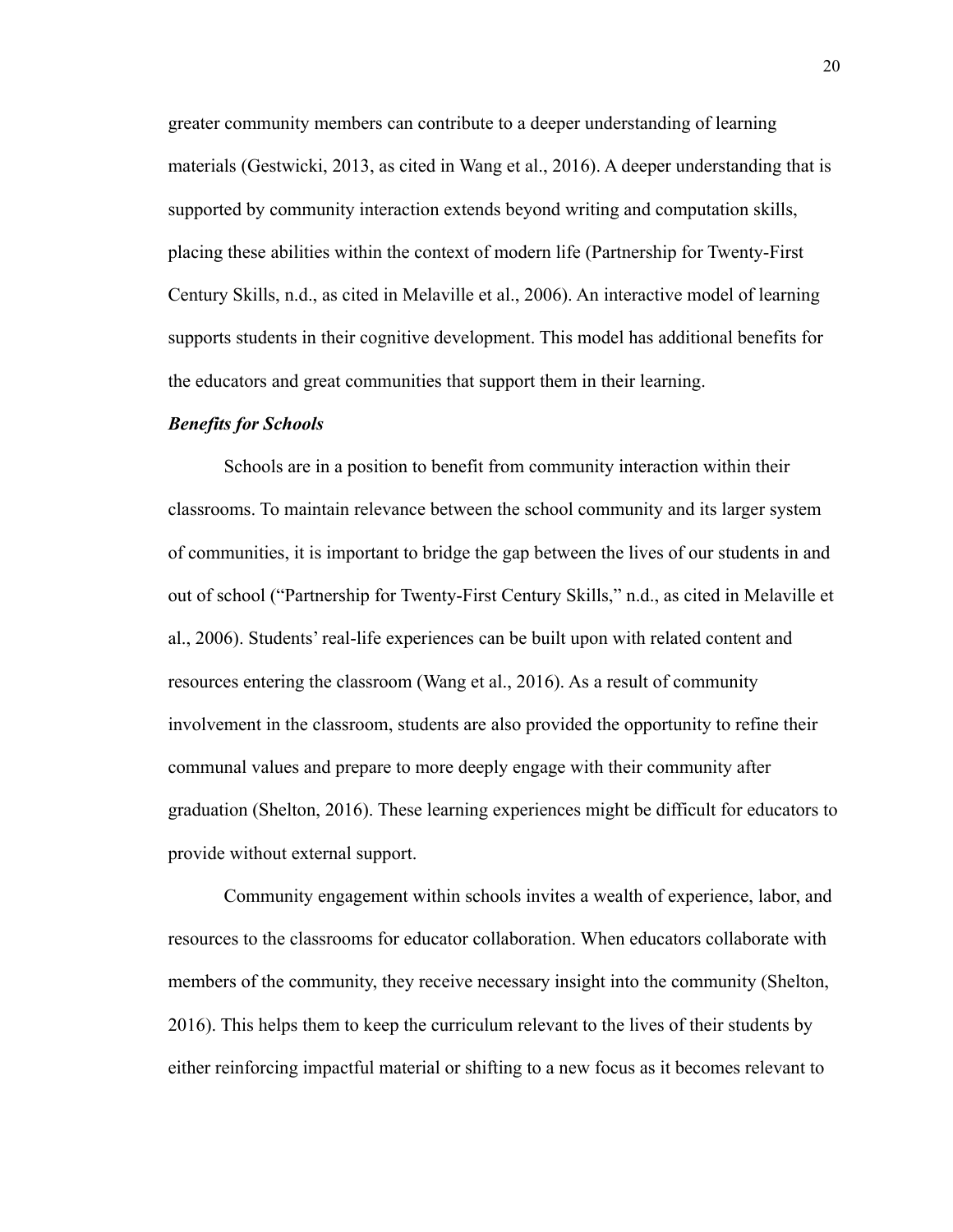the community. Community engagement within the classroom also provides educators with a wider professional network of support wherein they can share resources, gain knowledge, and amplify the impact of education within their community (Shelton, 2016; Wang et al., 2016). This provides educators with their own experiential learning opportunities at the professional level.

Educators and students alike feel increasingly motivated when encouraged to share experiences with others (Shulman, 1997 & Wells, 1999, both as cited in Wang et al., 2016). At the students' level, community interaction contributes to real-world learning opportunities and practical experiences in community engagement processes (Shelton, 2016; Wang et al., 2016). For educators, integrating community engagement into the learning experience shares the responsibility of the learning process and contributes to a network of professional growth and resource sharing. At the school level, community engagement keeps the curriculum responsive to the goals and objectives of the larger community. This process has equally impactful benefits for the community that embraces its educational branches.

#### *Benefits for Community*

Communities stand to gain a variety of benefits from active participation in schools. On the individual level, community members who work with students enjoy engaging with kids and watching them learn about new ideas (Wang et al., 2016). Volunteers are able to clearly see the impact they are making with students and feel a sense of pride in their contribution (Wang et al., 2016). Community members who interact with schools often grow and develop into lifelong volunteers (Shelton, 2016). Servitude within the community network can act as training for individuals, many of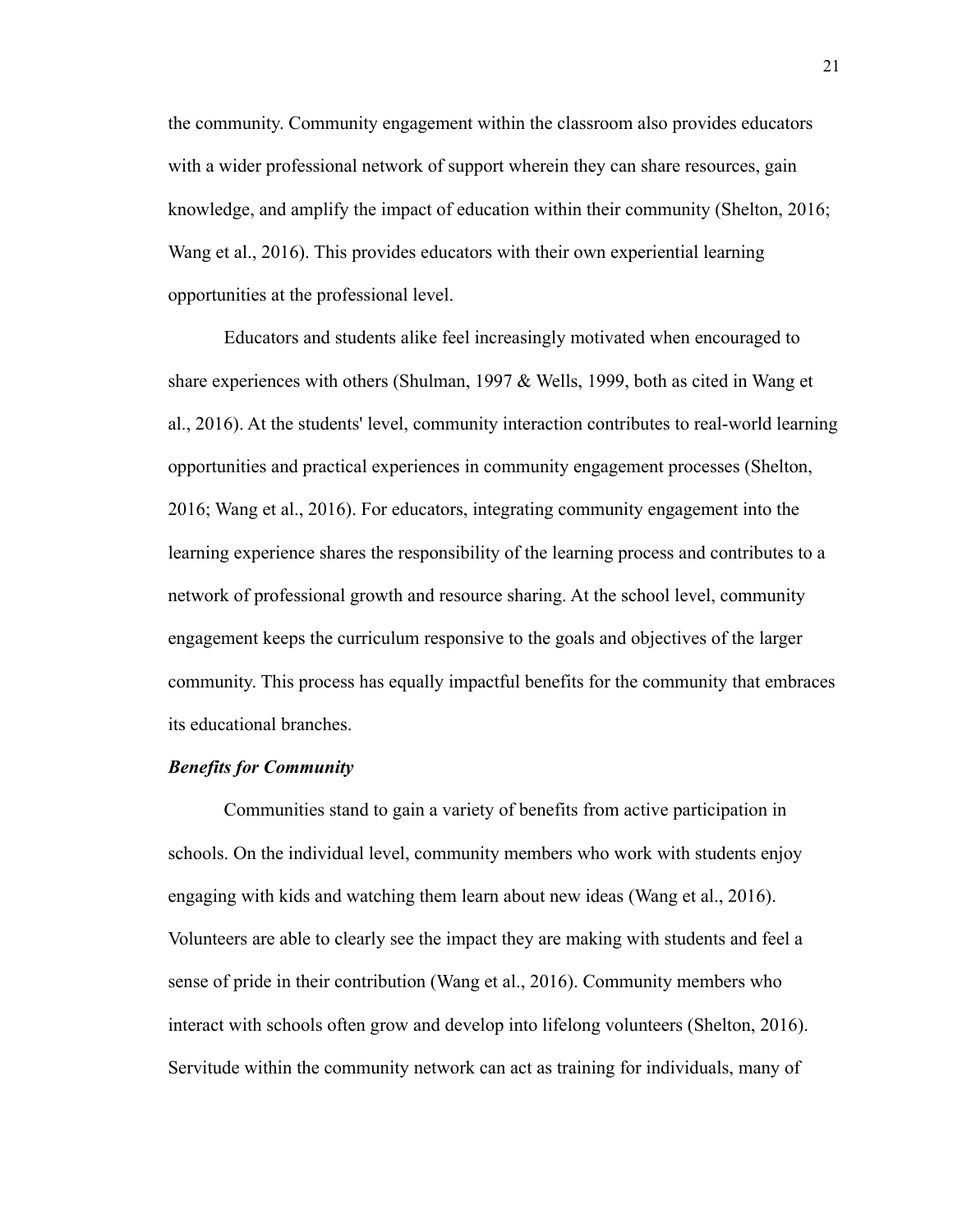whom will go on to seek out higher opportunities for community leadership (Brown, 2008, as cited in Shelton, 2016).

In terms of addressing the needs of the community, participation in schools can provide valuable insight and awareness. With new understanding, communities are better-informed when making decisions, aiding the identification and allocation of their resources and services (Shelton, 2016; Wang et al., 2016). Receiving student feedback also supports the authenticity and responsiveness of the community, assuring that needs are properly identified and addressed (Shelton, 2016). Connecting students to their community can strengthen a sense of civic engagement in all participants (Bee  $\&$ Guerrina, 2014, as cited in Shelton, 2016). Civic engagement, a sense of responsibility to one's communities, ensures the health and preservation of the community as a whole (Jacoby, 2009, as cited in Shelton, 2016).

#### *Conclusion*

Schools and greater communities have duties to fulfill in relation to one another to successfully meet individuals' needs. Through constructivism, a focus on collaboration and real-world application has schools looking outward to their community network for additional resources. This relationship between schools and peripheral communities proves to be mutually beneficial. Understanding how schools fit within the greater context of the community gives the insight necessary to understand the impact of community involvement on a student's sense of belonging and inclusion. The next section will look at the components of community-based learning practices and how they are used as a means of community involvement.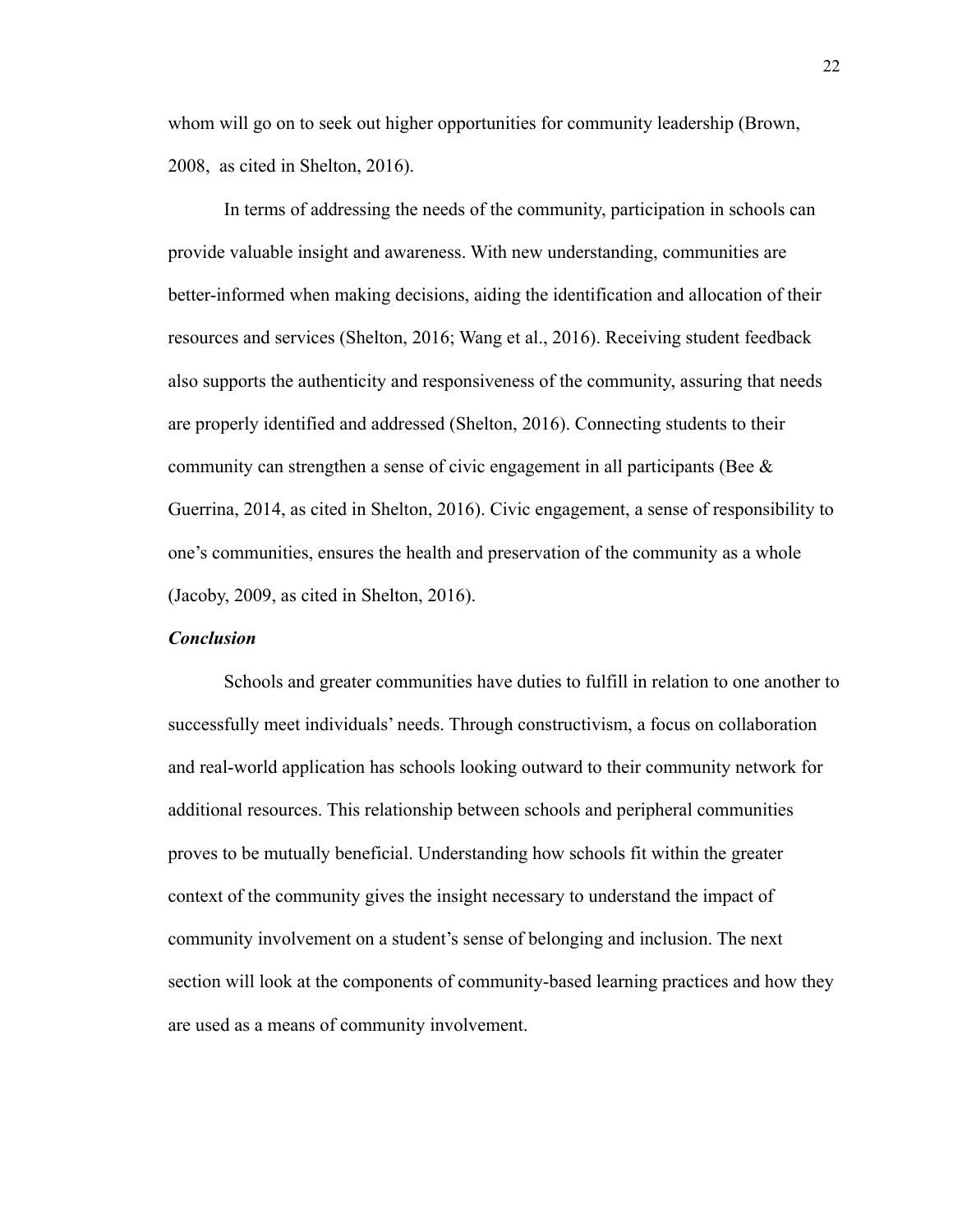#### **Community-Based Learning as a Tool**

Community involvement within the classroom has been shown to be a mutually beneficial relationship. Students, educators, and community members each gain unique experiences and understanding based on the depth and quality of community participation. Community-based learning practices are a compilation of tools and strategies used to successfully plan and host community engagement opportunities. These methods will be used as a foundation of understanding in order to identify the methods of community engagement that will best benefit those involved.

#### *Defining Community-Based Learning*

Community-based learning refers to instructional methods and programs that are used to build connections between what educators are teaching in classrooms and the educational assets of their larger communities (Great Schools Partnership, 2014). Community-based learning exists at the intersection of multiple educational theories including civic education, environmental education, place-based learning, service-learning, and work-based learning. These educational theories support the idea that learning is most effective when the content builds on previous understanding and has personal meaning to the learner (Melaville et al., 2006). Additionally, giving learners the opportunity to apply their new knowledge to real-world situations contributes to the retention and transfer of knowledge (Melaville et al., 2006). Community-based learning aims to form critical relationships between students and their greater communities, moving beyond factual knowledge to form complex understandings and inform action (Lowenstein et al., 2010).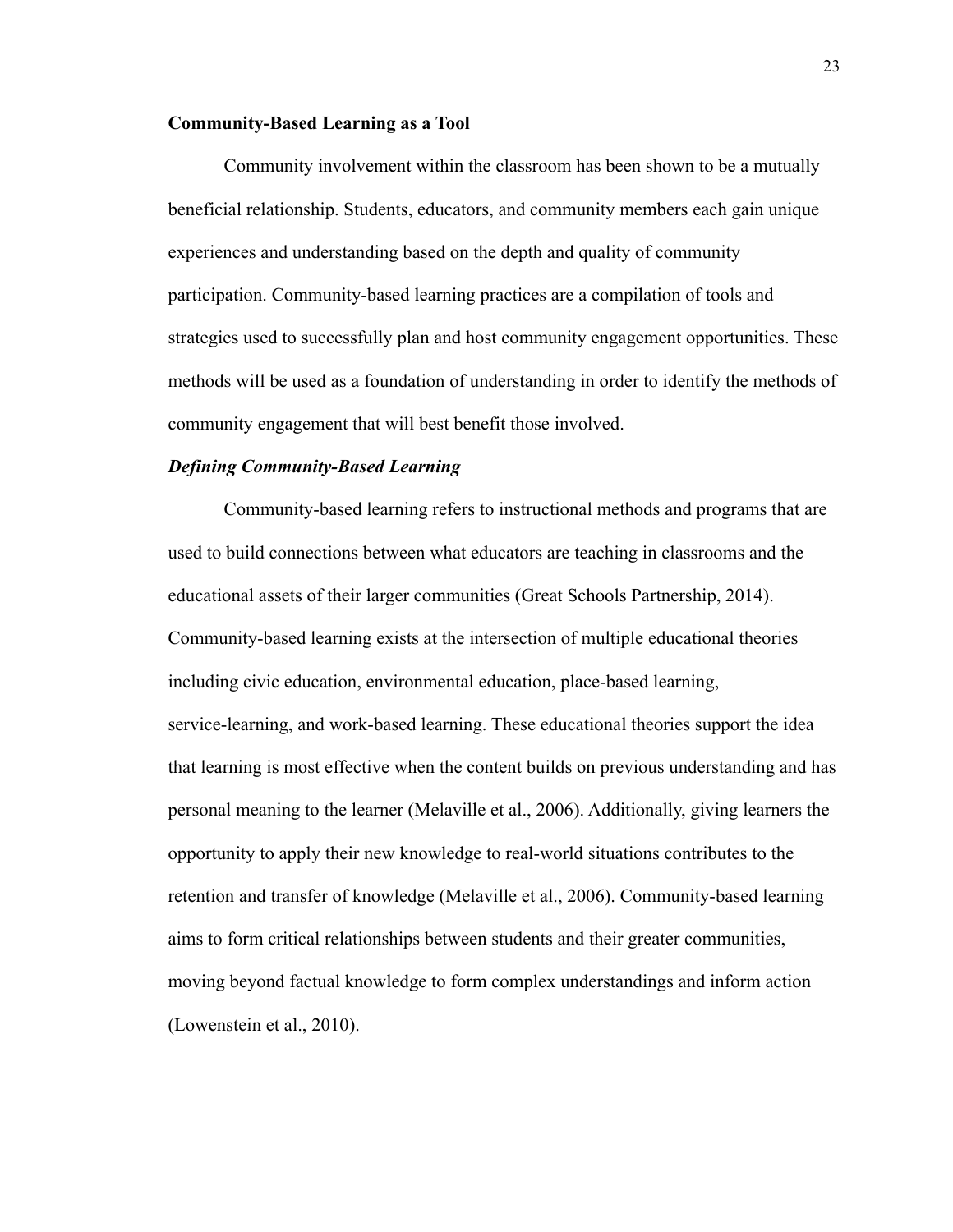Community-based learning pulls from the belief that all communities develop and maintain intrinsic educational assets that can be used to expand the learning experience for students (Great Schools Partnership, 2014). Depending on the unique composition of communities and their assets, the means and methods of engagement can vary in different classrooms. Communal assets might include the history, literature, culture, institutions, and natural environments of an area (Great Schools Partnership, 2014). Schools and educators also provide complex experiences, contexts, and points of entry to this collaborative experience (Lowenstein et al., 2010). To best utilize community-based learning practices, it is important to understand these inherent behavioral and cultural dimensions that are intertwined with the academic ambitions of the practice (Minoi et al., 2019).

#### *Rationale for Community-Based Learning*

Communities are limited to the assets which they possess as they work toward meeting the needs of their members (Etzioni, 1996). These assets include the institutions, technologies, human capital, and natural resources that have been collected. Communities can strengthen and expand their ability to meet group needs by collaborating and consolidating resources across a communal network (McCloskey et al., 2011). Mobilizing community members in the learning process of its students allows for more optimal usage of social capital resources and, consequently, a better ability to meet group needs (Skinner, 2009). Through the diversity and expansion of social capital resources made available to classrooms, educators can better meet curriculum objectives surrounding social, physical, emotional, and intellectual development (Wang et al., 2016).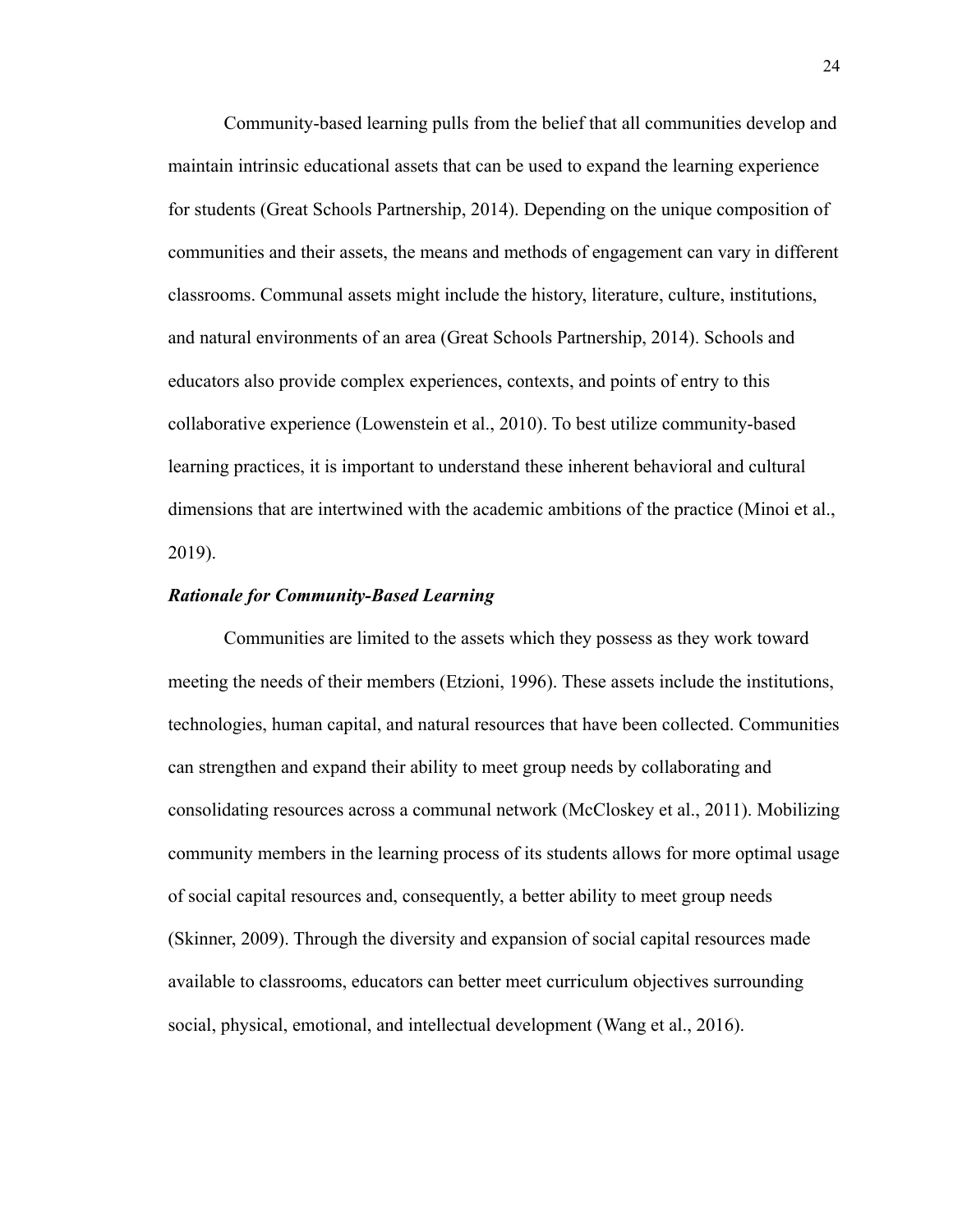Community-based learning practices provide the structure needed for students to begin forming an identity within the context of their community. Forming an identity within a community is crucial to the survival and safety of the individual. Without a sense of communal belonging, individuals risk reinforcing their preexisting disadvantages by missing out on skill development and knowledge-sharing opportunities (Skinner, 2009). To form a communal identity, students should have the opportunity to actively contribute to their community, rather than simply learn about their opportunity to do so when they are adults (Moya, 2017). This real-world practice helps students to build confidence in their ability to participate and develop a sense of personal agency (Moya, 2017; Skinner, 2009).

Community-based learning practices also focus on igniting interest in community participation. Henderson and Thomas (2001) find that "the willingness to be involved may need sparking" (p. 106). This spark, formed from personal interest and need, is necessary to motivate students to participate within the community (Skinner, 2009). When the sense of personal interest is then combined with the confidence and ability to navigate community organizations, students are equipped with the necessary skills to fully participate and engage in their community (Moya, 2017; Skinner, 2009).

#### *Community-Based Learning Strategies*

The success of community-based learning practices is reliant on educators who are appropriately and thoroughly trained to use them. Developing educators' perspectives and understanding is crucial, as educators represent the content matter and its larger context in the eyes of their students (Lowenstein et al., 2010). Professional development efforts can be challenging, as they require a robust emphasis on translating modes of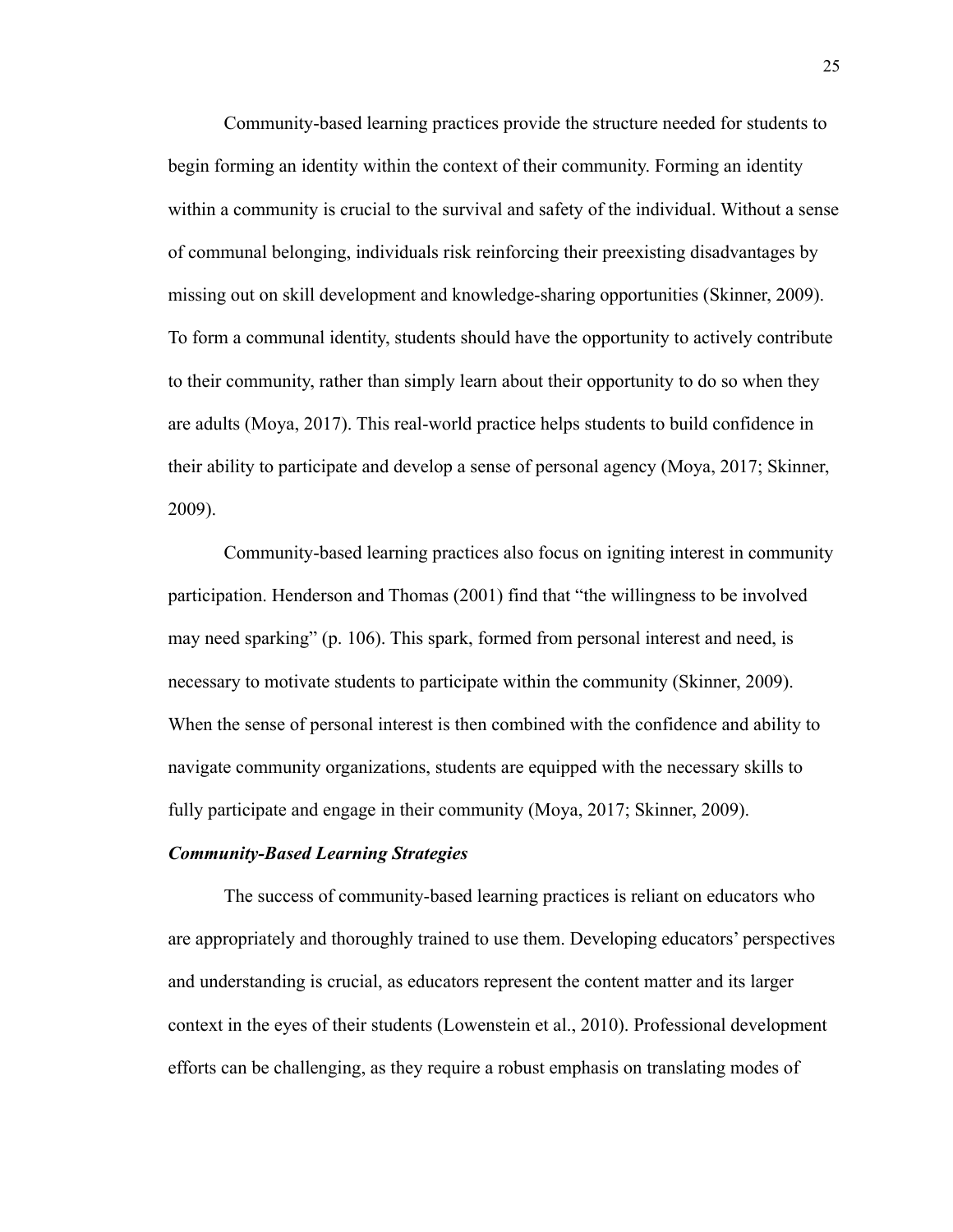inquiry and analysis into a real community context (Lowenstein et al., 2010). Successful training of community-based learning strategies also needs to give educators the time and resources to perceive their role in relation to their students, their subject matter, and the complex communities that they exist within (Lowenstein et al., 2010). This change in practice may prove to be difficult for educators, due to the current structures of accountability encouraging a static form of content delivery (Lowenstein et al., 2010). However, the skills and strategies of community-based learning practices provide useful guidance to lead learning educators through the process of reframing and expanding upon previously held assumptions.

The strategies used within community-based learning practices are collected from a network of theoretical frameworks that complement and build on one another (Melaville et al., 2006). The strategies included are individually valuable and, together, form a more holistic perspective of student learning and engagement (Melaville et al., 2006). The foundation of community-based learning that is used to integrate these frameworks is that the building and retention of knowledge are constructed and influenced by social interactions (Melaville et al., 2006). To learn effectively within an environment, there needs to be an intentional connection made between the social systems that have affected learners' lived experiences - home, school, and community (Melaville et al., 2006).

Frameworks that support the shared vision of community-based learning practices vary in execution, yet share unifying characteristics. The content within these frameworks focuses on providing meaningful experiences where students have an active role in their learning (Melaville et al., 2006). The content is also meant to contribute to a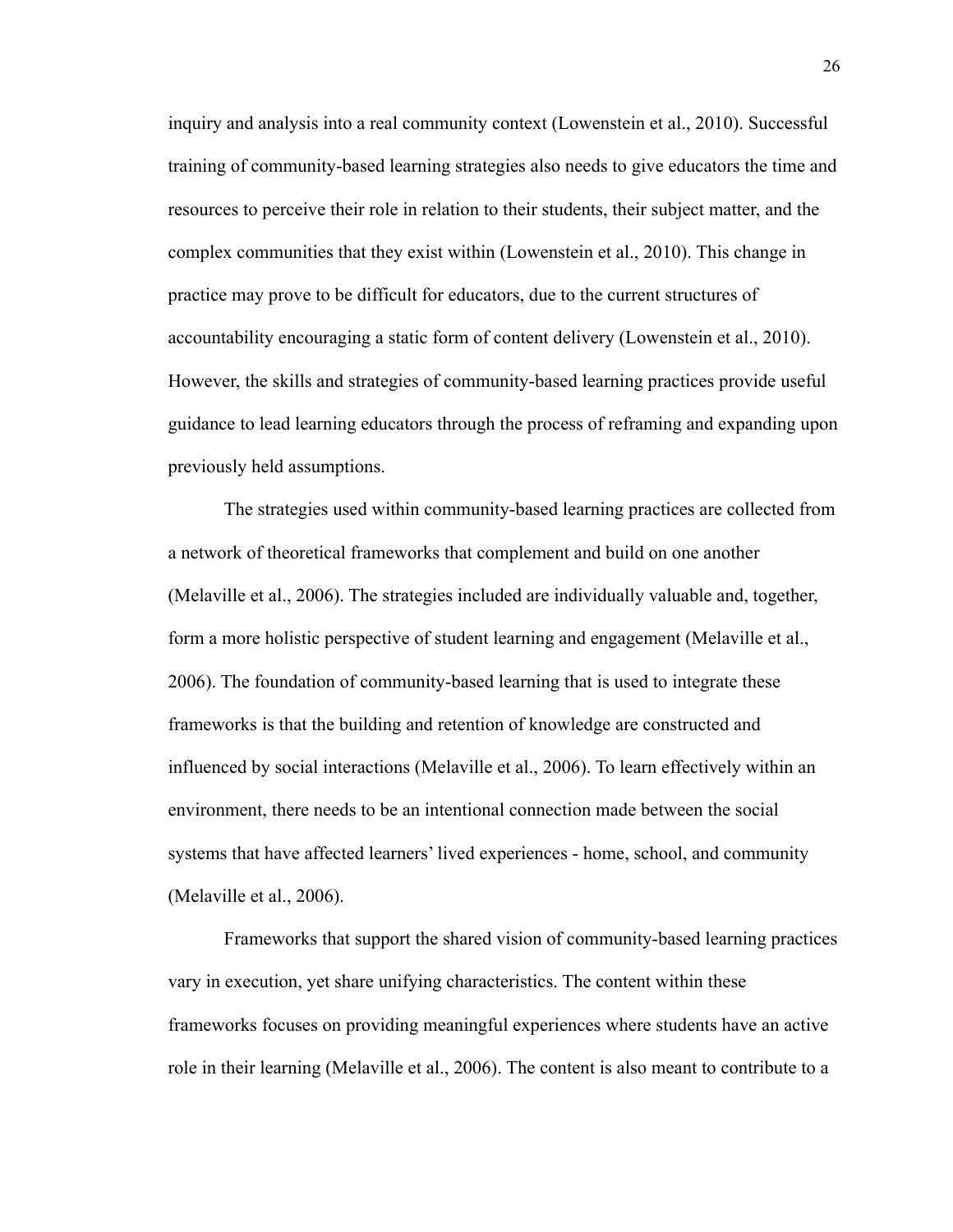public purpose and form connections with community resources (Melaville et al., 2006). Important theoretical frameworks of community-based learning include academically-based community service, civic education, environmental education, place-based learning, service-learning, and work-based learning.

These practices vary in their particular angle used to accomplish these objectives. Frameworks such as academically-based community service and place-based learning prioritize a connection between academic learning targets and the unique history, culture, and needs of the local community. Civic education and service-learning integrate community engagement into the learning experience to emphasize democracy and civic responsibility. Environmental education utilizes local settings to inspire the merging of prior knowledge and curiosity to form a new understanding of students' surroundings. Work-based learning provides explicit context to academic content by engaging students in mentor and role model learning opportunities. The frameworks listed, among others, contribute unique strategies and perspectives that can be utilized in tandem to elevate community-based learning experiences.

#### *Skills Acquisition*

Within the greater perspective of what is set out to be achieved by community-based learning practices, students stand to gain additional skills as a result of their participation in the learning community (Melaville et al., 2006). In working towards the learning objectives defined by community-based learning practices, a pattern emerges among the foundational skills that participants utilize and refine. Skills commonly developed through community-based learning strategies can be categorized into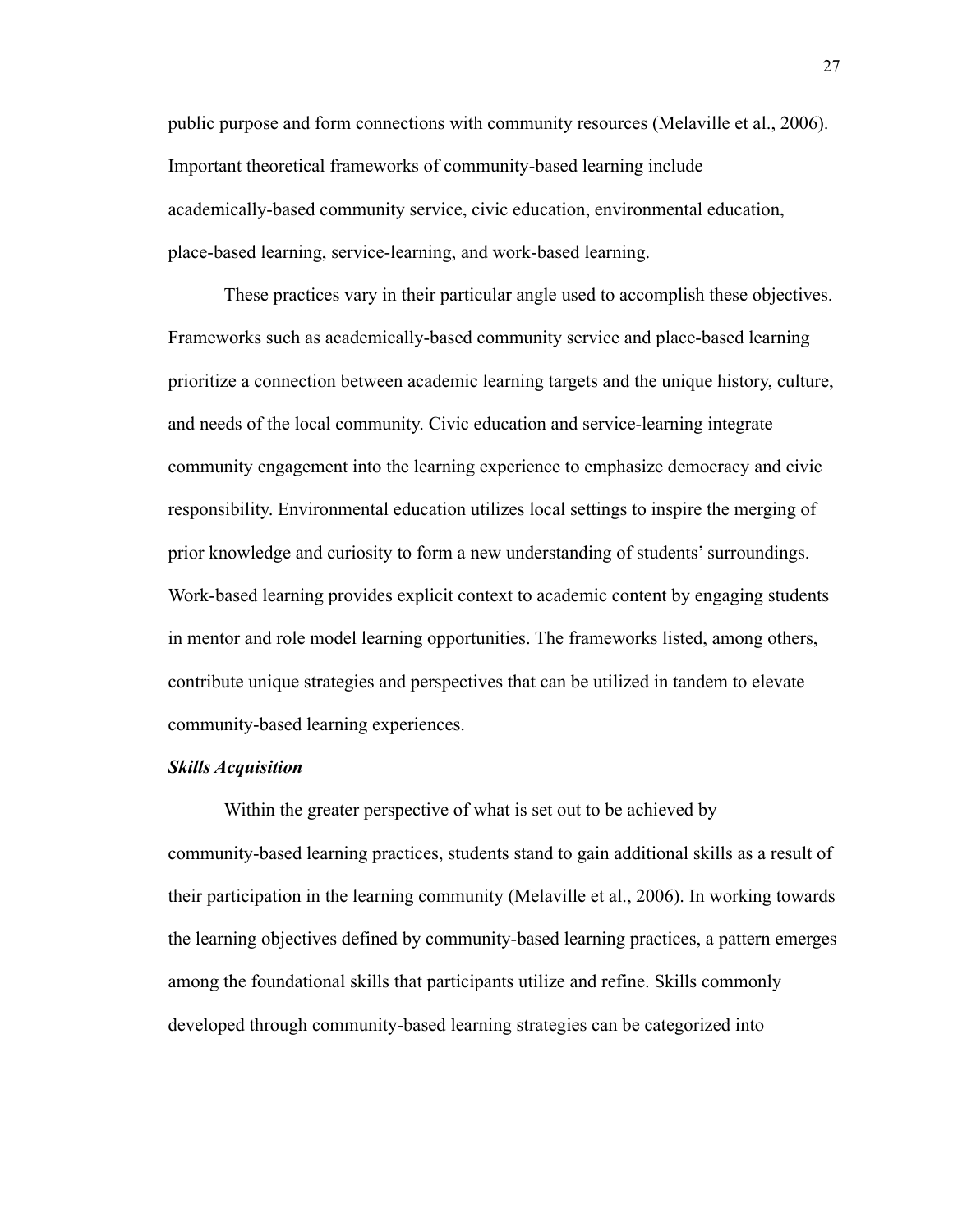academic, civic, and social capacities. These foundational skills are inherently folded into the curriculum throughout the learning process.

Students stand to improve overall academic skills through the use of community-based learning practices. Melaville et al. cite data collected from 48 schools since 1996, wherein 92% of students participating in the Environment as an Integrating Context for Learning program, which puts many community-based learning tools into practice, outperformed peers who were in traditional programming as measured by standardized testing (Melaville et al., 2006). Multiple studies show that the inclusion of work-based learning strategies promotes more consistent attendance and the selection of more challenging classes, while also reducing dropout rates (Melaville et al., 2006). In some cases, behavioral issues in the classroom were reduced by as much as 95 percent (Melaville et al., 2006). Students who enrolled in work-based learning programs were likely to earn a grade point average as high, if not higher than comparable peers (Melaville et al., 2006). These metrics, among others, point to overall academic growth and success for students who can participate in programs using community-based learning practices.

In learning spaces that use community-based learning practices, students can also develop their civic and moral competencies. As shown in a study of the Colorado Learn and Serve program, students who participated in service-learning showed significant improvement in measures of civic responsibility, connection to community, and connection to school over their peers who did not participate in service-learning (Melaville et al., 2006). Using community-based learning practices to promote critical civic identity development is found to promote commitment to activism and overall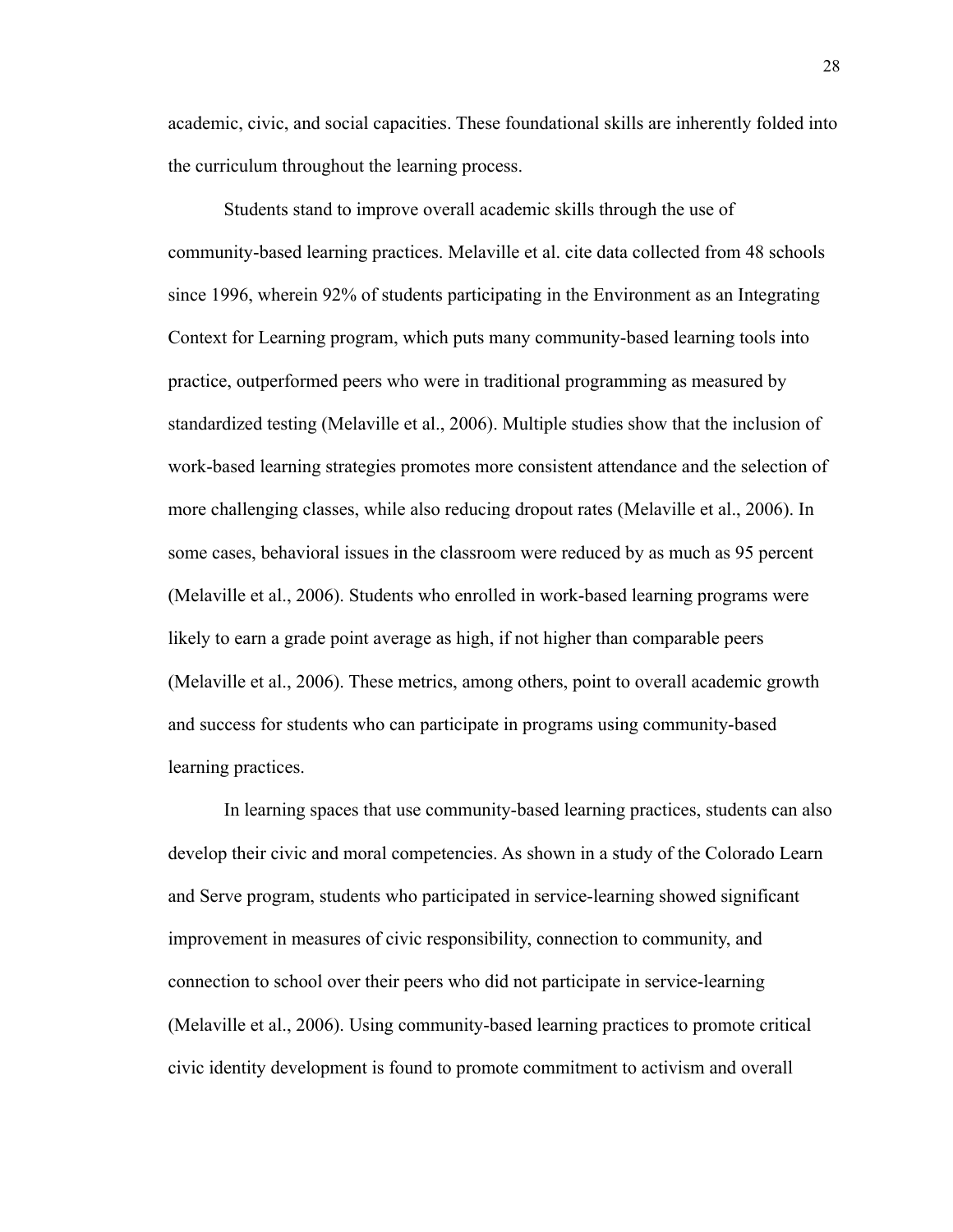greater civic engagement among students, particularly students of color (Kirshner & Ginwright, 2012; Mediratta et al., 2008, as cited in Moya, 2017). Among Latinx students, who are often experiencing substandard learning opportunities in comparison to their peers, access to learning spaces that foster critical civic identity can empower students to disrupt systems of inequality (Moya, 2017). Community-based learning practices provide integral support to a variety of programs aiming to develop civic and moral identity.

The utility of community-based learning practices is crucial for future community engagement. Community members can feel prevented from participating due to a perceived lack of awareness, confidence, or motivation (Dalziel et al., 2007; Fraser 2005, as cited in Skinner, 2009). At the same time, communities are oftent governed by insiders who are passionate and well-connected, which is off-putting to newcomers (Skidmore et al., 2006, as cited in Skinner, 2009). Through the use of community-based learning practices, participants stand to gain social skills that help overcome these perceived barriers. Students have been shown to develop a sense of increased competency, empowerment, and autonomy while involved in prevention programs that use community-based learning practices (Melaville et al., 2006). They also stand to increase self-esteem and acceptance of diversity, as well as decrease risky behavior through participation in such programs (Melaville et al., 2006). Authentic participation, rather than theoretical preparation, is necessary to encourage personal development and capacity building (Warburton, 1998, as cited in Skinner, 2009). Social skills development is deeply intertwined with community-based learning practices.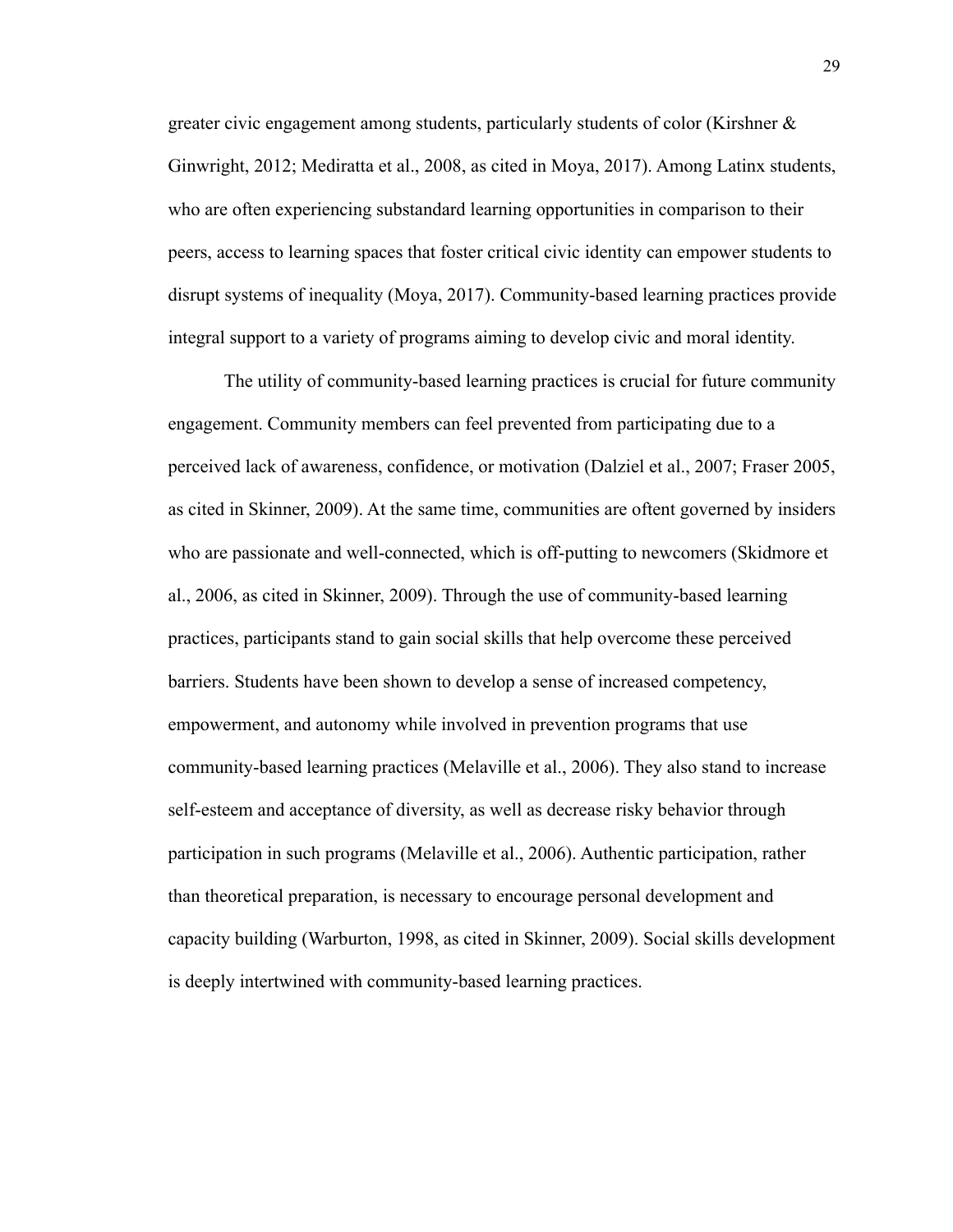#### *Conclusion*

By involving the greater community in classroom learning opportunities, there is a unique benefit provided to the educators, students, and community members involved. A leading collaboration of skills that can connect educators and their students with the community is community-based learning practices. Community-based learning practices consist of assorted educational frameworks similarly founded on the theory that social interaction influences learning (Melaville et al., 2006). Mobilizing community members into the classroom also enhances overall resource and knowledge sharing, improving the ability of a community to meet needs (Skinner, 2009). Students stand to benefit from community-based learning practices and improve their academic, civic, and social capacities.

#### **Belonging and Inclusion as a Result**

Belonging and inclusion refer to "the experience of personal involvement in a system or environment so that persons feel themselves to be an integral part of that system or environment" (Hegarty et al., 1992, p. 172). For the purposes of this project, the prioritization of belonging and inclusion applies to both the part and the whole, the educational branch and the greater communal system. Fostering belonging and inclusion emerges as a crucial standard of health when looking at students' experiences in and out of the classroom. It is suggested by Maslow (1954) that the development of belonging is a fundamental, basic human need (Baumeister & Leary, 1995, as cited in Greenwood & Kelly, 2019). The following sections will determine how the collaborative efforts between education and community can impact belonging and inclusion for members of these systems.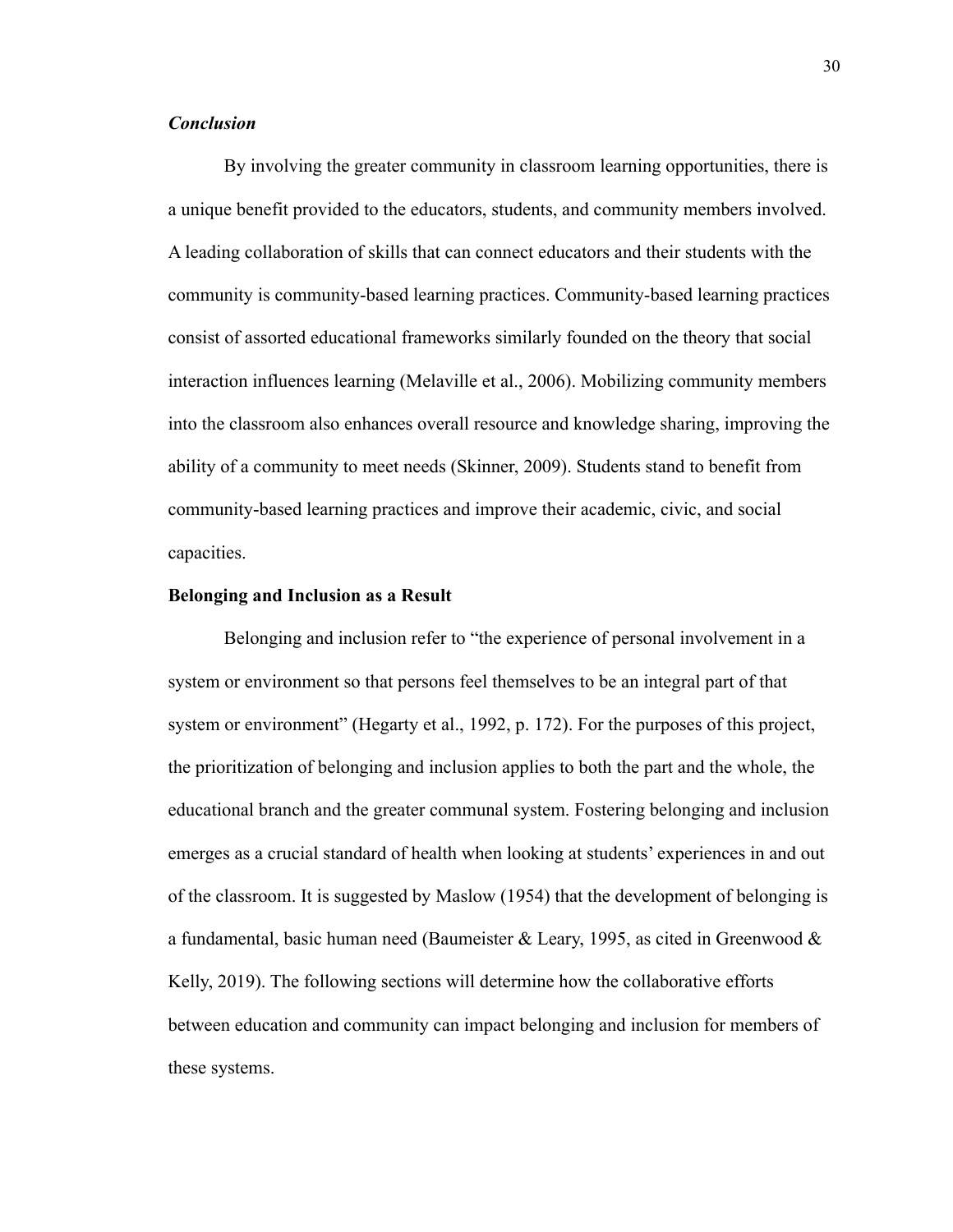#### *Prioritizing Belonging and Inclusion*

Thus far, it has been established that the priority of school systems to center around the development of human capital. When sufficiently addressed, this development contributes to more successful community engagement and, in turn, a community that is better equipped to meet the needs of its members. By prioritizing belonging and inclusion as a learning outcome for students, teachers emulate and practice principles that are central to this development. At the same time, McMurray et al. (2011, as cited in Greenwood & Kelly, 2019) find that students naturally seek out belonging and support within the school environment, making this endeavor beneficial to all three levels of participants: students, educators, and the greater community.

Students stand to gain innumerable personal benefits from an increased sense of belonging and inclusion. Individuals have a strong internal desire to relate to others and feel as though we belong among them. Ryan (1995) ascertains that relating to others is essential to human growth and development (Greenwood & Kelly, 2019). Relating to others and feeling as though we belong provides a sense of secure connection. It sends the message that one is worthy of love and respect (Osterman, 2000, as cited in Greenwood & Kelly, 2019). According to Haslam et al. (2016), identifying ourselves as part of a community also lends itself to greater meaning and purpose in peoples' lives and reduces loneliness (McNamara et al., 2021).

Within the school environment, belonging centers around the willingness and ability to participate in classroom activities. More specifically, students with a strong sense of belonging and inclusion will feel accepted, valued, and encouraged by peers and educators (Greenwood & Kelly, 2019). This feeling of belonging empowers students to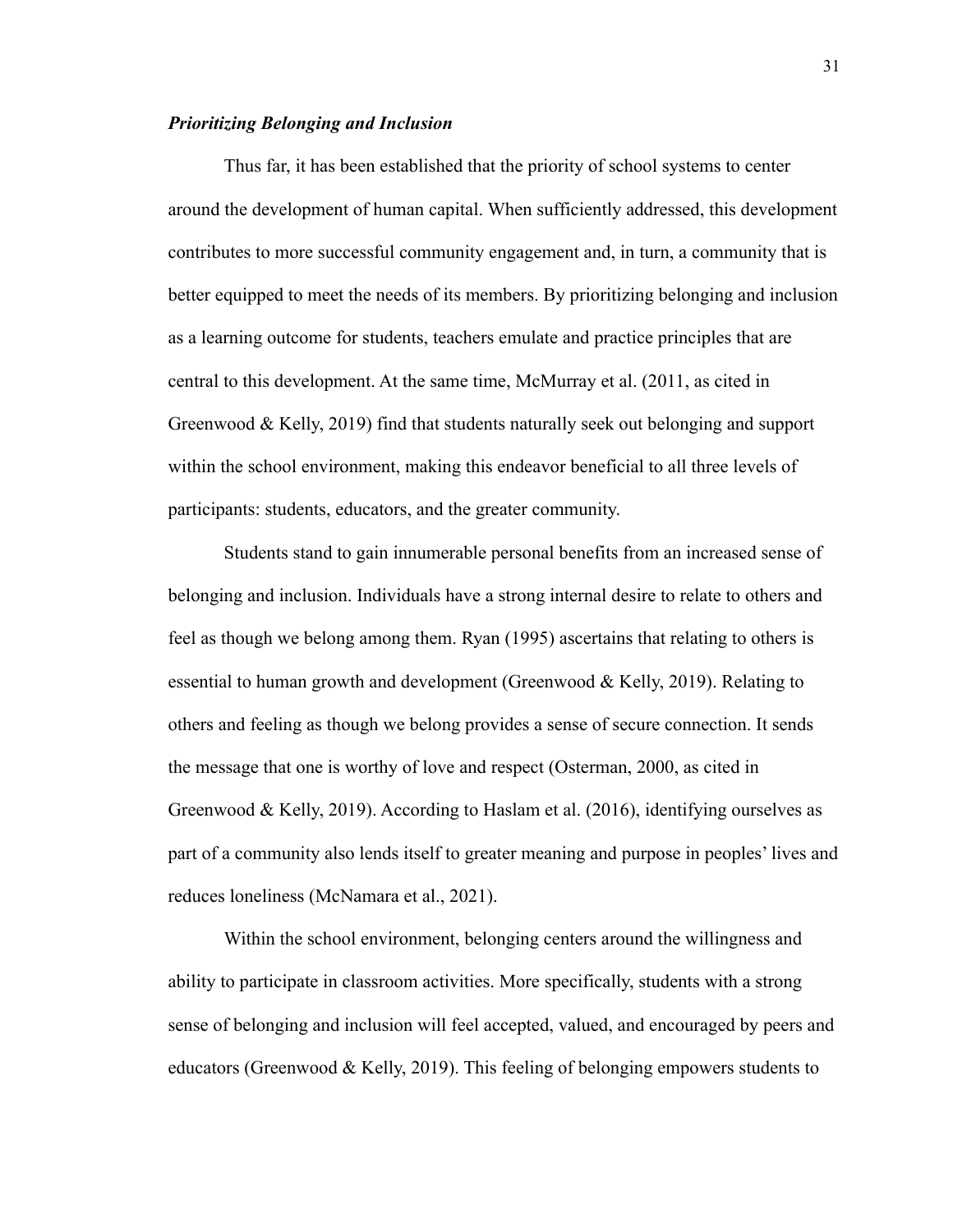assert themselves and view themselves as contributing members of the community. With time, individual students' practiced engagement can form a conviction of shared identity and cultural citizenship (Flores & Benmayor, 1997, as cited in Mangual Figueroa et al., 2014).

At the community level, belonging and inclusion contribute to more efficient resource identification and allocation. As members of a community bolster their individual sense of belonging, common identity is strengthened across the community as a whole. Haslam et al. (2012) find that, as common identity is strengthened, resource sharing improves (McNamara et al., 2021). This is a result of increased trust and social support among individuals. As summarized by Wang et al. (2016), the emphasis on community values, particularly belonging and inclusion, help students to experience the world around them and learn how to better contribute to it as they grow.

#### *Connecting Belonging and Inclusion to Community-Based Learning Practices*

The tools and strategies commonly utilized within community-based learning practices lend themselves to the development of belonging and inclusion among students. Service-learning is one of many educational models that encompasses community-based learning practices. Through service-learning, empathy, respect, and care are emphasized as necessary skills for thoughtful participation in a community (Cress, 2013, as cited in Shelton, 2016). Participation in community through the classroom can also encourage personal reflection and critical thinking among students (Shelton, 2016). These tools, emphasized through varied community-based learning practices, can help students gain the sense of belonging and support they naturally seek out.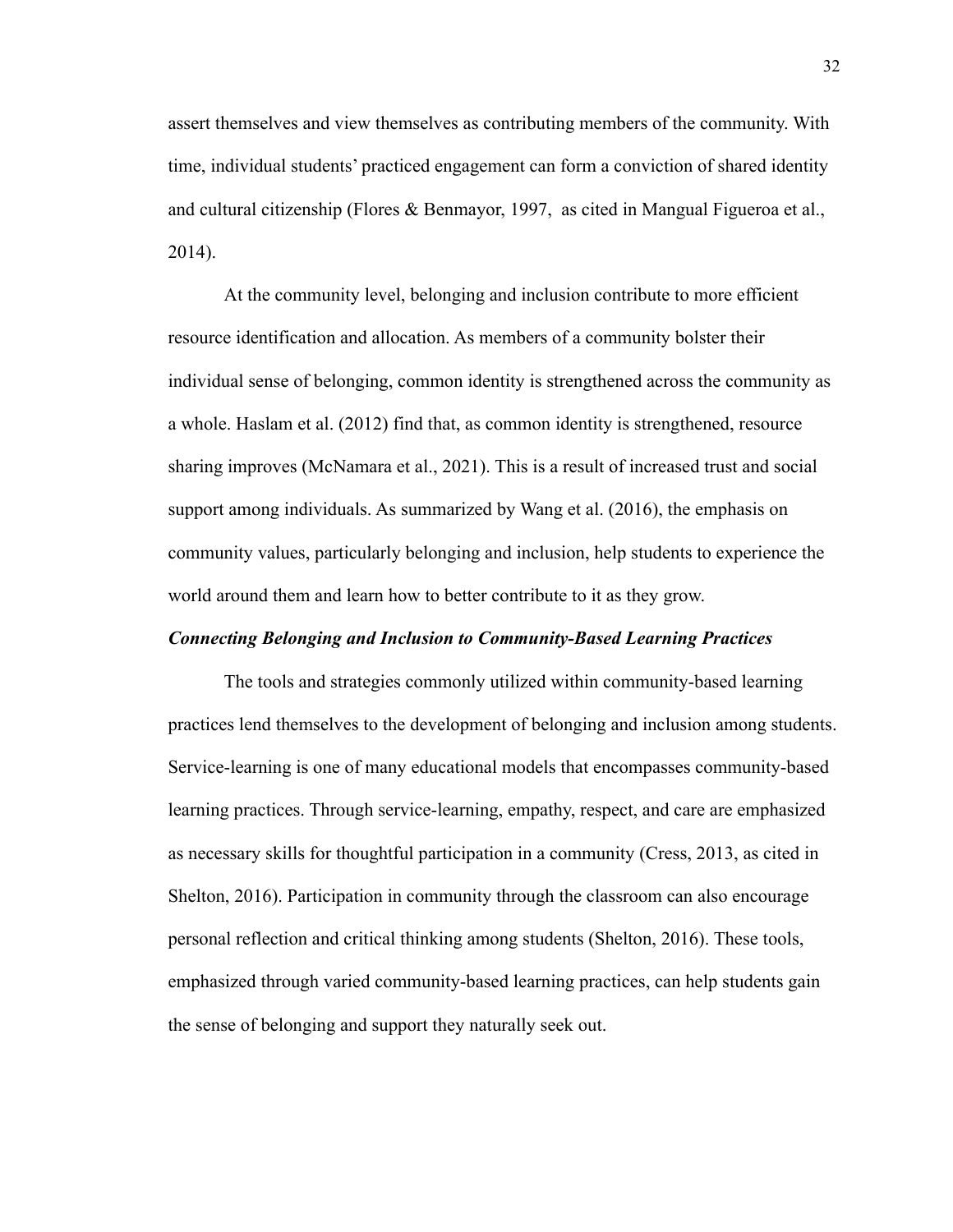As students engage with programs that use community-based learning practices, their skill development will benefit peers as well. Kacker-Cam and Schmidt (2014) cite multiple researchers showing that service-learning positively impacts students' behavioral and psychological functioning. This can include gains in self-esteem, social competence, moral reasoning, and a more helpful orientation toward others (Billig, 2000; Eyler, 2000; Raskoff & Sundeen 1999; Yates & Youniss 1998, as cited in Kacker-Cam & Schmidt, 2014). An increase in social competency among a large group of students can create a school community wherein social responsibility and contribution are the norms. Students raised in an environment of service are more likely to have both the skill development and desire to contribute to community well into adulthood (Kacker-Cam & Schmidt, 2014). These studies suggest a continuum of belonging that will follow students as they grow and enter more complex communities later in life.

#### *Conclusion*

For educators to improve students' sense of belonging and inclusion in the classroom, they need to understand the importance of this concept in the lives of students. Rather than subsidiary content in relation to academic ventures, feeling a sense of belonging is a standard of health and wellbeing that is crucial to proper development and community integration for students. Educators are in a position to develop this skill in students, both within the classroom unit and as it translates into students' daily lives. Community-based learning practices provide specific tools and opportunities for students to develop their sense of belonging and inclusion, preparing them for successful integration within communities.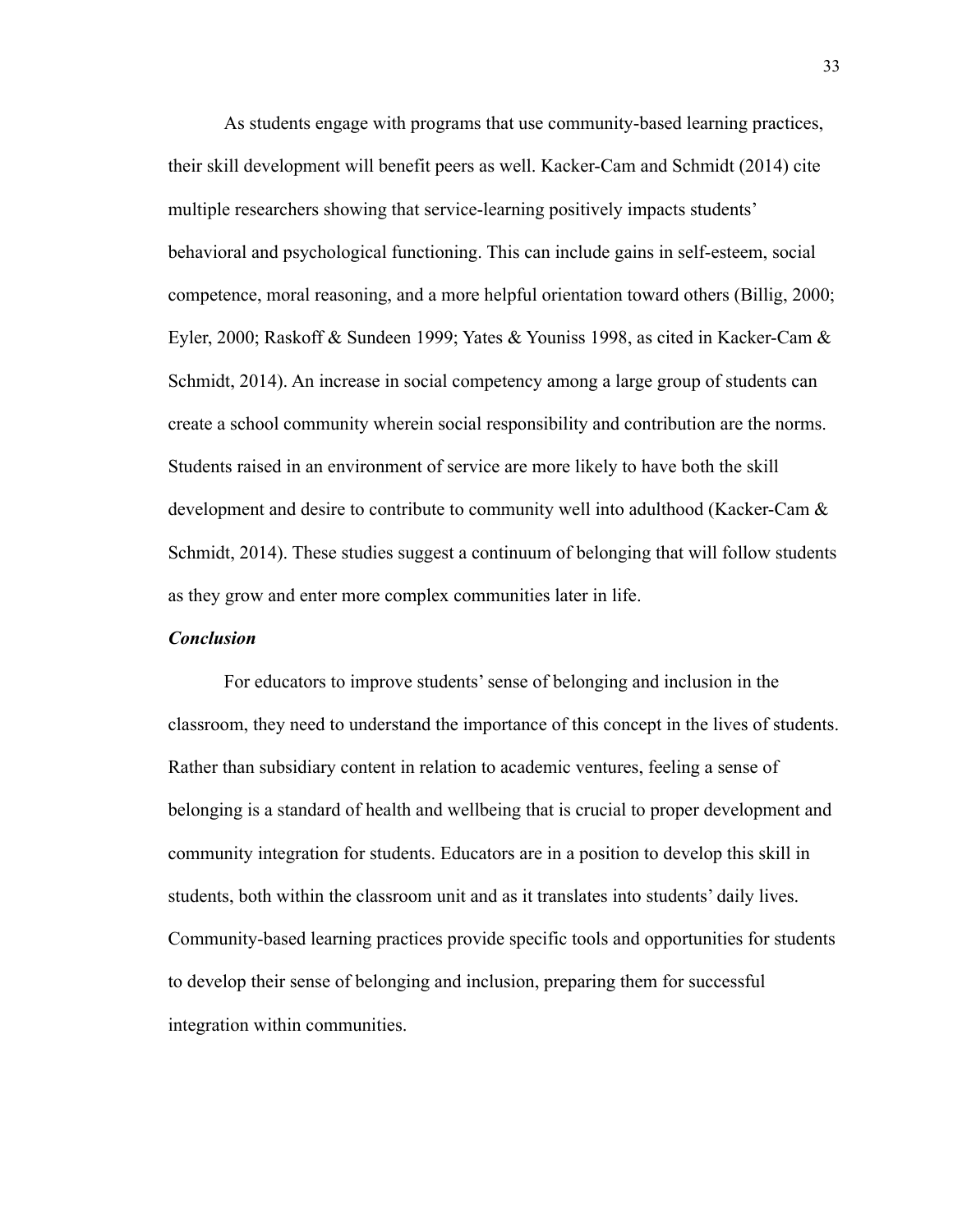#### **Summary**

This chapter provided a collection of academic research necessary to understand and begin to answer the question, *how does community involvement in the classroom, specifically through the use of community-based learning practices, impact a student's sense of belonging and inclusion?* To fully understand what is being asked, it was crucial to break down the content into four distinct categories of information. First, it provided an overview of communities, including the functions, benefits, and modern variations. Then, it discussed the role of education within a community and how individuals benefit from this system. Next, this chapter examined community-based learning practices and the strategies that contribute to this endeavor. Lastly, there is a connection formed between community-based learning practices and an improved sense of belonging and inclusion in students, as well as rationale for the prioritization of this outcome. The following chapter will outline a professional development workshop intended to improve educator practice by folding community-based learning practices into the current curriculum.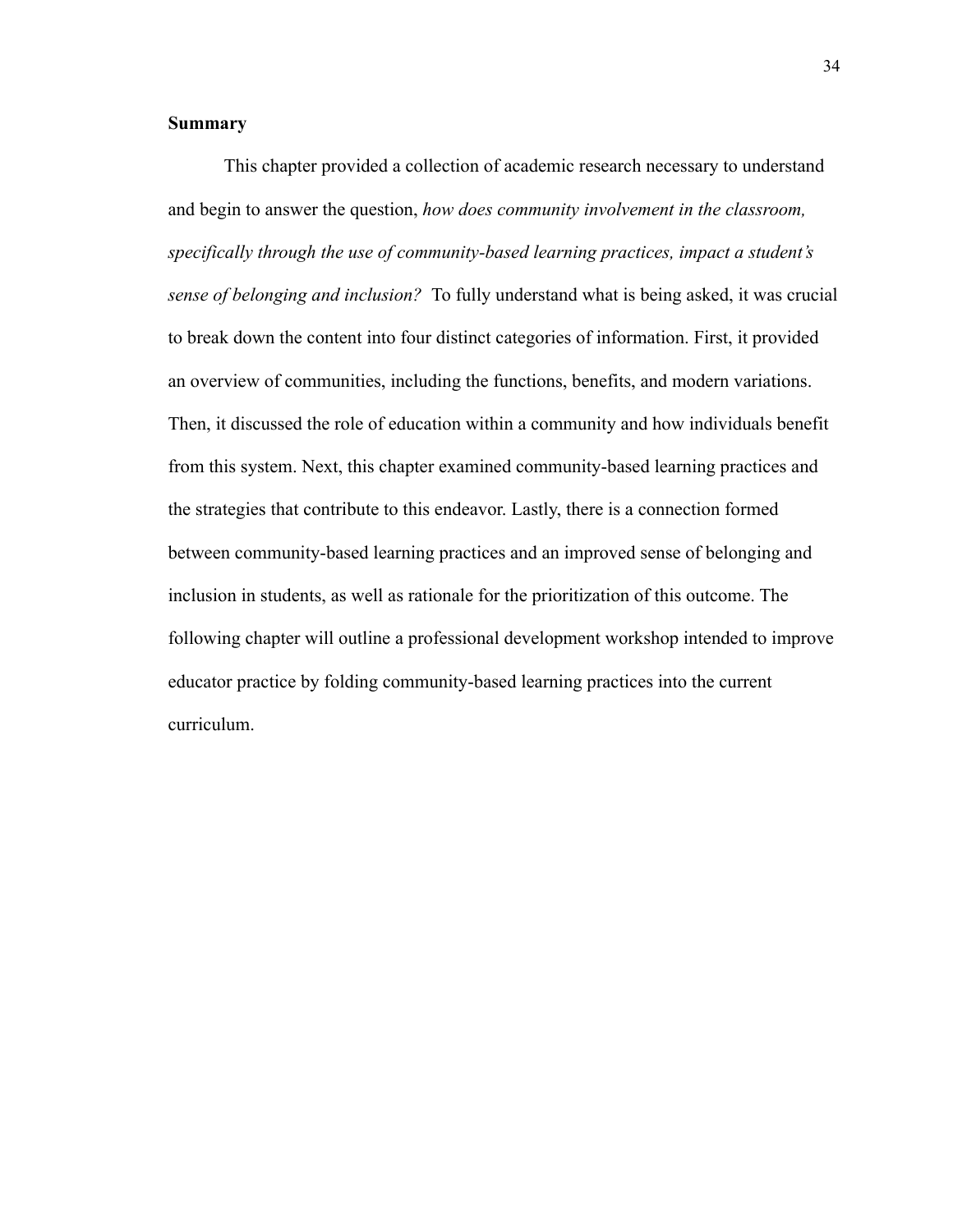#### **CHAPTER THREE**

#### **Project Description**

#### **Introduction**

The goal of this chapter is to summarize the methodology of a project that addresses the question, *how does community involvement in the classroom, specifically through the use of community-based learning practices, impact a student's sense of belonging and inclusion?* To accomplish this, the following chapter will present a detailed description of the components that are most important to the success of this project, as well as a justification for their inclusion.

This chapter begins with a general overview of the project, a professional development workshop intended for practicing educators that focuses on developing community-based learning practices for classroom use. After providing an overview of the workshop, this chapter will discuss the rationale for incorporating specific practices as supported by scientific literature. Lastly, it will take a deeper look at the intended setting, audience, timeframe, and assessments. By examining the metrics for proper implementation, there will be a better understanding of the overall intention and standards for the success of this professional development opportunity.

#### **Project Description**

This chapter will detail a professional development opportunity meant to encourage and equip practicing educators to better utilize community-based learning practices in their own classrooms. There are two distinct goals included in this professional development workshop. First, to provide a thorough overview of community-based learning practices and their merit to the educators, community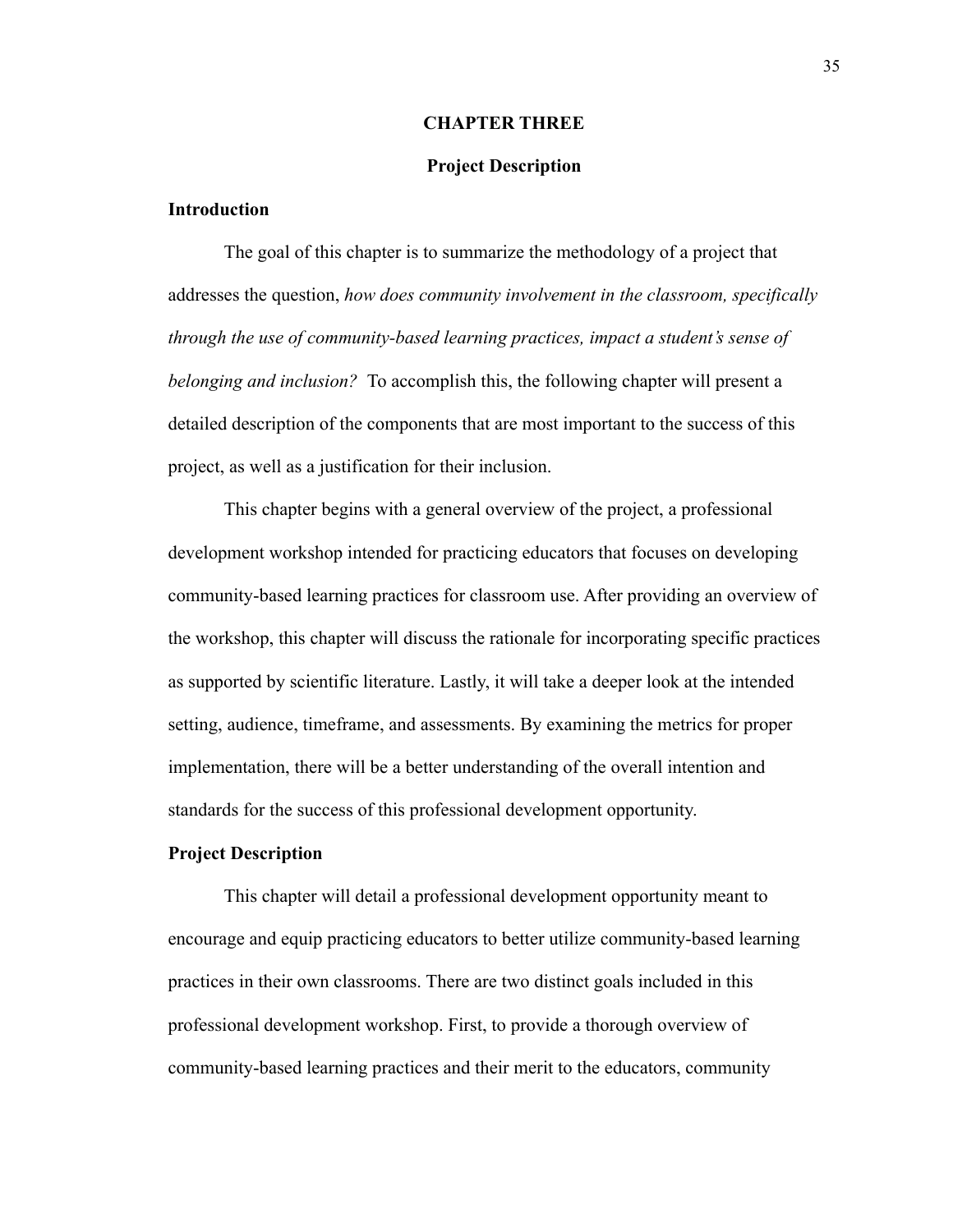members, and especially the students within a community setting. Second, to provide the opportunity to workshop a current piece of curriculum and identify actionable steps that will incorporate community-based learning practices into the curriculum. To accomplish these goals, there will be clearly established guidelines for the professional development setting and audience, timeline, and assessment that are based on best practices for adult learning opportunities.

The central focus of this professional development workshop, defining and utilizing community-based learning practices within academic settings, is integral to the success of schools within their larger communities. By educating teaching professionals about the benefits of community-based learning practices and giving them the proper tools needed to implement them within their own classrooms, this workshop will help bolster a professional community of connection and knowledge sharing. Educators will have the language and skill to better seek out and contribute to a network of capable teaching professionals. Concurrently, the communities in which these schools exist will be better utilized as a viable resource for student learning. This bridge of collaboration will strengthen the overall use of community resources and contribute to public scholarship.

#### *Project Setting and Audience*

The intended participants for this professional development workshop are current educators in K-12 classrooms who are the lead teacher either in a whole classroom or a specific content area. This workshop is meant to be introduced as a school-wide initiative for better understanding and pursuing community networks. Educators who develop and deliver their curriculum are the target audience due to their direct impact on the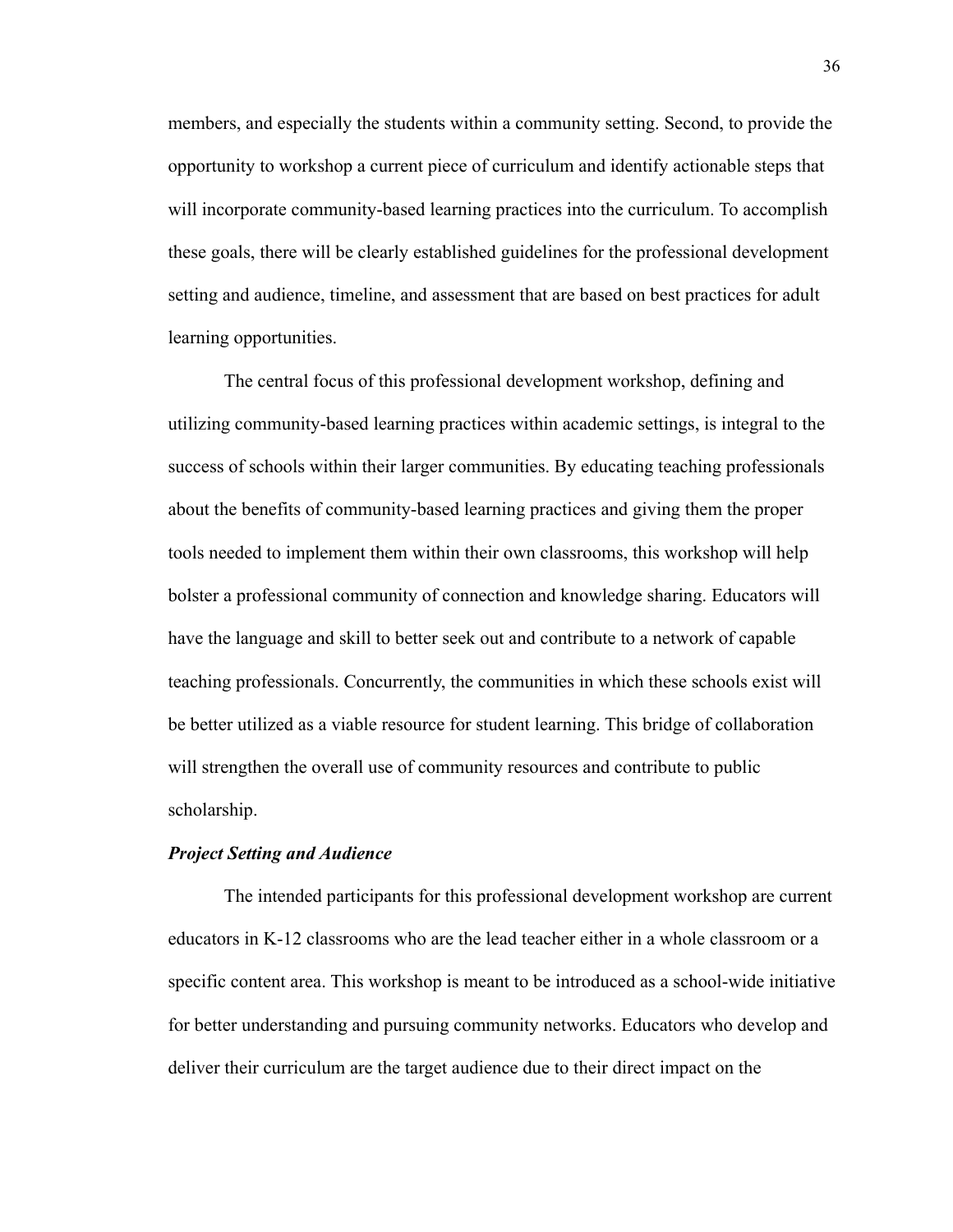curriculum students are taught and the channels through which students practice new learning. Administrators, including curriculum specialists and directors with a hand in resource management, will also be important participants. This is to ensure that as educators are building up the curriculum to include community-based learning practices, they have the support and resource allocation needed to properly implement their plans.

As this program is designed to help educators restructure and expand their curriculum, it is best suited as a workshop presented at the end of the school year. This way, educators can pull curriculum that they have already used and will plan to use again in the following years. To complete the professional development sessions, schools will need to set aside two, four-hour blocks of time. Throughout the workshop, they will be prompted to update their curriculum with community-based learning practices, many of which might require seeking out and forming partnerships with community members. Educators and their administrators will be better able to prepare materials, connect with outside resources, and time their curriculum if they are introduced to these concepts while not in the mid-school year.

#### *Project Structure*

The implementation of this workshop is structured into two four-hour professional development sessions that will be held sequentially near the end of the school year. Each session has distinct objectives that are integral to effectively utilizing community-based learning practices in the classroom. It is important that each of these two sessions takes place on a different day, to allow time for individuals to reflect on new learning and gather materials for the next session.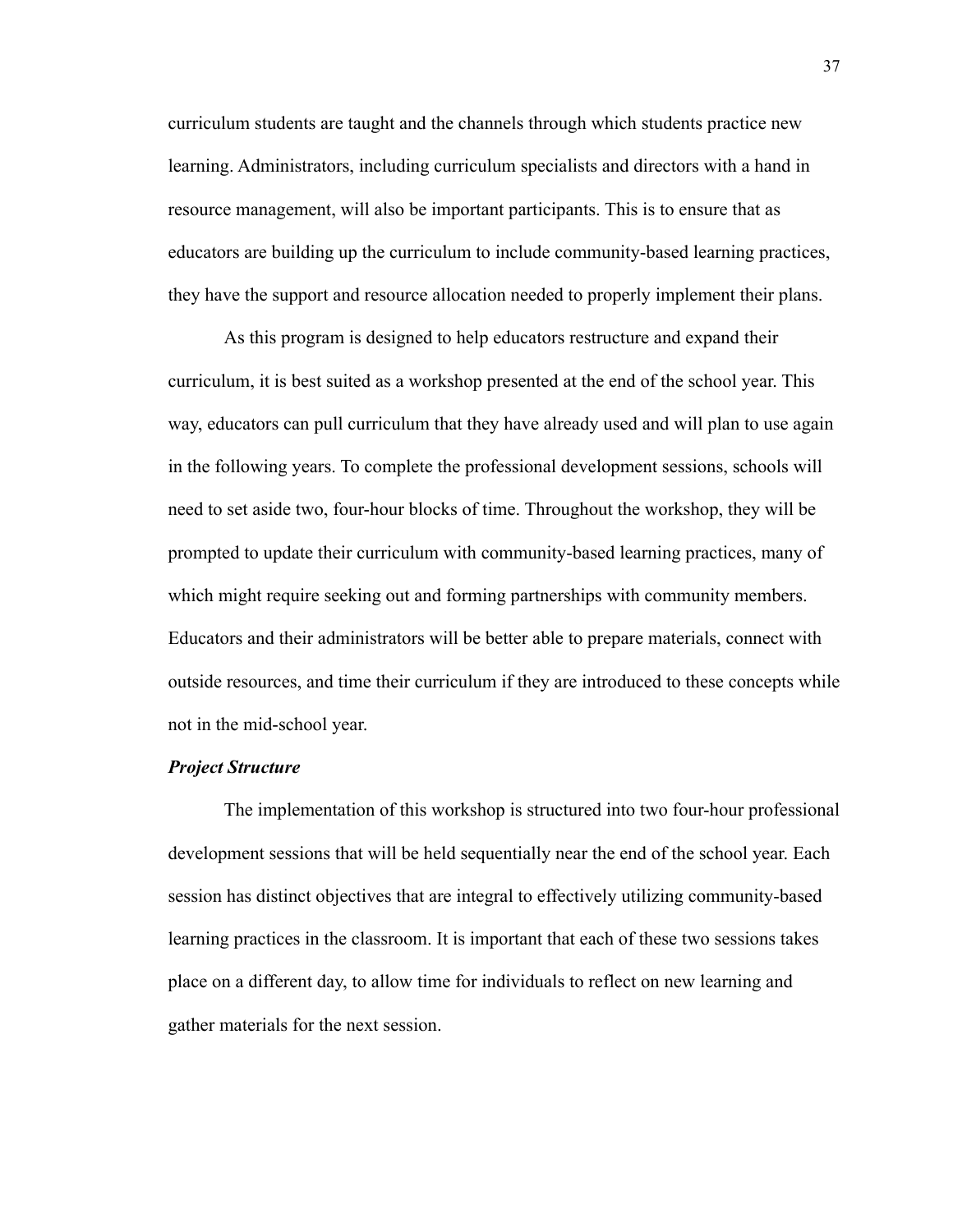Session One is focused on developing a basic understanding of community-based learning practices and the benefits of incorporating them into current educational practices. To begin forming a community of collaboration among participants, Session One will open with a warm up challenge that gives participants the opportunity to question their previous understandings of community. After this opening activity and a quick writing prompt, participants will receive a proper definition of community. Then, they will discuss the role of education in a community in small groups, eventually sharing with the whole group. This forms a foundation of understanding for participants and prepares them to learn about community-based learning practices.

During the second half of Session One, participants will learn about community-based learning practices. A basic understanding of community-based learning practices includes an introduction to the theoretical frameworks, historical uses, and important terms associated with the practice. While examining the benefits that community-based learning practices offer, educators will learn about the benefits for educators, members of the community, and students. It is important to include the potential benefits during day one of this workshop to develop buy-in among educators and administrators. At the close of Session One, participants will reflect on their learning for the day and begin brainstorming about curriculum that could be workshopped during Session Two.

Session Two builds on the general understanding of community-based learning practices introduced in Session One and begins to connect the concept to educators' individual practices. To accomplish this, Session Two asks participants to bring along a unit of curriculum that they currently use and would like to modify for the following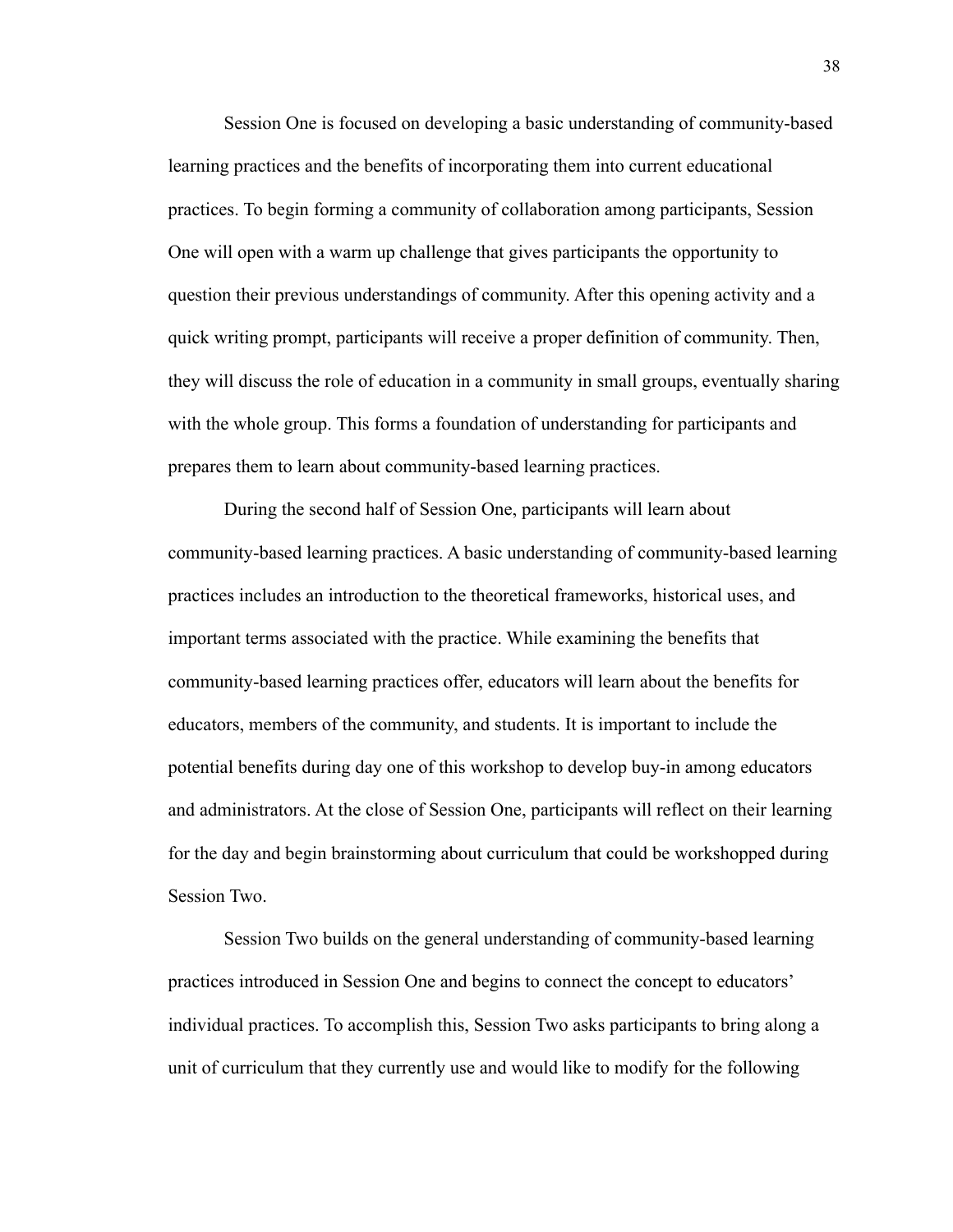school year. To open for the day, participants will be asked to reflect on their most impactful takeaways from the previous day. Then, they will be guided through a reworking of their curriculum where they identify and plan meaningful inclusion of community-based learning components. Three principles of community-based learning that will be practiced are identifying viable community partners, connecting resources to current curriculum, and folding in opportunities for student voice. Depending on the size and complexity of the group, participants will be placed into smaller cohorts. These cohorts will provide informal feedback to one another as they work their way through Session Two.

As Session Two comes to a close, it provides the space and resources needed to bring new learning into practices outside of this workshop. Session Two provides closure around the learning experience by focusing on a reflection of the process. Participants will be guided through the process of writing an action plan for how they will continue modifying curriculum to include community-based learning practices. To conclude this workshop, participants will reflect on their learning as a large group and complete an exit survey that will allow facilitators to improve the impact of the workshop.

#### *Project Materials*

Throughout the course of this workshop, a variety of materials will be required for the facilitator(s) and participants to successfully meet the learning objectives listed previously. The materials needed for this workshop are divided into three components: the Facilitator Guidebook, the Participant Guidebook, and the Digital Presentation. These three components work cohesively together in order for facilitators to guide participants as they complete learning prompts, collaborate with one another, and workshop their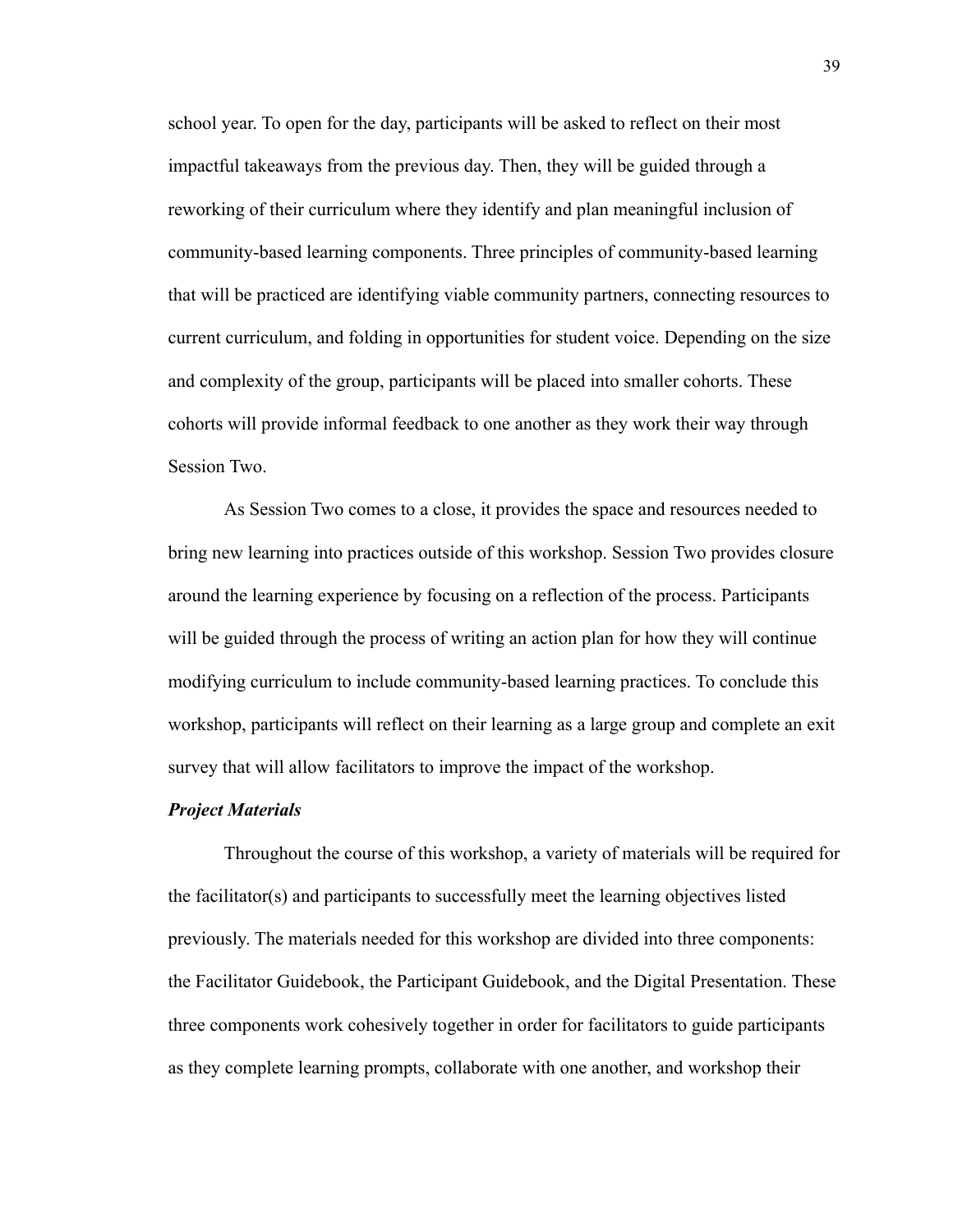curriculum to include new strategies. These components are numbered independently of one another in the project section in order for each resource to be printed and used separately. Below, each project component is outlined by its objectives and functions.

The Facilitator Guidebook is the first resource found in the capstone project. In this resource, readers will find an overview of how to guide participants through the professional development workshop. After a brief introduction, the Facilitator Guidebook is sectioned into two grid tables, one for each day of the workshop. Each table contains four columns: Digital Presentation, Facilitator Notes, Participant Page, and Time. The slides are numbered out in the Digital Presentation column, accompanied by instructions in the Facilitator Notes column on how to present the material. The Participant Page column will note any corresponding paperwork for learners to use as is applicable. Lastly, the Time column will provide an estimated time to allot to each slide in order to stay on pace during each four-hour session. Each session is paced allow for 15 minutes to be spent in an area that needs additional time and attention.

The Participant Guidebook is the second resource included for this project. Here, readers will find a packet that can be printed and should be provided to each attendant of the professional development workshop. Participants will find a brief introduction in their packet, followed by a table of contents that names each resource and its page number. The resources included will be used for varying functions throughout the two-day workshop. There are many spaces for note taking during content-heavy portions of the workshop. Another section of space is set aside for either prompted reflections or free writing reflections. Readers will also have space to plan out their post-workshop goals.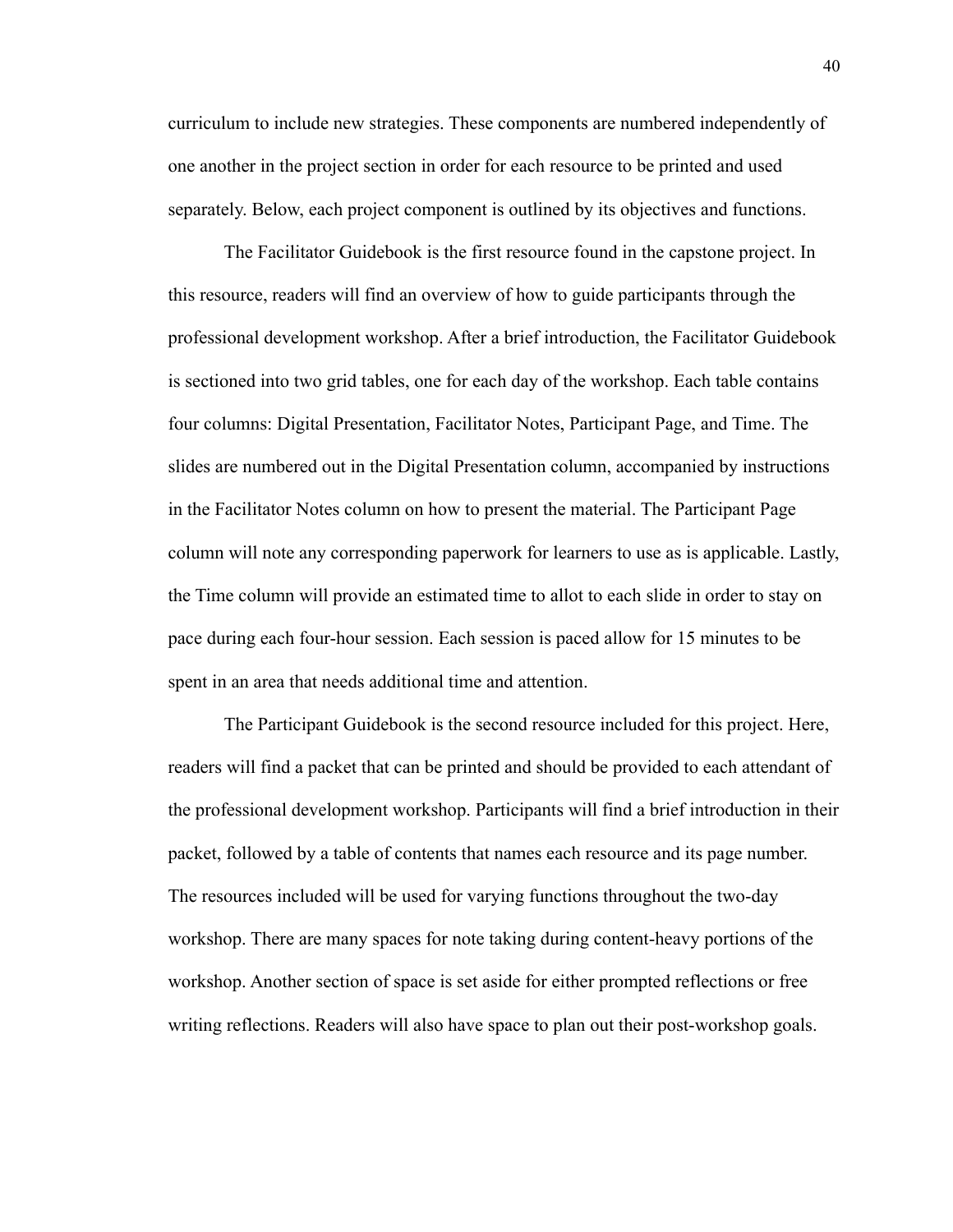The final sheet of the Participant Guidebook is an exit survey that is meant to be removed and turned in after completing.

The third resource included in this project is the Digital Presentation. This section is a catalog of all slides needed to present the professional development workshop. The slides are separated into Session One and Session Two. Each slide deck is numbered independently of the other. These numbers correspond to those listed in the Facilitator Guidebook. These slides will need to be downloaded by the facilitator in order to be used during this workshop.

#### *Project Assessment*

To evaluate the success of the professional development workshop, it is important to conclude with formal and informal assessments. The assessments closely follow the objectives of the workshop. The primary objectives include participants gaining a basic understanding of community-based learning practices, identifying the benefits of these practices for themselves and others within their school and community, expanding an existing curriculum to include community-based learning practices, and connecting with a larger network of teaching professionals.

Informal assessments include repeated opportunities for self-reflection on the learning process. Some sections of self-reflection will be written independently and others will be shared openly with small groups. Formal assessments include peer feedback sessions and an action plan writing session. These forms of assessment are both guided carefully by the facilitator, while allowing participants to interpret material in ways that will be most impactful for their practice. These formal assessments both take place on the second day of the workshop.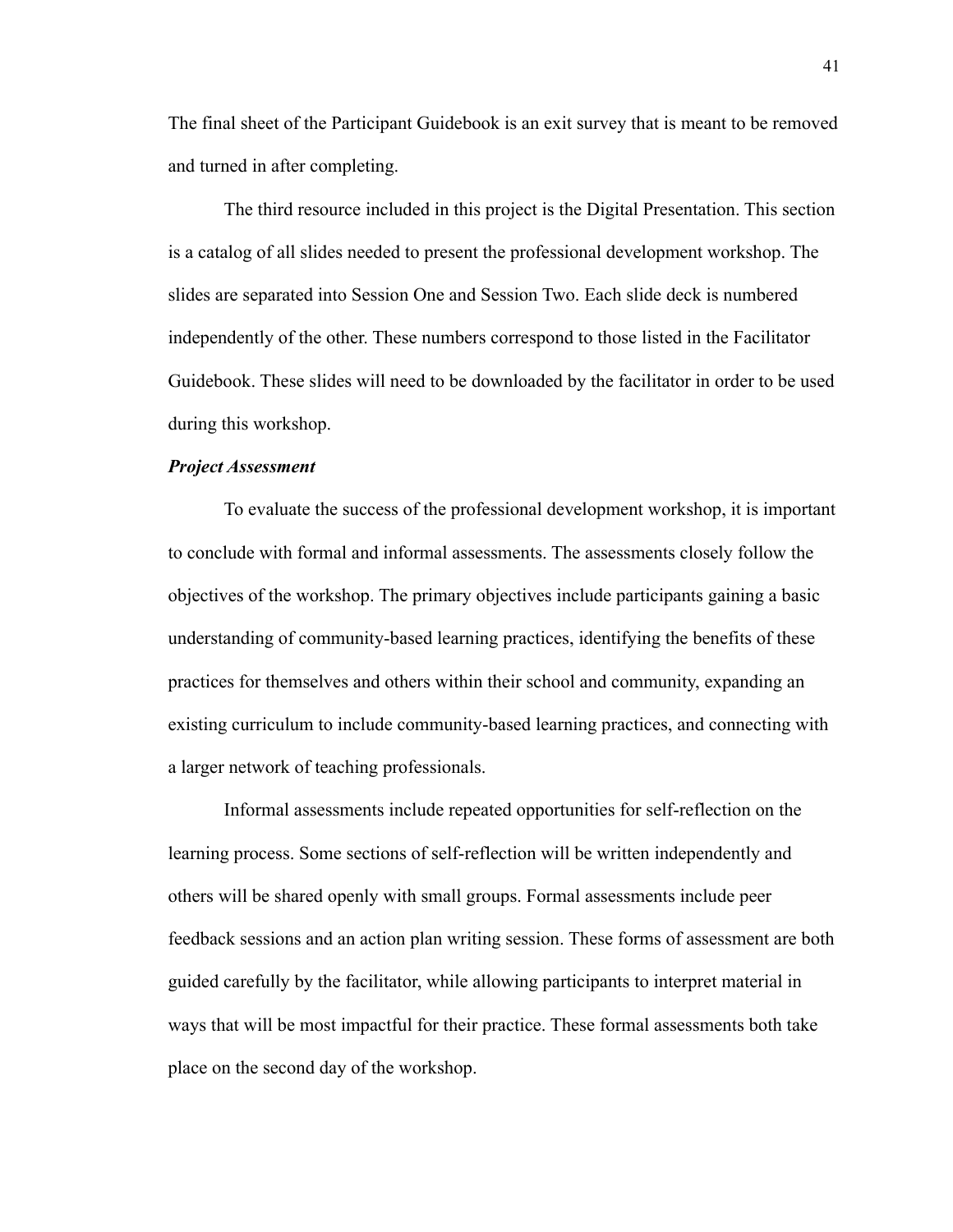#### *Project Best Practices*

This workshop utilizes adult learning practices including a focus on content, active learning, collaboration, and sustaining the duration of learning (Darling-Hammond et al., 2017). These learning practices are specifically included in the professional development workshop due to their impact on adult learning. This workshop is content-focused in its use of the existing, educator-used curriculum. After receiving a brief background of important terms and concepts, participants are quickly involved in the learning process through a series of engaging activities that draw on their personal experiences. The workshop-style learning experience and assessment loops are included in the process as a means of continuous collaboration among participants and content experts.

#### **Summary**

This chapter outlined a professional development workshop that aims to encourage and equip practicing educators to better utilize community-based learning practices within their classrooms. This workshop is best introduced as a school-wide initiative to classroom educators, as well as their supporting administrators. Over a two-day workshop, participants focus on developing a basic understanding of community-based learning practices, forming connections to their existing curriculum, and building roadmaps for continued use of community-based learning practices. Learning is assessed through a combination of formal and informal reflection and coaching opportunities. The next chapter will summarize the final thoughts and implications of the information provided thus far.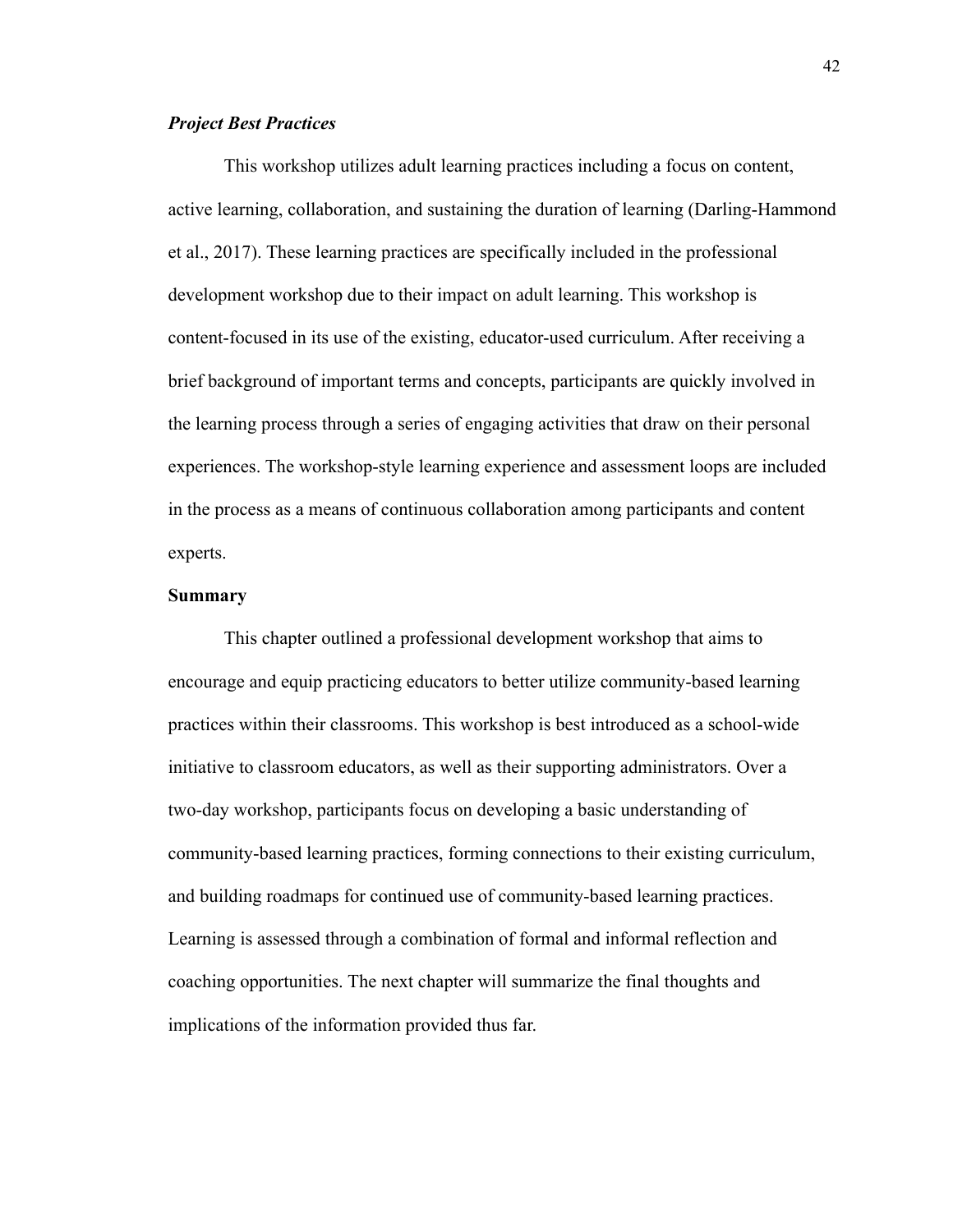#### **CHAPTER FOUR**

#### **Conclusion**

#### **Introduction**

The previous chapters have examined the reasoning, supporting literature, and applicable work addressing the question, *how does community involvement in the classroom, specifically through the use of community-based learning practices, impact a student's sense of belonging and inclusion?* This chapter will attempt to summarize the final thoughts and implications developed through this work. To begin, this chapter will revisit some of the most impactful sources gathered for the literature review. It will then examine some of the impacts and limitations of this work. This includes personal and professional reflections, potential influences that this work might have on the field of education, and limitations of the work in its current form. This section will conclude with a summary of the main ideas and findings of this work.

#### **Literature Review**

The literature review, found in Chapter Two, provided the background information necessary to understand and apply the project that followed. The literature review included an important selection of sources and information that deeply influenced the work. On an individual level, the literature review also contributed to new connections and understandings that build on previous work and learning experiences. This section will look at some of the most important findings from this section of work.

The literature review is organized into four sections: Defining a Community, Education in a Communal Context, Community-Based Learning as a Tool, and Belonging and Inclusion as a Result. These sections are arranged in a logical order that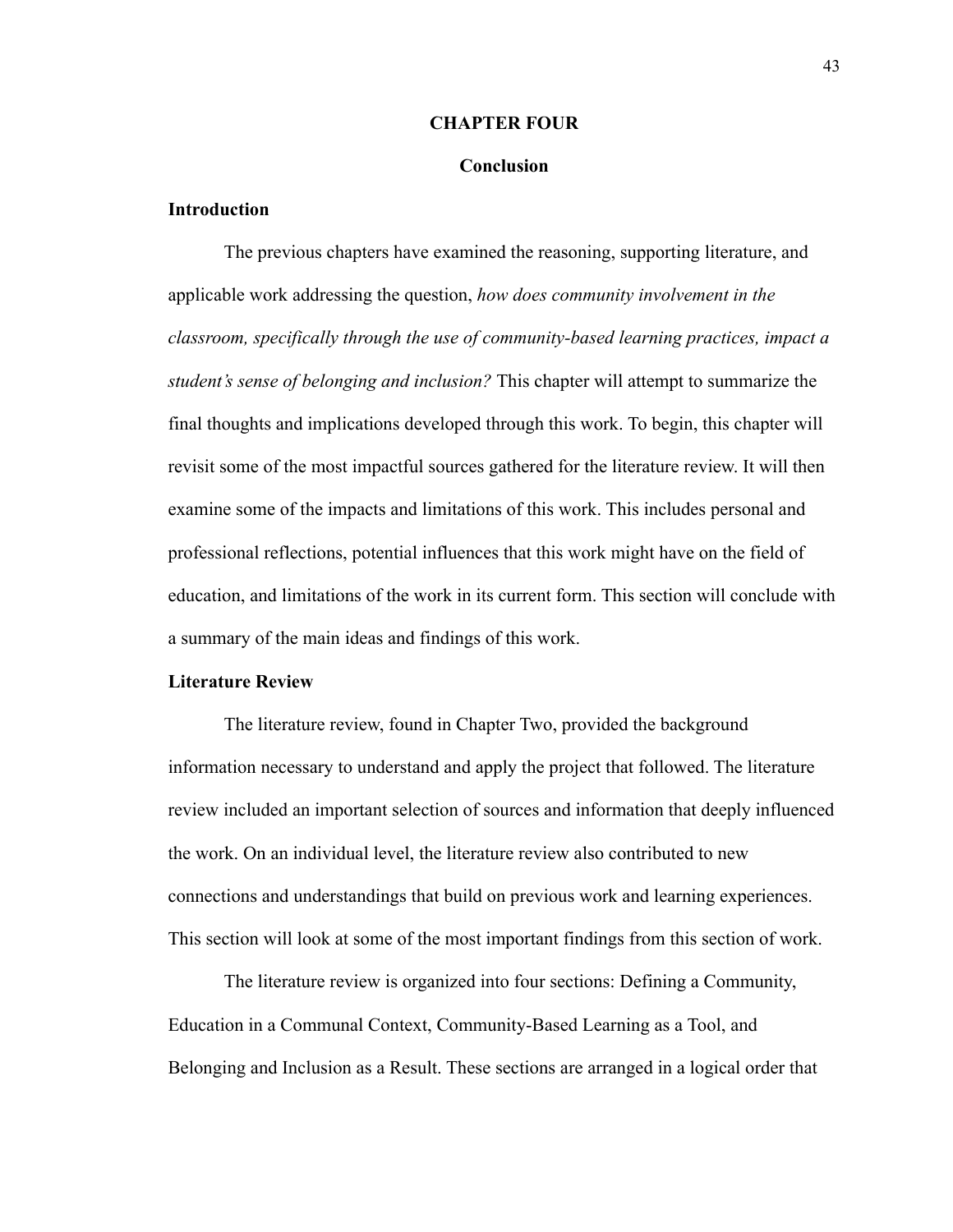builds upon itself to create a reasonable understanding. By defining the term *community* and providing a historical context, readers can then look at the role that education plays in the larger community structure. From there, community-based learning can be defined as the collection of strategies that can be used to strengthen and encourage the relationship between schools and communities. Lastly, the research that connects these strategies to the benefits of their use are identified. It is, more specifically, shown that community interaction in the classroom can positively impact students' sense of belonging and inclusion.

Several resources contributed to the literature review as a whole. However, some resources proved to be especially useful and helped to define the main themes of this work. One such resource was the textbook *Principles of Community Engagement*, edited by McCloskey, Aguilar-Gaxiola, and Michener. This text develops an understanding of community, including means of engagement and organization. These main findings were especially useful in the first section of the literature review, Defining a Community. In this section, the textbook provided clarity on the means by which communities are formed, defined, and maintained.

Another resource that provided valuable insights was *Community-Based Learning: Engaging Students for Success and Citizenship*, written by Melaville, Berg, and Blank. This book provided community-based learning rationale, outcomes, and foundational approaches. It is a text that is heavily cited in Chapter Two, specifically within the third section, Community-Based Learning as a Tool. This book was a crucial resource due to its thoroughness and practicality. It provided the information necessary to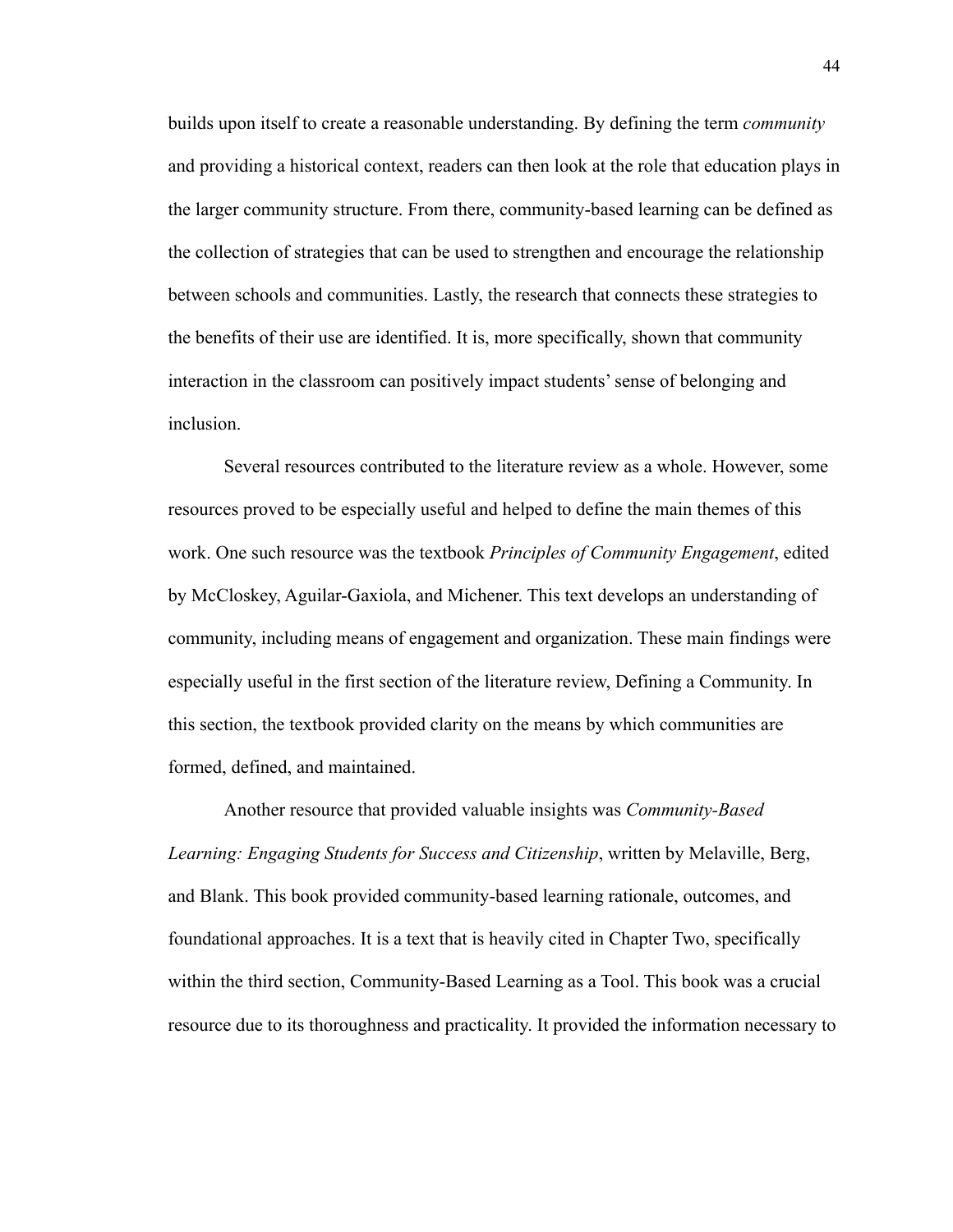summarize core characteristics of community-based learning practices, as well as educational strategies that fundamentally engage in these practices.

As the writer, the literature review allowed me to deepen my understanding of concepts as they connected to the capstone project that was developed. There were a number of new connections made between personal and professional experiences that related to the literature gathered. Most notably, the section that examines the role of education within the greater community added to my professional understanding of an educator's position. It allowed me to reflect on my previous notions and challenge assumptions. In this, I have been able to reframe my understanding of an educator's position and the symbiotic relationship held within a community. The reader benefits from this reflective work, as the perspective that develops is important to the understanding of the capstone project that follows.

There are many elements of the literature review that are notable to the overall impact of this capstone paper and project. Chapter Two provides insight into the position and background work needed to move forward with the capstone project. The progression of topics, essential resources, and reflective nature all contribute to the culminating impact of this work. The following section will review other notable developments from this work and reflect on their relation to final themes.

#### **Impact and Limitations**

This work intends to make an impact on its three main subjects: students, educators, and members of the interrelated communities. This section will recognize the potential for impact, as well as reasonable limitations, of the work. To accomplish this, I will begin by reflecting on how I was influenced by the capstone process as a lifelong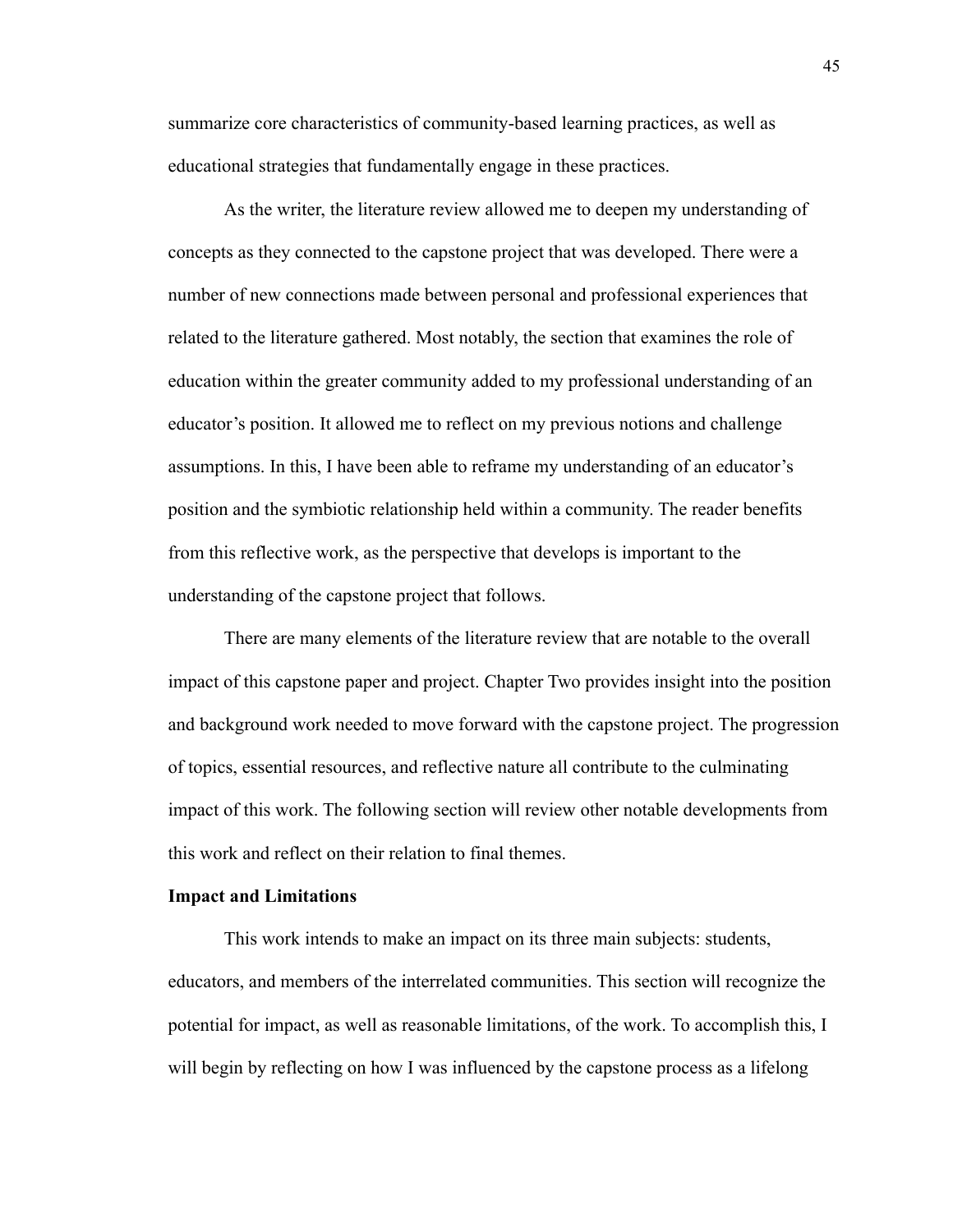learner. Next, it will expand on this idea by postulating the influence of this work on the field of education. Finally, this section will acknowledge the known limitations of this work. These thoughts will help to form a more comprehensive image of future potential.

#### *Reflection as a Lifelong Learner*

Through the process of completing a capstone paper and project, I have had ample opportunity to reflect on my own development as a learner. The self-reflection process has been one that I have thoroughly enjoyed and I feel contributes greatly to my journey as a lifelong learner. Through the capstone process, I have come to two main conclusions about how to organize and present information. The first conclusion examines how concepts are ordered and emphasized within a larger work, while the second considers how multiple works can function in relation to one another. Both of these ideas have the potential to significantly improve my work in the future.

The first reflection considers how concepts are ordered and emphasized within a larger piece of work and the weight of influence that has on the image that is created. This idea became apparent in writing Chapter Two, which contained the literature review. While attempting to break down complex ideas into smaller, more manageable concepts, there were a number of stylistic choices to be made. After gathering massive amounts of information that would be important for readers to digest, it became apparent that the reordering and emphasis of this information could drastically change the reader's comprehension. Thorough attention to this fact was essential in order for readers to achieve necessary milestones of understanding.

The second reflection examines the relationship between multiple pieces of work on the same topic and how they can be designed to complement each other. In order to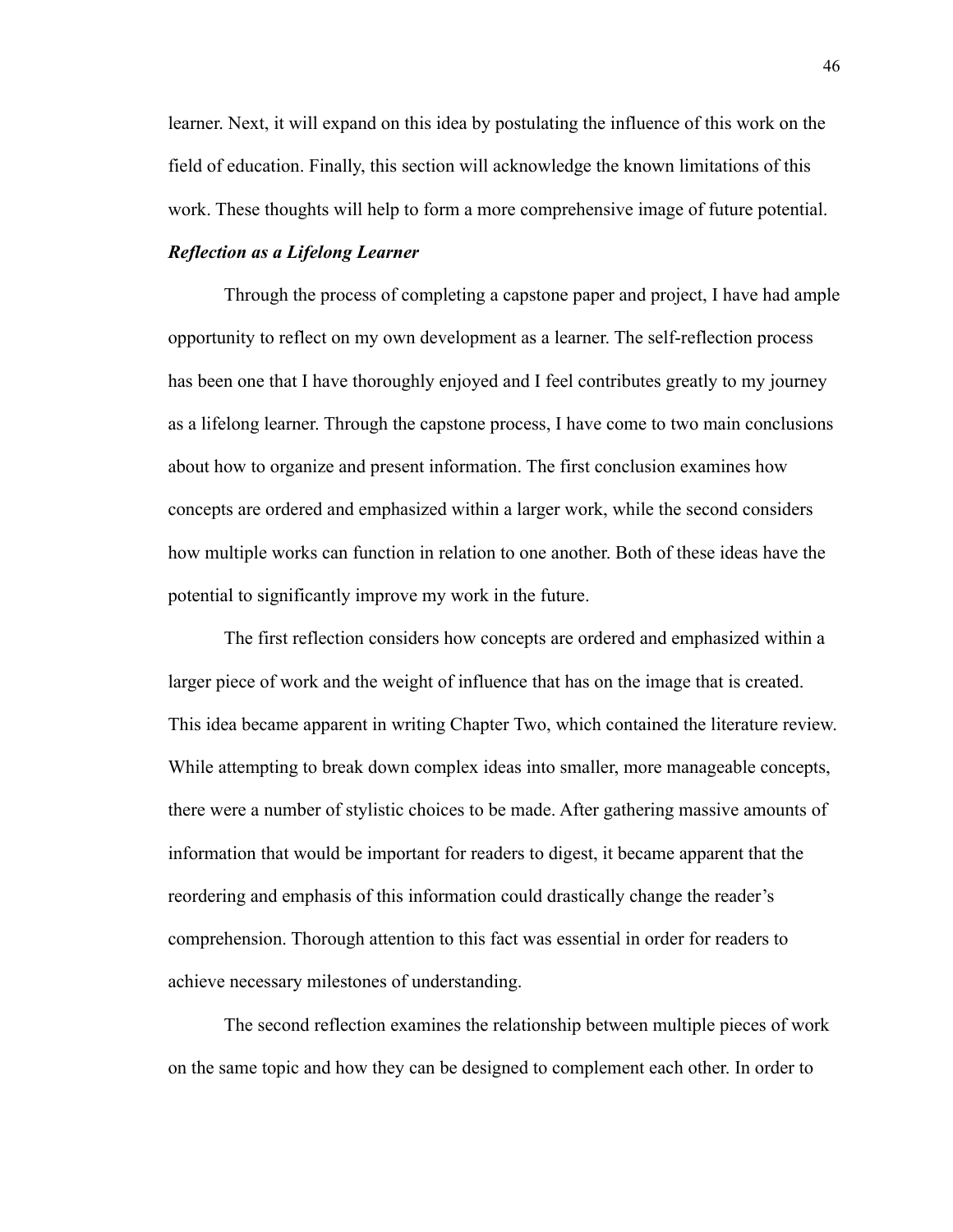complete the capstone, it was required to include both a paper and a project component. These pieces are meant to exist in cohesion. Throughout the process of developing each part, it took continued attention to detail to ensure that they all worked in tandem with one another. It was important to repeatedly comb through for continuity whenever new information was added or revisions were made. This skill set has been greatly influenced by the process of creating a capstone paper and project.

#### *Potential Influences*

The paper and project that were developed through this capstone process have the potential to influence the field of education in a few different ways. In their current form, the capstone paper and project are both individually and collectively beneficial to students, educators, and their greater communities. The paper that has been written provides a comprehensive arc between the role of education within a community and the strategies used to foster community-based learning. Through this bridging of concepts, educators move from justification to implementation in minimal time. The accompanying capstone project provides the tools and training needed for a district to begin applying community-based learning practices in school policy.

The paper and project built through the capstone process can also be used as instruments for future research. There are a number of findings that are ideal for further use. One such piece of work is the professional development course written for the capstone project. This work could be expanded on in the future in a number of ways. The course could be extended to include a workbook that guides educators and administrators through the first year of implementation. Another recommendation would be to create an accompanying coaches guide with more thorough questioning and means of support.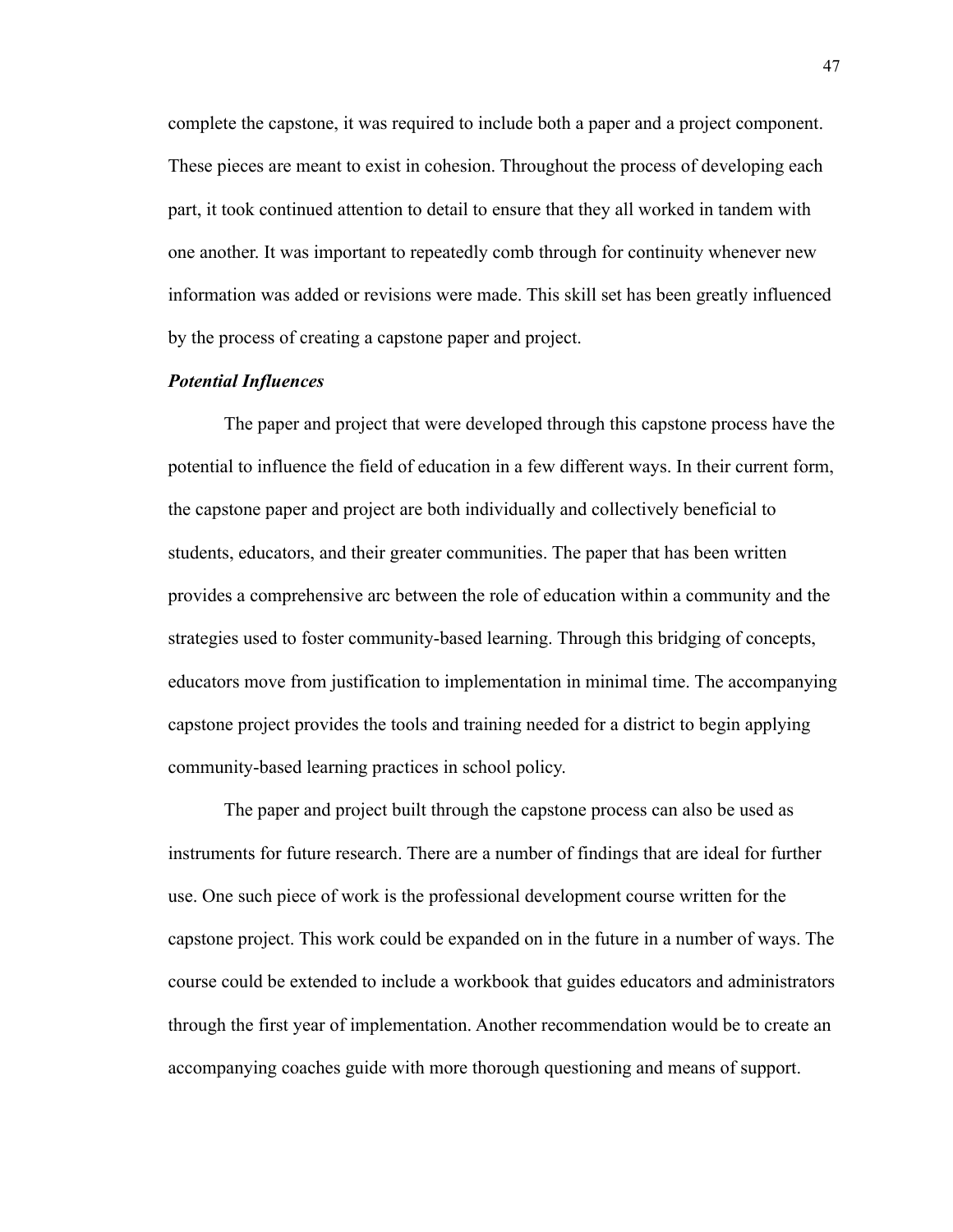A second piece of work that could be used for future research is the capstone paper, specifically the second chapter. This chapter summarizes information about the foundations of community and how the education system is situated within these systems. To further the impact of this work, informational graphics could be created that summarize the main connections between the ideas. These infographics could be distributed among schools and encourage educators to build connections between community systems. They could also be delivered from the student perspective and be used as classroom tools when implementing community-based learning practices.

#### *Current Limitations*

As important as it is to understand the potential for this capstone paper and project, it's equally important to understand the limitations of the work. A primary limitation of this work is the understanding of education in the traditional classroom. The sources selected are narrow in their definitions of learning environments. This makes it difficult for the work to apply to nontraditional learning environments in an effective manner. In future research, this is a section that could be expanded upon to allow for a greater range of application. Another limitation of this work considers the educational theories that form the network of community-based learning strategies. The capstone paper and project both include an overview of educational theories, but the information is condensed into a summary. In future research, this section could be expanded to include a more in-depth analysis of theories that include strategies for community interaction.

#### **Summary**

This chapter has summarized final thoughts related to the research question, *how does community involvement in the classroom, specifically through the use of*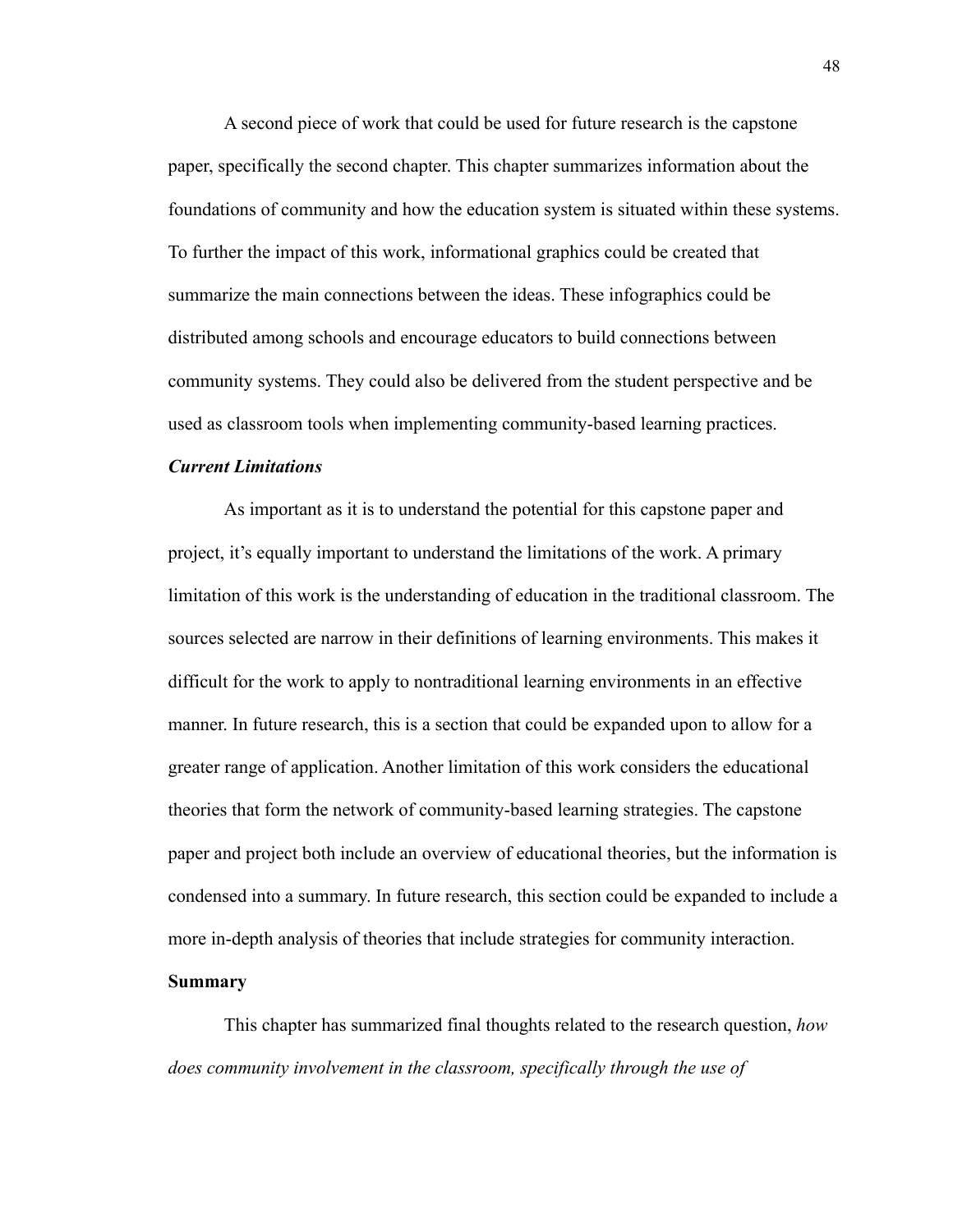*community-based learning practices, impact a student's sense of belonging and inclusion?* It first looks at some of the most influential sources of information included in the literature review. Then, this chapter reflects on the potential for this capstone work, beginning with personal development made through the researching and writing processes. Next, it examined the possibility for further research and how this information could be used within the field of education. Lastly, this chapter acknowledge the limitations of the work in its current form. The rallying cry continues to ring out to our 'villagers' who support our students and I consider this work, both in its current form and its future potential, the organization and strategy needed to answer that call.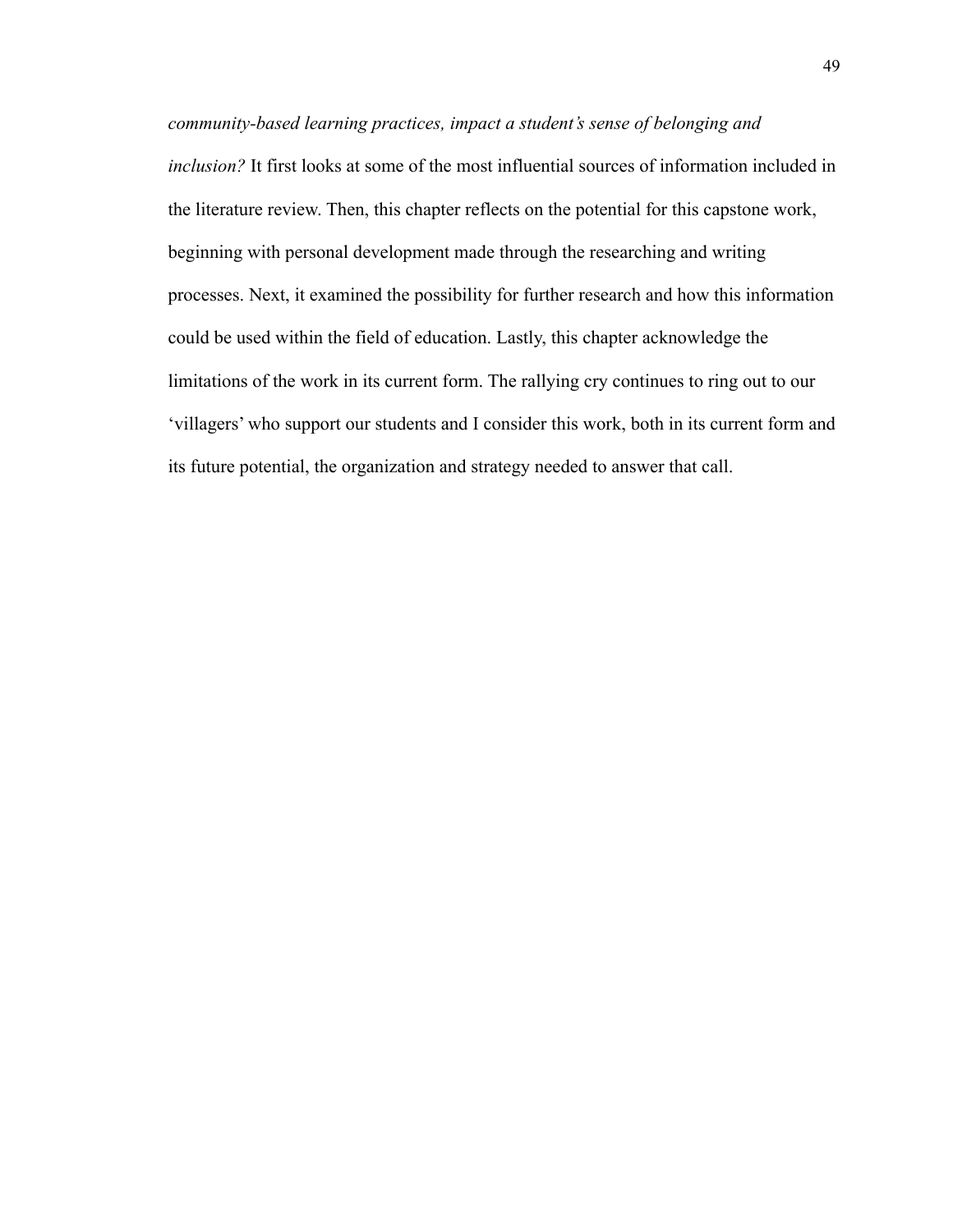#### REFERENCES

- Alexander, G., & Khabanyane, M. (2013). Service learning as a response to community/school engagement: Towards a pedagogy of engagement. *Perspectives in Education*, *31*(2), 102-113.
- Burns, E. A., Howard, J. K., & Kimmel, S. C. (2016). Development of communities of practice in school library education. *Journal of Education for Library and Information Science*, *57*(2), 101-111.

<https://doi.org/10.12783/issn.2328-2967/57/2/3>

- Darling-Hammond, L., Hyler, M. E., & Gardner, M. (2017). *Effective teacher professional development*. Learning Policy Institute.
- Etzioni, A. (1996). The responsive community: A communitarian perspective. *American Sociological Review*, *61*(1), 1-11.
- Great Schools Partnership (2014, March 3). *Community-based learning*. The Glossary of Education Reform. <https://www.edglossary.org/community-based-learning/>
- Greenwood, L. & Kelly, C. (2019). A systematic literature review to explore how staff in schools describe how a sense of belonging is created for their pupils. *Emotional and Behavioral Difficulties*, *24*(1), 3-19.

<https://doi.org/10.1080/13632752.2018.1511113>

- Hegarty, B. M. K., Lynch-Sauer, J., Patusky, K. L., Bouwsema, M., & Collier, P. (1992). Sense of belonging: A vital mental health concept. *Archives of Psychiatric Nursing*, *6*(3), 172–177. [https://doi.org/10.1016/0883-9417\(92\)90028-H](https://doi.org/10.1016/0883-9417(92)90028-H)
- Henderson, P., & Thomas, D. N. (2001). *Skills in neighbourhood work* (3rd ed.). Routledge. <https://doi.org/10.4324/9780203996447>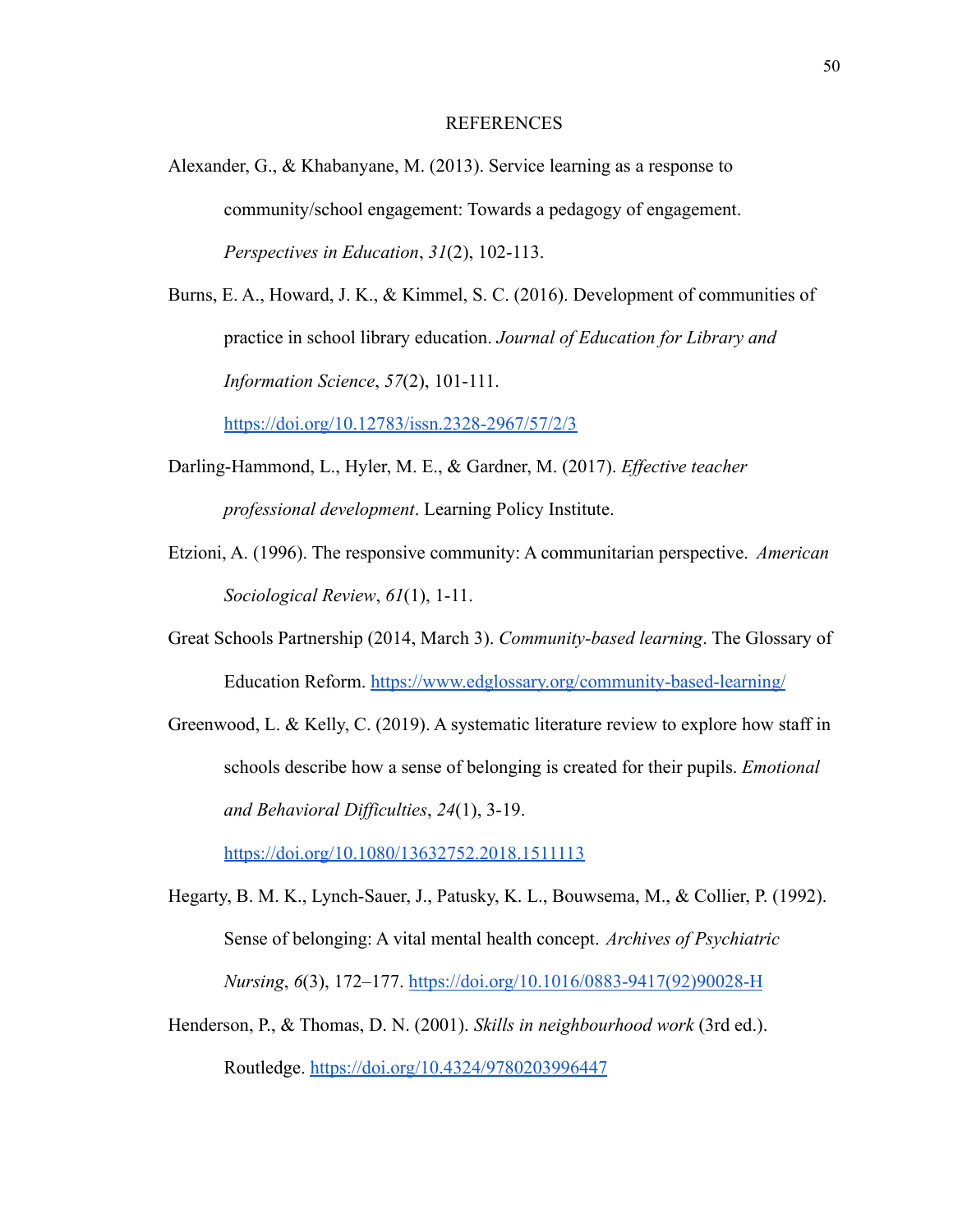- Isserman, A. M. (2005). In the national interest: Defining rural and urban correctly in research and public policy. *International Regional Science Review*, *28*(4), 465-499. <https://doi.org/10.1177/0160017605279000>
- Kacker-Cam, H., & Schmidt, J. A. (2014). Community-based service-learning as a context for youth autonomy, competence, and relatedness. *The University of North Carolina Press*, 83-108.
- Lowenstein, E., Martusewicz, R., & Voelker, L. (2010). Developing teachers' capacity for ecojustice education and community-based learning. *Teacher Education Quarterly*, *37*(4), 99-118.
- Mangual Figueroa, A., Baquedano-López, P., & Leyva-Cutler B. (2014). La cosecha/the harvest: Sustainable models of school-community engagement at a bilingual program. *Bilingual Research Journal*, *31*(1), 43-63.

<https://doi.org/10.1080/15235882.2014.893932>

- McCloskey, D. (Ed.), Aguilar-Gaxiola, S. (Ed.), & Michener, J. (Ed.) (2011). *Principles of community engagement* (2nd ed.). National Institute of Health.
- McNamara, N., Stevenson, C., Costa, S., Bowe, M., Wakefield, J., Kellezi, B., Wilson, I., Halder, M., & Mair, E. (2021). Community identification, social support, and loneliness: The benefits of social identification for personal well-being. *British Journal of Social Psychology*, *60*, 1379-1402. <https://doi.org/10.1111/bjso.12456>
- Melaville, A., Berg, A. C., & Blank, M. J. (2006). *Community-based learning: Engaging students for success and citizenship.* Coalition for Community Schools.
- Minoi, J., Mohamad, F., Arnab, S., Phoa, J., Morini, L., Beaufoy, J., Lim, T., & Clarke, S. (2019). A participatory co-creation model to drive community engagement in